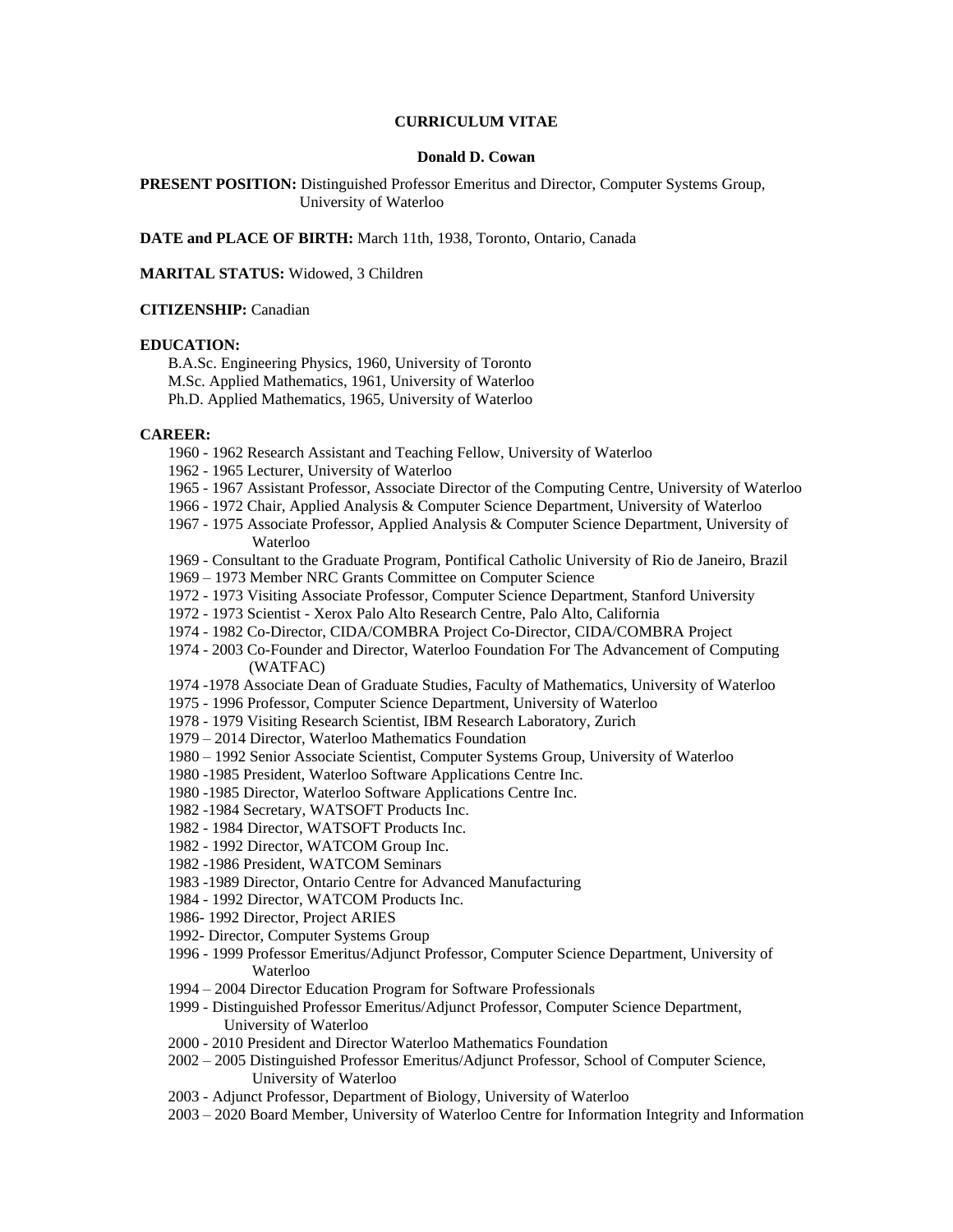Systems Assurance

- 2003 2008 Adjunct Professor, Faculty of Computer Science, Dalhousie University
- 2002 Director, J.W. Graham Information Technology Trust
- 2005 Distinguished Professor Emeritus/Adjunct Professor, David R. Cheriton, School of Computer Science, University of Waterloo

\_\_\_\_\_\_\_\_\_\_\_\_\_\_\_\_\_\_\_\_\_\_\_\_\_\_\_\_\_\_\_\_\_\_\_\_\_\_\_\_\_\_\_\_\_\_\_\_\_\_\_\_\_\_\_\_\_\_\_\_\_\_\_\_\_\_\_\_\_\_\_\_

- 2005 Founding Member of Intelligent Waterloo Committee
- 2005 2011 Chief Technology Officer and Director, Medmanager Interactive Corporation
- 2005 2009 Board Chair and Director, Centre for Community Mapping
- 2010 2014 Trustee Waterloo Mathematics Charitable Trust Foundation
- 2011 2020 Director at large, University of Waterloo Centre for Information System Assurance
- 2012 CEO, WIDE Software Systems Corporation (operating as WIDEAtlas)
- 2013 2015Adjunct Professor, Environment and Resource Studies, University of Waterloo
- 2015 Canadian Index of Wellbeing (CIW) Research Associate, University of Waterloo
- 2015 Member, Water Institute, University of Waterloo
- 2015 Member, Centre for Bioengineering and Biotechnology, University of Waterloo
- 2015 Board Chair, VolunteerAttract
- 2016 Adjunct Professor, School of Environment, Resources and Sustainability
- 2017 Board Chair, Waterloo MedTech
- 2018 Board Chair, Driftscape Corporation
- 2019 Board Chair, CivicAtlas Corporation

### **Awards**

### *Major Awards*

CS-Can/Info-Can Lifetime Achievement Award in Computer Science 2017.

AWARD OF MERIT, for contributions to software development for the Volunteer Action Centre, 2017. Doctor of Science, honoris causa, University of Guelph, 2011

ACM Distinguished Scientist 2010

Waterloo Award 2009 **-** the City of Waterloo's highest civic honour for outstanding contributions to the Waterloo community

Grand Cross of Scientific Merit, Brazilian National Order of Scientific Merit, - Brazil's Highest Civilian Scientific Honour (2007)

Award of Excellence in Graduate Supervision – University of Waterloo (2006) Distinguished Professor Emeritus - University of Waterloo (1999)

### *Other Awards*

50-year founding member IEEE (2012) Innovator, 1957 Society, University of Waterloo (2007) Canadian Pioneer in Computing, IBM Center for Advanced Studies (2005) IBM Innovation Award (2003) Information Management Excellence in the Public Sector - Silver Medal (1999) Compaq Award for Scientific Production (best scientific publication in 1995) Founding Fellow of the Institute of Combinatorics and its Applications (1989) Brazil-Canada Scientific Exchange Award (1970) Brazil-Canada Scientific Exchange Award (1969)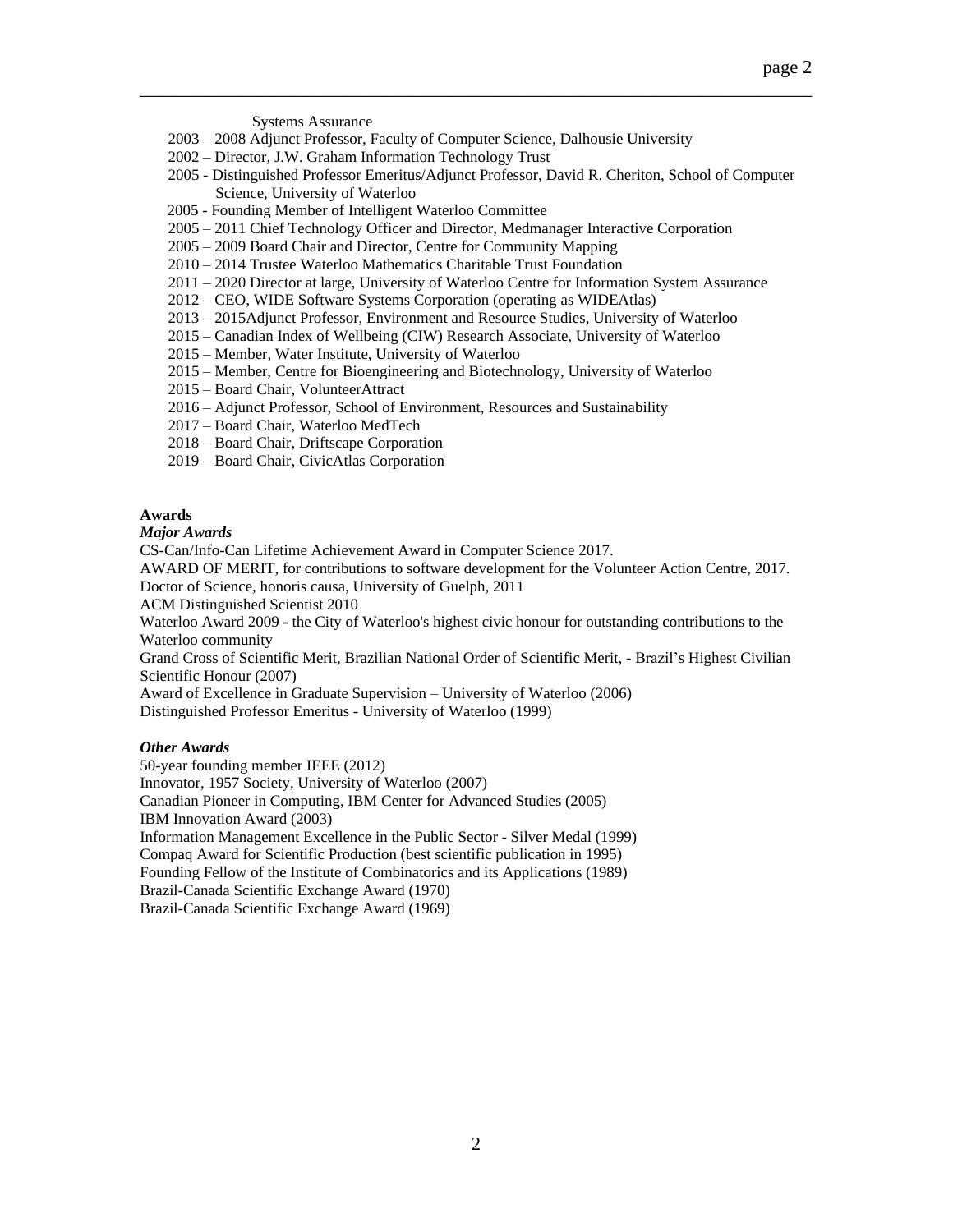## **Biographical Sketch**

Donald D. Cowan is Distinguished Professor Emeritus of Computer Science at the University of Waterloo and Director of the Computer Systems Group, and has been at the University since 1960. Professor Cowan was the founding Chairman of the Computer Science Department at the University of Waterloo. He has graduated over 120 graduate students (PhD and MMath) and postdoctoral fellows during his career.

\_\_\_\_\_\_\_\_\_\_\_\_\_\_\_\_\_\_\_\_\_\_\_\_\_\_\_\_\_\_\_\_\_\_\_\_\_\_\_\_\_\_\_\_\_\_\_\_\_\_\_\_\_\_\_\_\_\_\_\_\_\_\_\_\_\_\_\_\_\_\_\_

His research interests in software engineering have involved him in many of the software systems that have been created at the University of Waterloo during the period of 1965 to 1995, and distributed in over 40 countries. These software systems include: WATFOR, WATFIV, WATBOL, WIDJET, WATERLOO Pascal, APL, BASIC, COBOL, and FORTRAN, the local area networks Waterloo JANET and MacJANET and many other software systems for education.

Dr. Cowan's current interest in software engineering focuses on design and implementation of Web-based and mobile software systems, particularly in reducing the number of abstractions required to produce and validate such software. Reducing the number of abstractions will lower the technological barriers for individuals and organizations to build and maintain Web-based and mobile systems. During his entire research career he has received over \$22,000,000 in research support.

Dr. Cowan was the creator and director of EPStar (EP\*), a suite of university-level programs designed to teach the foundations of many university subjects to professionals. The programs were in areas such as software development, networking, electronic commerce, health informatics, photonics, organizational communications, digital brand design, and water quality management.

Professor Cowan is the author, co-author or editor of 320 refereed papers and 15 books in computer/communications, software engineering, education, environmental information systems and mathematics. He is a pioneer in the field of computer/communications having co-authored several papers with Dr. Vinton Cerf, a Father of the Internet. He also co-authored one of the seminal papers in computer networking and economics in the early 70s, and has worked with Dr. Paul Baran, the originator of the computer network concept.

Professor Cowan has served as a consulting scholar with IBM Corporation providing advice on the application of computers in education. He has also served as a consultant to many businesses, government agencies and universities including Apple, Xerox, Fasken and Calvin, Sasktel, Gulf Oil, Microsoft, the Organization of American States (OAS), the United Nations and various ministries of both the Ontario, Canadian and foreign governments.

Donald Cowan is a co-founder of several University of Waterloo spin-off companies; the most noteworthy ones being WATCOM, now iAnywhere Solutions and part of SAP, and of LivePage Corporation, now part of Oracle Corporation. He has served on the Board of Directors of WATCOM, LivePage, the Waterloo Foundation for the Advancement of Computing (WATFAC), the Ontario Centre for Advanced Manufacturing and as President and Director of Waterloo Software Applications Centre Inc., a company owned by the University of Waterloo. He currently is a Director of the J.W. Graham Information Technology Trust and a former Trustee of the Waterloo Mathematics Charitable Trust. He is a founding member of the Intelligent Waterloo Committee that prepared the submission that won the Intelligent Community award in 2007 for the City of Waterloo.

Among several honours, Donald Cowan has received the Brazilian National Order of Scientific Merit - Grand Cross, Brazil's Highest Scientific Honour (2007) in recognition of his research and the more than 45 years he has helped with the development of Brazilian Computer Science. He is the only non-Brazilian computer scientist to hold this award. He also received the Award of Excellence in Graduate Supervision (2006) from the University of Waterloo in acknowledgement of his work with and supervision of over 120 graduate students and postdoctoral fellows during his academic career. In 2009 he received the Waterloo Award, the City of Waterloo's highest civic honour, for his contributions to the City of Waterloo. In 2010 he was named a Distinguished Scientist by the Association for Computing Machinery. In 2011 he received a Doctor of Science (Honoris Causa) from the University of Guelph for his contributions to Computer Science and Software Engineering. In 2017 he along with colleague Kyle Young received the Award of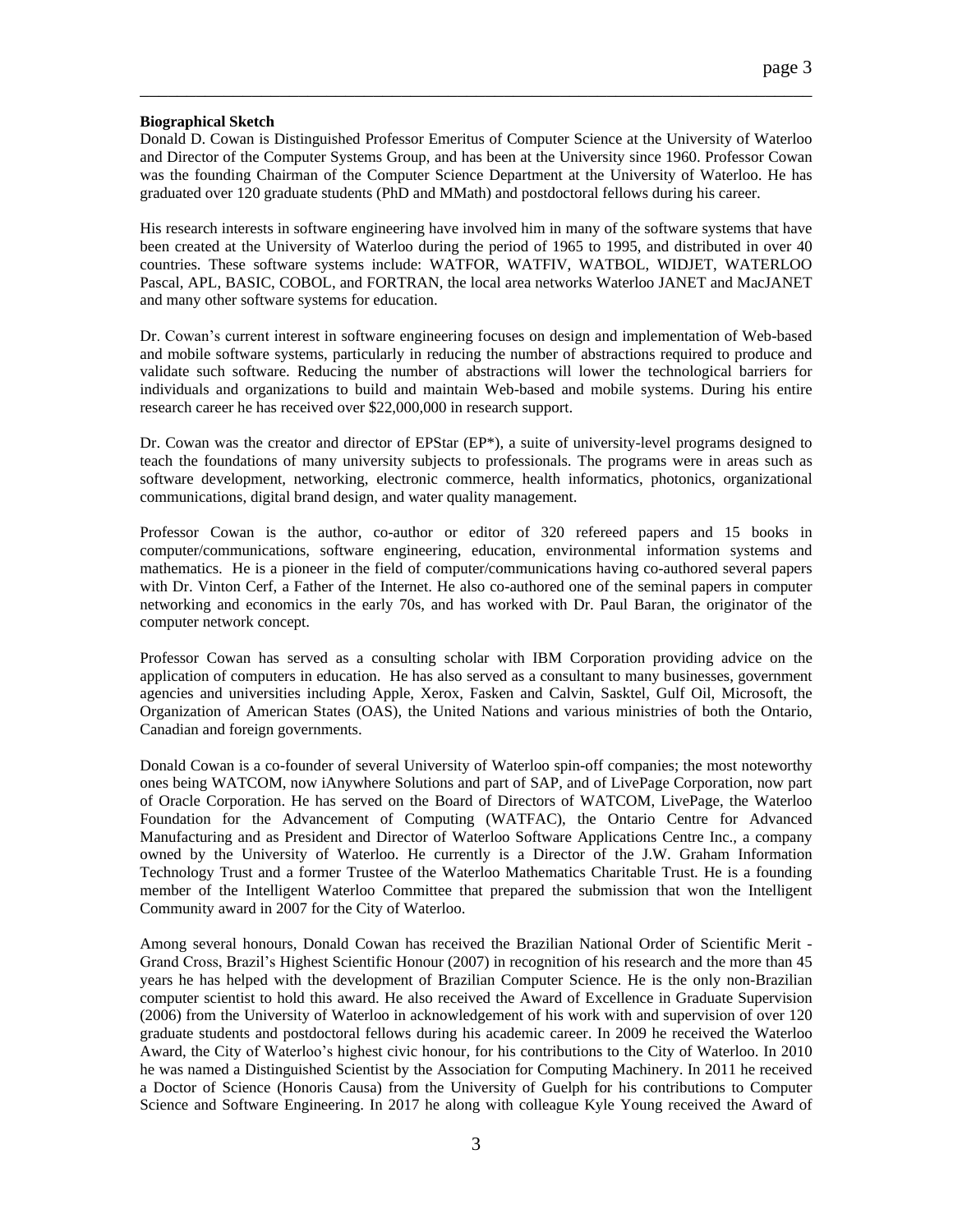Merit from the Volunteer Action Centre of Kitchener Waterloo for the development of volunteer matching software that is used locally, provincially and nationally. In 2018 Donald Cowan received the CS-Can/Info-Can Lifetime Achievement Award in Computer Science (for 2017) in recognition of his many contributions.

\_\_\_\_\_\_\_\_\_\_\_\_\_\_\_\_\_\_\_\_\_\_\_\_\_\_\_\_\_\_\_\_\_\_\_\_\_\_\_\_\_\_\_\_\_\_\_\_\_\_\_\_\_\_\_\_\_\_\_\_\_\_\_\_\_\_\_\_\_\_\_\_

Dr. Cowan is a designer of the Web Informatics Development Environment (WIDE) toolkit which provides the underlying technology for the development of web-based community information utilities for over 80 geographic communities and communities of interest in areas such as socio-economic development, environment, population health, cultural heritage and community support. The communities represent organizations ranging from NGOs, businesses, universities and research centres, to all levels and types of government including First Nations groups and the United Nations. Examples can be found at http://www.comap.ca/fwis/ http://inweh.unu.edu/archive/River/KnowledgeManagement/KIM-UNU.htm, http://inweh.unu.edu/archive/River/KnowledgeManagement/KIM-UNU.htm, http://bricksandmortar.artsbuildontario.ca/, http://www.volunteerkw.ca, and http://www.buildingstories.co/. The same technology has been used to build enterprise management systems for business and government.

Dr. Cowan is also the designer of StudySpace a computer-based learning tool that has been used in many online courses and is currently being used worldwide by the United Nations University in courses on water quality management.

Dr. Cowan is currently applying his software engineering approaches to building complex data sharing platforms in several domains including: environment (aspects of surface water), social indicators, First Nations, economic development, volunteerism and multimedia publishing.

### **The Computer Systems Group**

The Computer Systems Group at the University of Waterloo is a research group that specializes in document and software engineering, and software design and implementation. The members of the group study the process of building software and then implement practical software systems to test the ideas. Many of these software systems have solved key problems in several application areas and have been made available through various commercial arrangements. Current research focuses on building software from components specifically those associated with the Internet and World-Wide Web.

Recent examples of practical software systems include the Web Informatics Development Environment (WIDE) toolkit which has been used to build over 50 information utilities based on Web 2.0 principles, LivePage, a software system for managing and publishing large scale Web sites and VxReXX a scripting language for Windows. Earlier systems focused on education. These software systems included WATFOR, WATFIV, WATBOL, WIDJET, WATERLOO Pascal, APL, BASIC, COBOL, and FORTRAN, and the local area networks Waterloo JANET and MacJANET. Over 3000 copies of these software systems have been distributed in 40 countries.

### **The University of Waterloo**

The University of Waterloo is one of Canada's most research intensive and innovative universities, and is ranked first in the annual survey of Canadian Universities conducted by Macleans, Canada's national news magazine and is also ranked in the top 100 in reputation by the Times Higher Education World University Rankings.

Waterloo has a broadly-based education and research program with particular emphasis on information technology and communications, mathematics, engineering and science. There are also excellent programs in humanities, applied health sciences, and environmental studies. The University operates as six faculties or academic units: Applied Health Sciences, Arts, Engineering, Environment, Mathematics and Science. An in-depth look at the University can be found at www.uwaterloo.ca. The Faculty of Mathematics operates the world's largest Mathematics and Computer Science program.

The University of Waterloo operates the largest cooperative education program in the world (Northeastern University in Boston is second) where students alternate 4-month periods of study and work. This program operates within all academic units of the University, but is strongly emphasized within Mathematics, Engineering and Science. Although many students in cooperative education programs work in Canada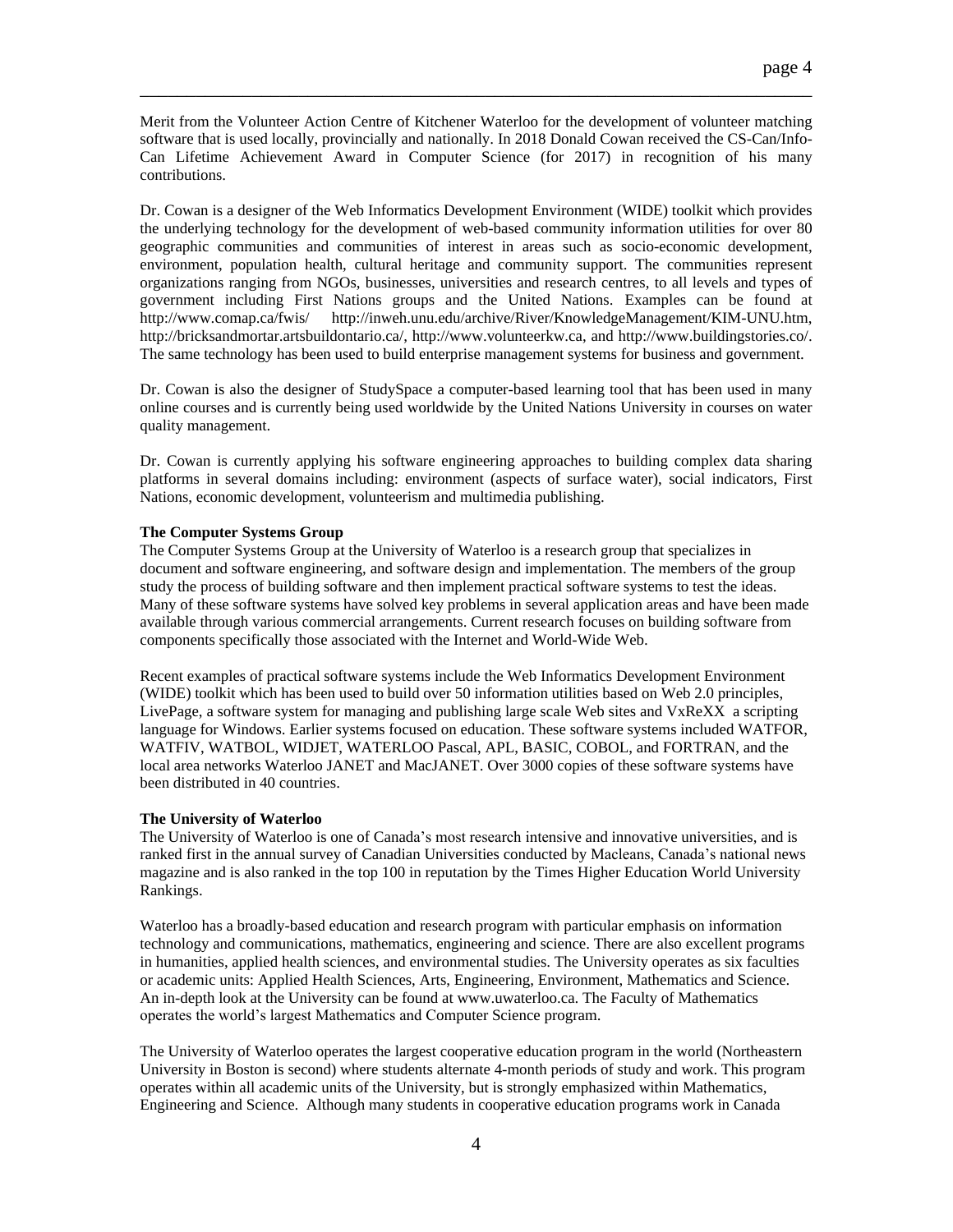during work terms, Waterloo students are in high demand both on their coop term and after graduation at companies all over the world including organizations such as Google, Intel, IBM and Microsoft.

\_\_\_\_\_\_\_\_\_\_\_\_\_\_\_\_\_\_\_\_\_\_\_\_\_\_\_\_\_\_\_\_\_\_\_\_\_\_\_\_\_\_\_\_\_\_\_\_\_\_\_\_\_\_\_\_\_\_\_\_\_\_\_\_\_\_\_\_\_\_\_\_

The University of Waterloo attracts many of the brightest students from across Canada and always enters teams in both the Putnam Mathematics Competition and the ACM Intercollegiate Programming Contest. University of Waterloo teams regularly finish in the top half-dozen places in both these contests along with U.S. schools such as Stanford, Harvard, MIT, Berkeley and Carnegie-Mellon.

Spin-off companies are a well-known phenomenon at the University of Waterloo; at least 500 companies have been spawned because of Waterloo innovation and research. The University of Waterloo generates more spin-off companies than any other university in Canada and credit for that frequently goes to its policy of allowing professors to own the knowledge they create through their research. Spin-off companies such as RIM (Blackberry), OpenText and iAnywhere Solutions (Sybase) are world leaders in mobile communications, collaborative software and mobile commerce. Products from these companies are used around the globe and adopted by many large American corporations, the US government and the U.S. military.

The University of Waterloo and the City of Waterloo also provide homes for the Centre for International Governance Innovation, the Perimeter Theoretical Physics Institute, the Institute for Quantum Computing and *Balsillie School* of International Affairs. These three institutes have been established by local philanthropists and businessmen and have been supported with an endowment totaling over \$300,000,000.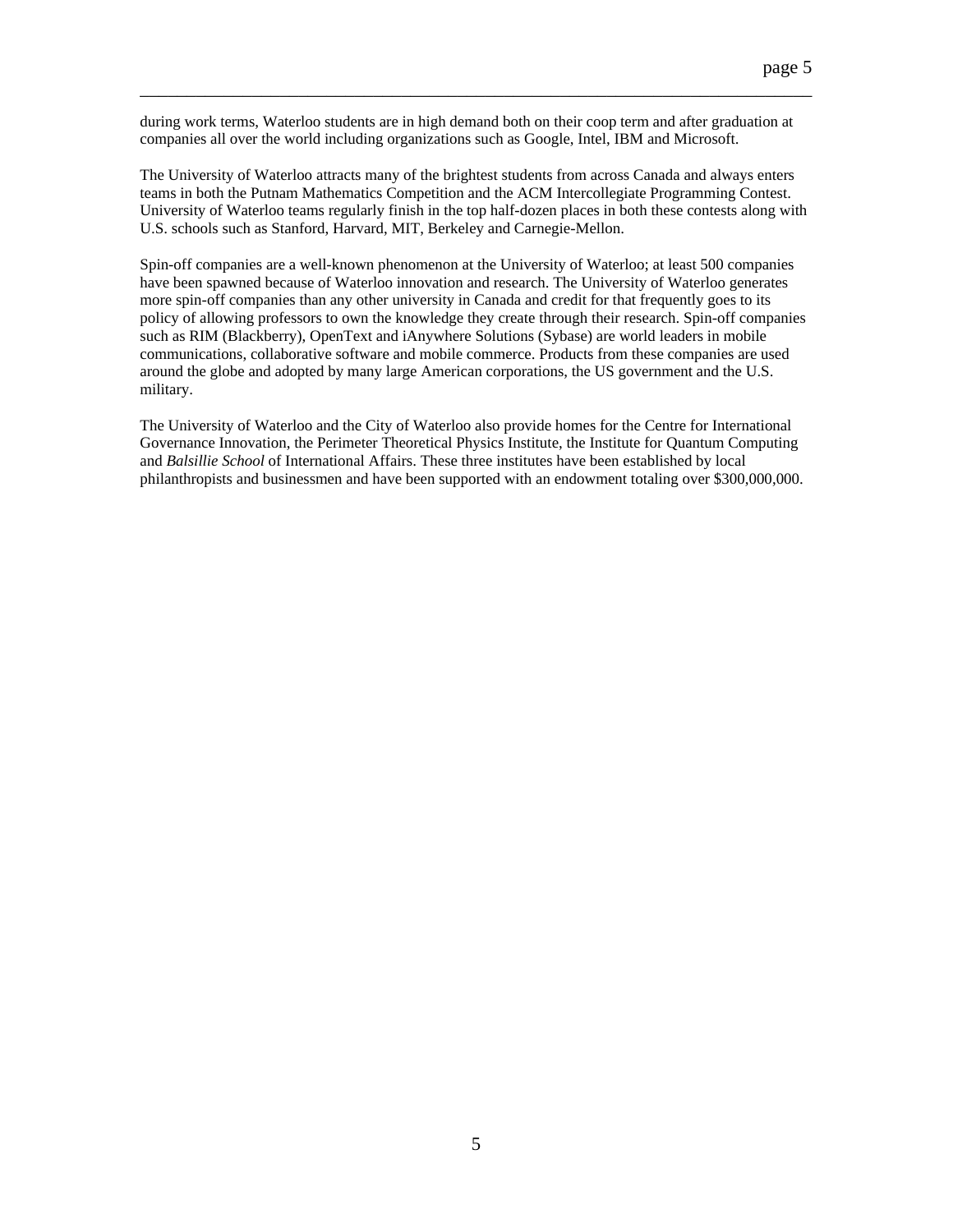### **REFEREED PAPERS IN JOURNALS (103 Total)**

- 1. Peng, P., Portugal, I., Alencar, P., Cowan, D., A Face Recognition Software Framework based on Principal Component Analysis, accepted for publication PLOS ONE 2021.
- 2. Antonio Iyda Paganelli, Pedro Elkind Velmovitsky, Adriano Branco, Pedro Miranda, Paulo Alencar, Donald Cowan, Markus Endler, Plinio Pelegrini Morita. "A conceptual IoT-based early-warning architecture for remote monitoring of COVID-19 patients in wards and at home." To appear Intenet of Things.

- 3. Pedro Elkind Velmovitsky, Tatiana Bevilacqua, Paulo Alencar, Donald Cowan, Plinio Pelegrini Morita " Convergence of Precision Medicine and Public Health into Precision Public Health: Towards a Big Data Perspective." To appear Frontiers in Public Health, section Digital Public Health.
- 4. Melo G., Oliveira T., Alencar, P., Cowan, D., "Knowledge Reuse in Software Projects: Retrieving Software Development Q&A Posts Based on Project Task Similarity," PLOS ONE (in publication), 2020.
- 5. Portugal, I., Alencar, P., Cowan, D., A Framework for Spatial-Temporal Trajectory Cluster Analysis based on Dynamic Relationships, IEEE Access,vol. 8, pp. 169775-169793, 2020.
- 6. Telemaco, U. Oliveira, T., Alencar, P., Cowan, D., A Catalogue of Agile Smells for Agility Assessment, IEEE Access, vol. 8, pp. 79239-79259, 2020. PONE-D-20-27912
- 7. Nascimento, N., Alencar, P., Lucena, C., Cowan, D., A Metadata-driven Approach for Testing Selforganizing Multiagent Systems," This paper appears in: IEEE Access pp1-12, ISSN: 2169-3536, DOI: 10.1109/ACCESS.2020.3036668
- 8. Ivens Portugal, Toacy Oliveira, Paulo Alencar and Donald Cowan. "A Framework for Spatial-Temporal Trajectory Cluster Analysis based on Dynamic Relationships," to appear IEEE Access.
- 9. Ivens Portugal, Toacy Oliveira, Paulo Alencar and Donald Cowan. "MylynSDP—Process aware artifact filtering based on interest." Journal of the Brazilian Computer Society 12/2020; 26(1).
- 10. Ullisses Telemaco, Toacy Oliveira, Paulo Alencar, and Don Cowan. "A Catalogue of Agile Smells for AgilityAssessment." to appear IEEE Access.
- 11. Chrystinne Oliveira Fernandes, Simon Miles, Carlos José Pereira De Lucena, Donald Cowan. "Artificial Intelligence Technologies for Coping with Alarm Fatigue in Hospital Environments Because of Sensory Overload." JMIR - Journal of Medical Internet Research (ISSN 1438-8871)
- 12. Ivens Portugal, Paulo Alencar, Don Cowan. "The Use of Machine Learning Algorithms in Recommender Systems: A Systematic Review." Expert Systems with Applications Volume 97, 1 May 2018, Pages 205–227.
- 13. Vahid R. Karimi , Paulo S. C. Alencar, Donald D. Cowan "A formal modeling and analysis approach for access control rules, policies and their combinations." International Journal of Information Security. http://dx.doi.org/10.1007/s10207-016-0314-4 pp 1-32
- 14. Holly L. Gardner, Denis Kirchhoff, Don Cowan, and Leonard J.S. Tsuji "An approach to collecting, collating, reviewing, and disseminating technical information for the advancement of evidence-based environmental decision-making including Environmental Assessments in remote First Nations of northern Canada" in press The International Indigenous Policy Journal. 2015.
- 15. Vahid R. Karimi, Paulo S. C. Alencar, Donald D. Cowan. "A uniform approach for business and access control models with explicit rule realization," International Journal of Information Security February 2015 DOI 10.1007/210207-015-0275-z Volume 15, Issue 2, 2016 pp 145-171.
- 16. Raquel M. Pillat, Toacy C. Oliveira, [Paulo S. C. Alencar,](http://www.informatik.uni-trier.de/~ley/pers/hd/a/Alencar:Paulo_S=_C=.html) [Donald D. Cowan](http://www.informatik.uni-trier.de/~ley/pers/hd/c/Cowan:Donald_D=.html) BPMNt: A BPMN Extension for Specifying Software Process Tailoring Information and Software Technology Volume 57 January 2015 pp 95-115.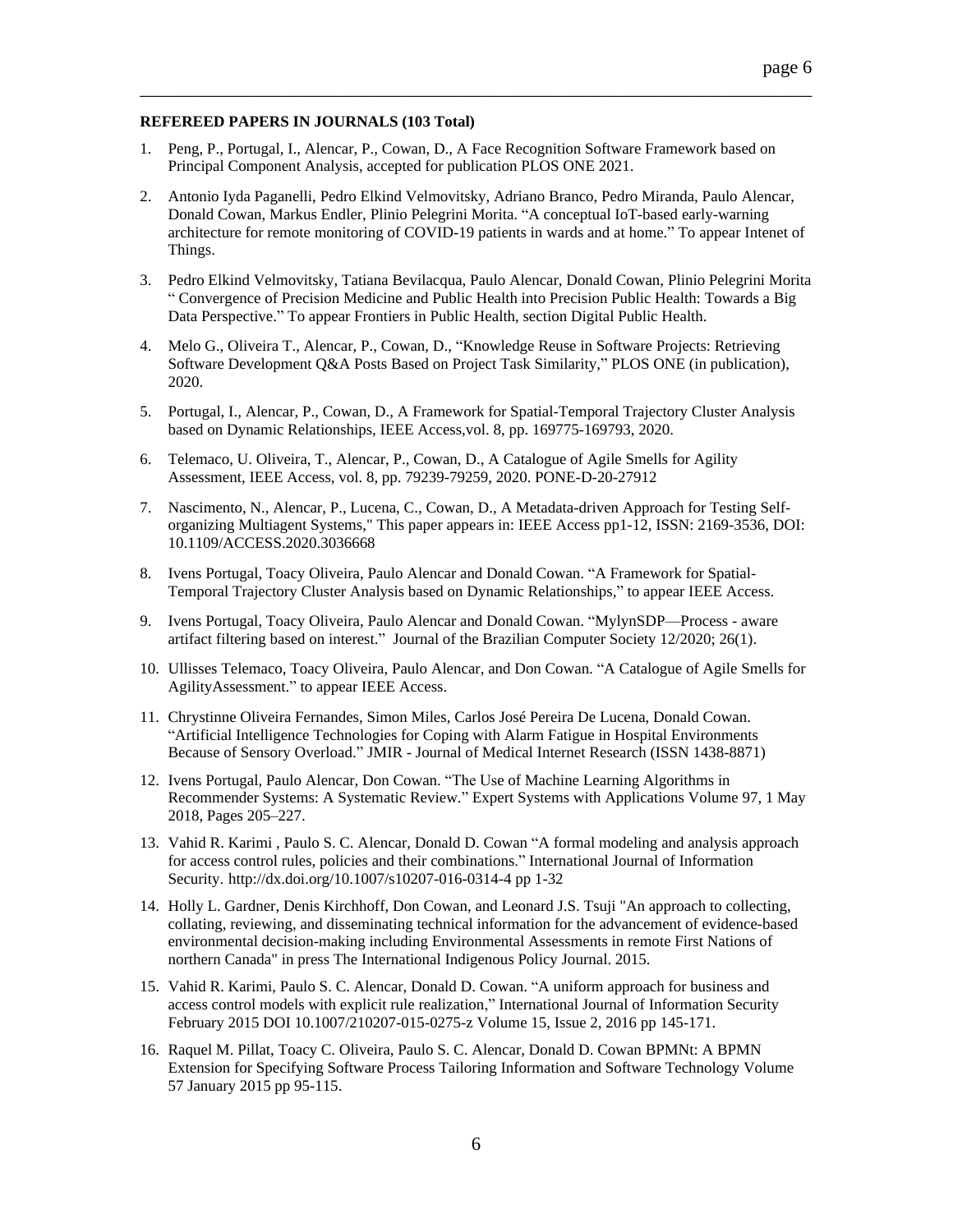17. V.R. Karimi, D.D. Cowan, P.S.C. Alencar An Approach to Correctness of Security and Operational Business Policies [International Journal of Accounting Information Systems ,](http://www.journals.elsevier.com/international-journal-of-accounting-information-systems/) Volume 15, July 2014 pp 323-334.

- 18. Andrea Isogai, Daniel D. McCarthy, Holly L. Gardner, Jim D. Karagatzides, Skye Vandenberg, Christine Barbeau, Nadia Charania, Vicky Edwards, Don Cowan, Leonard J.S. Tsuji, "Examining the Potential Use of the Collaborative-Geomatics Informatics Tool to Foster Intergenerational Transfer of Knowledge in a Remote First Nation Community." The Australian Journal of Indigenous Education 08/2013; 42(01). DOI:10.1017/jie.2013.10. pp44-57.
- 19. C.I. Mayfield, D.D. Cowan, D. Swayne. "Data Sharing and Information Technology in the Ecoresearch Program," Canadian Water Resources Journal 01/2013; 21(3):201-207.
- 20. Ingrid Nunes, Simone D.J. Barbosa, Don Cowan, Simon Miles, Michael Luck and Carlos J.P. de Lucena. "Natural Language- based Representation of User Preferences," [Interacting with Computers](http://iwc.oxfordjournals.org/) [Volume 27,](http://iwc.oxfordjournals.org/content/27/2.toc) Issue 2 Pp. 133-158., Oxford Journals, Oxford University press .
- 21. McCarthy, Daniel D; Whitelaw, Graham; King, Carolyn; King, Clynt; Viswanathan, Leela; Cowan, Don; McGarry, Fred; and Anderson Scott. "Collaborative Geomatics and the Mississaugas of the New Credit First Nation: Triaging Requests. for Planning Development Consultation." The International Journal of Technology, Knowledge, and Society Volume 9, 2013 pp1-15.
- 22. Nadia A. Charania, Dr. Don Cowan, Dr. Leonard J. S. Tsuji, "Health Care Delivery in Remote and Isolated First Nations Communities in Canada: The Need for a Collaborative Health Informatics System" *International Journal of Technology, Knowledge and Society*, [Volume 8,](http://ijt.cgpublisher.com/product/pub.42/prod.818) [Issue 5,](http://ijt.cgpublisher.com/product/pub.42/prod.879) pp.71-84 [http://ijt.cgpublisher.com/product/pub.42/prod.886,](http://ijt.cgpublisher.com/product/pub.42/prod.886) 2012.
- 23. Dr. Daniel D. McCarthy, Christine D. Barbeau, Dr. Donald Cowan, Dr. Leonard J. S. Tsuji, "Potential Use of an Interactive Web-Based Informatics Tool to Decrease the Incidence of Human-Polar Bear Encounters Along the Western James Bay Coast of Ontario, Canada," *International Journal of Technology, Knowledge and Society*[, Volume 8,](http://ijt.cgpublisher.com/product/pub.42/prod.818) [Issue 5,](http://ijt.cgpublisher.com/product/pub.42/prod.879) pp.113-127 http://ijt.cgpublisher.com/product/ pub.42/prod.889, 2012.
- 24. D.D. Cowan, F.M. McGarry, H. Moran, D.D. McCarthy, C. King. Information Technology to Support Indigenous Peoples IEEE IT Professional. Special Issue on IT in Emerging Markets, Vol 14, No 4, pp39-47.
- 25. Dr. Daniel D. McCarthy, Holly L. Gardner Youden, Andrea D. Isogai, Dr.Donald Cowan, Dr. Leonard J. S. Tsuj "The Collaborative Geomatics Informatics Tool: Engaging Youth using Place-Based Learning," THE INTERNATIONAL JOURNAL OF TECHNOLOGY, KNOWLEDGE AND SOCIET[Y http://ijt.cgpublisher.com/product/pub.42/prod.830](http://ijt.cgpublisher.com/product/pub.42/prod.830) pp 131-142.
- 26. Holly L. Gardner-Youden , Christine Barbeau , Daniel D. McCarthy , Vicky Edwards , Donald Cowan & Leonard J. S. Tsuji (2011): Indigenous mapping technologies: the past, present and future of the collaborative geomatics web-based tool, Knowledge Management for Development Journal, 7:3, 340- 353. http://dx.doi.org/10.1080/19474199.2012.684500
- 27. Christine D. Barbeau, Nadia A. Charania, Andrea D. Isogai, Dr. Daniel D. McCarthy, Dr. Donald Cowan, Dr. Leonard J. S. Tsuji, "Fostering Adaptive Capacity and Resilience to Environmental Change in Sub-Arctic First Nations" The International Journal of Technology, Knowledge and Society, Volume 7, Issue 3 [http://ijt.cgpublisher.com/product/pub.42/prod.781,](http://ijt.cgpublisher.com/product/pub.42/prod.781) 2011 pp44-57.
- 28. Don Cowan, Paulo Alencar, Fred Mc\*Garry, Daniel McCarthy "Collaborative Geomatics for Innovation in Health Research and Policy" Vol 6, No 4 (2011): Special Issue on the Advances in Health Informatics Conference (AHIC 2010[\) http://www.ejhi.net/ojs/index.php/ejhi/issue/view/13](http://www.ejhi.net/ojs/index.php/ejhi/issue/view/13) pp1- 10.
- 29. Toacy Cavalcante de Oliveira, [Paulo S. C. Alencar,](http://www.informatik.uni-trier.de/~ley/pers/hd/a/Alencar:Paulo_S=_C=.html) [Donald D. Cowan:](http://www.informatik.uni-trier.de/~ley/pers/hd/c/Cowan:Donald_D=.html) ReuseTool An extensible tool support for object-oriented framework reuse. [Journal of Systems and Software 84\(](http://www.informatik.uni-trier.de/~ley/db/journals/jss/jss84.html#OliveiraAC11)12): pp2234-2252 (2011)
- 30. Nadia A. Charania, Dr. Daniel DP McCarthy, Dr. Donald Cowan, Dr. Leonard JS Tsuji, "Developing a Collaborative Health Informatics System to Foster Inter-Agency Collaboration and Communication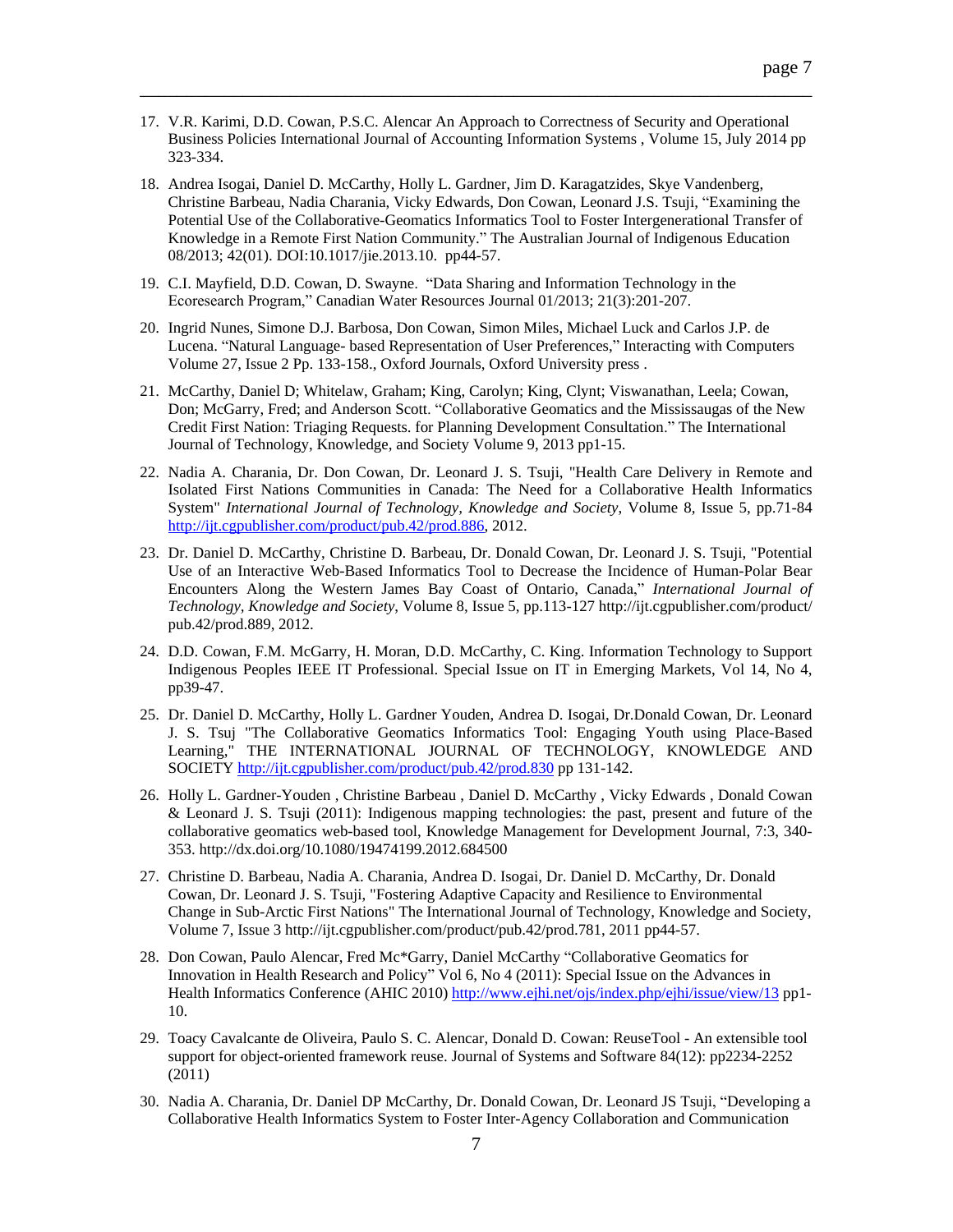during Public Health Emergencies: Remote and Isolated First Nation Communities of Sub-Arctic Ontario, Canada." The International Journal of Technology, Knowledge and Society <http://ijt.cgpublisher.com/product/pub.42/prod.792> pp 75-92.

- 31. Christine Barbeau, Andrea Danielle Isogai, Dr. Daniel D. McCarthy, Dr. Donald Cowan, Dr. Leonard JS Tsuji, "Collaborative Geomatics in Society and the Environment: Using an Interactive Web-Based Informatics Tool in Remote First Nation Communities in Sub-Arctic Canada." The International Journal of Technology, Knowledge and Society 2011, http://t11.cgpublisher.com/proposals/217 /index\_html.
- 32. Daniel D.P. McCarthy, Graham S. Whitelaw, Scott Anderson, Donald Cowan, Fred McGarry, Anthony Robins, Zachariah General, Jeff Liedtke, Holly Younden, Celine Sutherland, Paulo Alencar, Leonard J.S. Tsuji. "Collaborative geomatics and the Mushkegowuk Cree First Nations: Fostering adaptive capacity for community-based sub-arctic natural resource management." Geoforum, Volume 43, Issue 2, March 2012, Pages 305–314.
- 33. NUNES, I., COWAN, D., CIRILO, E.J.R., LUCENA, C.J.P. (2011), A Case for New Directions in Agent-oriented Software Engineering, in Danny Weyns and Marie-Pierre Gleizes, ed., Agent-Oriented Software Engineering XI, Vol. 6788 of LNCS, Springer-Verlag, 2011, p. 37-61.
- 34. NUNES, I., LUCENA, C.J.P., COWAN, D., KULESZA, U., ALENCAR, P., NUNES, C. (2011), Developing Multi-agent System Product Lines: From Requirements to Code, International Journal of Agent-Oriented Software Engineering (IJAOSE) 4(4), pp353-389
- 35. Mendonca, Marcilio, Cowan, Donald, Decision-making coordination and efficient reasoning techniques for feature-based configuration, Science of Computer Programming 75 (2010) 311-332.
- 36. Dai, W., Covvey, D., Alencar, P., Cowan, D., Lightweight Query-Based Analysis of Workflow Process Dependencies, Journal of Systems and Software,82 (2009) 915-931.
- 37. Paes Rodrigo, Lucena Carlos, Carvalho Gustavo, Cowan Donald D, An Event-Driven High Level Model for the Specification of Laws in Open Multi-Agent Systems, the Journal of Systems and Software 82 (2009) pp629–642.
- 38. ZAUPA, Fabio Gabriel, GIMENES, I. M. S., COWAN, D., ALENCAR, P., LUCENA, Carlos José Pereira de A Service-oriented Process to develop Web Applications. Journal of Universal Computer Science, Vol. 14, No. 8, pp. 1368-1387. Special Issue on "Software Components, Architectures and Reuse" edited by Rogerio Lemos and Cecilia Rubira.
- 39. DIMARCO, C, BRAY, P., COVVEY, H.D., COWAN, D.D., DICICCIO, V., HOVY, E, LIPA, J., YANG, C., "Authoring and Generation of Individualized Patient Education Materials", Journal on Information Technology in Healthcare, February 2008 pp195-199.
- 40. M. Mendonca, D.D Cowan, W. Malyk, T. Oliveira: Collaborative Product Configuration: Formalization and Efficient Algorithms for Dependency Analysis, Journal of Software, Academy Publisher, ISSN:1796-217X, Issue 6, 2007. pp69-82
- 41. Jing Dong, Paulo S. C. Alencar, Donald D. Cowan, and Sheng Yang Composing Pattern-Based Components and Verifying Correctness Journal of Systems and Software vol 80, Issue 11, Pages 1755- 1769, Elsevier Science, November 2007.
- 42. Oliveira, T.C., Alencar, P.S.C., Lucena, C.J.P, Cowan, D.D., RDL: A Language for Framework Instantiation Representation, Journal of Systems and Software, Volume 80, Issue 11, November 2007, pp 1902-1929.
- 43. Cowan, Donald, Covvey Dominic, Fenton, Shirley, Miller Judith, Mulholland, Douglas, de Groot Martin, Matyas Cathy, McGarry Fred, Sustainability Models for Web-Based Information Systems Supporting Communities of Practice International Journal of Technology, Knowledge and Society 2007 http://ijt.cgpublisher.com/product/pub.42/prod.174.
- 44. M. Nelson, P.S.C. Alencar, D.D. Cowan, Informal Description and Analysis of Geographic Requirements: An Approach based on Problems, Software and Systems Modeling, Springer Berlin / Heidelberg ISSN 1619-1366 (Print) pp 223-245, 1619-1374 (Online) pp 1-23, 2006.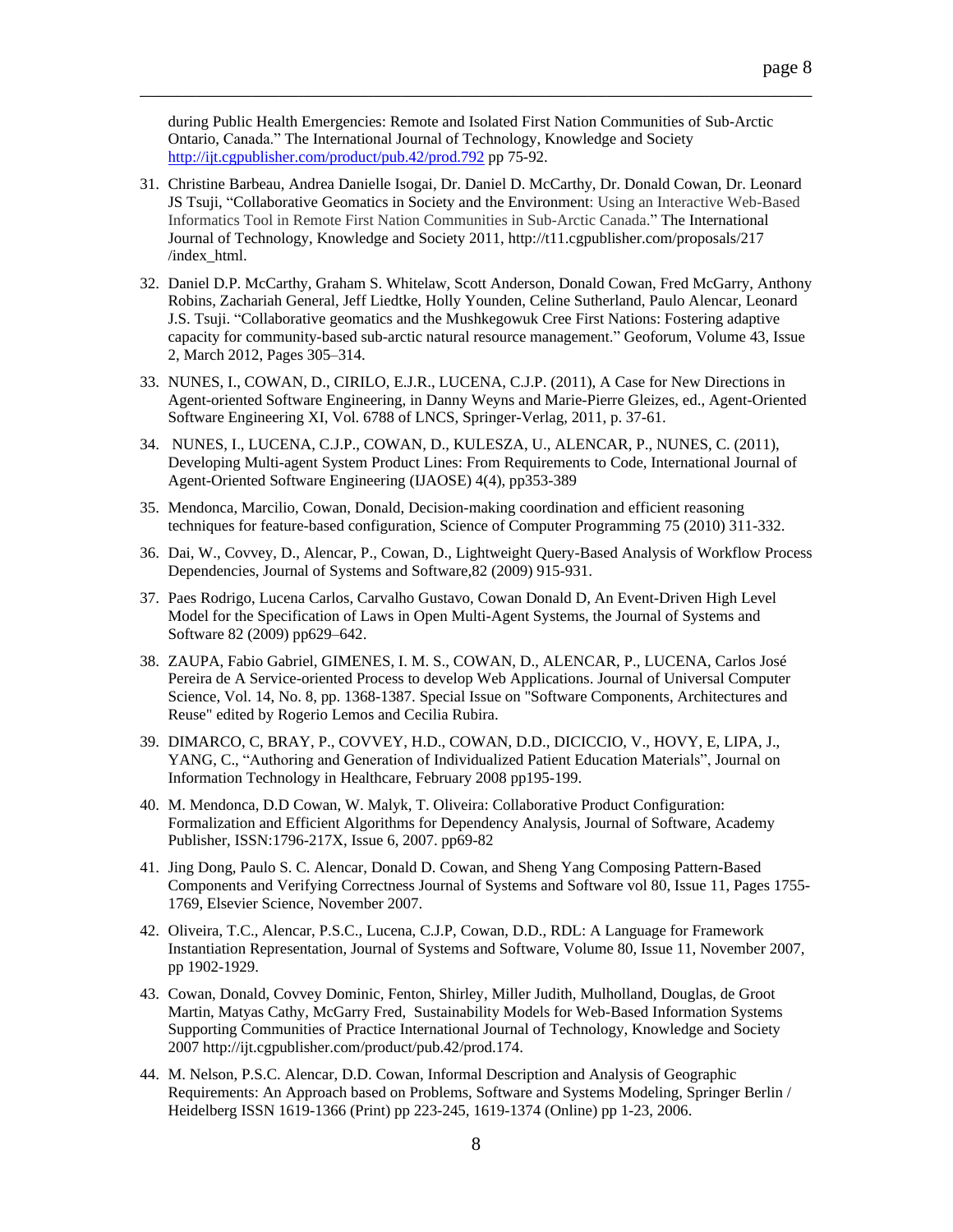45. Nelson, M., Alencar, P.S.C., Cowan, D.D., Formal Description and Analysis of Geographic Problem Frames, Requirements Engineering Journal (REJ), 2007.

- 46. Cowan, D.D., Fenton, S.L., Mulholland, D.W., Lowering Technological Barriers to Developing, Deploying and Maintaining Web-based Interactive Information Systems *International Journal of Technology, Knowledge and Society*, Volume 1, Issue 4, 2005, pp.175-182.
- 47. Alencar, P.S.C., Dong, J., Cowan, D.D., Automating the analysis of design component contracts Software: Practice and Experience Volume 36, Issue 1, Date: January 2006, Pages: 27-71.
- 48. Alencar, P.S.C., Oliveira, T., Cowan, D.,D., Filho, M., Lucena, C.J.P., Software Process Representation and Analysis for Framework Instantiation, IEEE Transactions on Software Engineering (IEEE TSE), vol. 30, no. 3, pp. 145-159, March 2004.
- 49. Alencar, P.S.C., Nelson, M., Nelson, T., Cowan, D.D., An Approach to Explore Problem Frame Concerns using Formal Analysis, Journal of Information and Software Technology, vol. 47, no. 14, pp. 913-927, 2005.
- 50. Alencar, P.S.C., Oliveira, T., Cowan, Filho, M., Lucena, C.J.P., Correspondence: "Response to Jiau and Kao's Comments," IEEE Transactions on Software Engineering (IEEE TSE), Vol. 30 no. 10 pp. 708.
- 51. A.F. Garcia, C.J.P. Lucena, D.D. Cowan, "Agents in Object-Oriented Software Engineering" Software Practice and Experience 2004; 34 489-521.
- 52. Oliveira, T. C.; Mathias F, I.; Lucena, C J. P.; Cowan, D D ; Alencar, P. S.C. Feature Driven Framework Instantiation. In: Matthias Riebisch; Jim Coplien; Detlef Streitferdt. (Org.). Modelling Variability for Object-Oriented Product Lines. , 2003, v. 1, p. 1-22.
- 53. Dong, J. Alencar, P.S.C., and Cowan, D.D.A Behavioral Analysis and Verification Approach to Pattern-Based Design Composition, the International Journal of Software and Systems Modeling, Springer-Verlag, Volume 3, Number 4, December 2004, Pages 262-272. (Selected best paper of OOIS'01).
- 54. D.D. Cowan, M.E. Markiewiez, C.J.P. Lucena, "Taming Access Control Security: Extending Capabilities using the Views Relationship" Software-Practice & Experience 32(4): 341-358 (2002).
- 55. D.D. Cowan, P.S.C. Alencar, M. Luo, "A Framework for Community Information Systems," Annals of Software Engineering (ASE), Special Issue on Object-oriented Web-based Software Engineering, 13, 2002, pp381-411.
- 56. D.D. Cowan, P.S.C. Alencar, M.E. Markiewicz, C.J.P. Lucena, "Views and Patterns in E-Commerce Application Design," Annals of Software Engineering (ASE), Special Issue on Object-oriented Webbased Software Engineering, 13, 2002, pp111-140.
- 57. D.D. Cowan, P.S.C. Alencar, "The Role of Formal Methods in Component-Based Software Engineering," Handbook on Component-Based Software Development, 2002.
- 58. D.D. Cowan, C. Mayfield, M. Joliat, "The Roles of Community Networks in Environmental Monitoring and Environmental Informatics," Elsevier Science Ltd., Advances in Environmental Research, Volume: 5, Issue: 4, November, 2001, pp. 385-393.
- 59. D.D. Cowan, P.S.C. Alencar, M.A.V. Nelson, "An Approach to Formal Specification and Verification of Map-Centered Applications," Journal on Environment Modeling and Software (JEMS), 16 (2001) pp459-465.
- 60. D.D. Cowan, P.S.C. Alencar, B. Fraser, D.M. German, L. Nova, G. Pianosi, J. Roberts, "Dynamic Documentation Over the Web," Advances in Software Engineering: Comprehension, Evaluation, and Evolution, pp. 349-368, Ergodmus, H., and Tanir, O., eds., Springer, 2000.
- 61. D.D. Cowan, P.S.C. Alencar, S. Crespo, M.F. Fontoura, C.J.P. Lucena. "Using viewpoints to derive object-oriented frameworks: a case study in the web-based education domain," Journal of Systems and Software, 54 (2000) pp 239-257.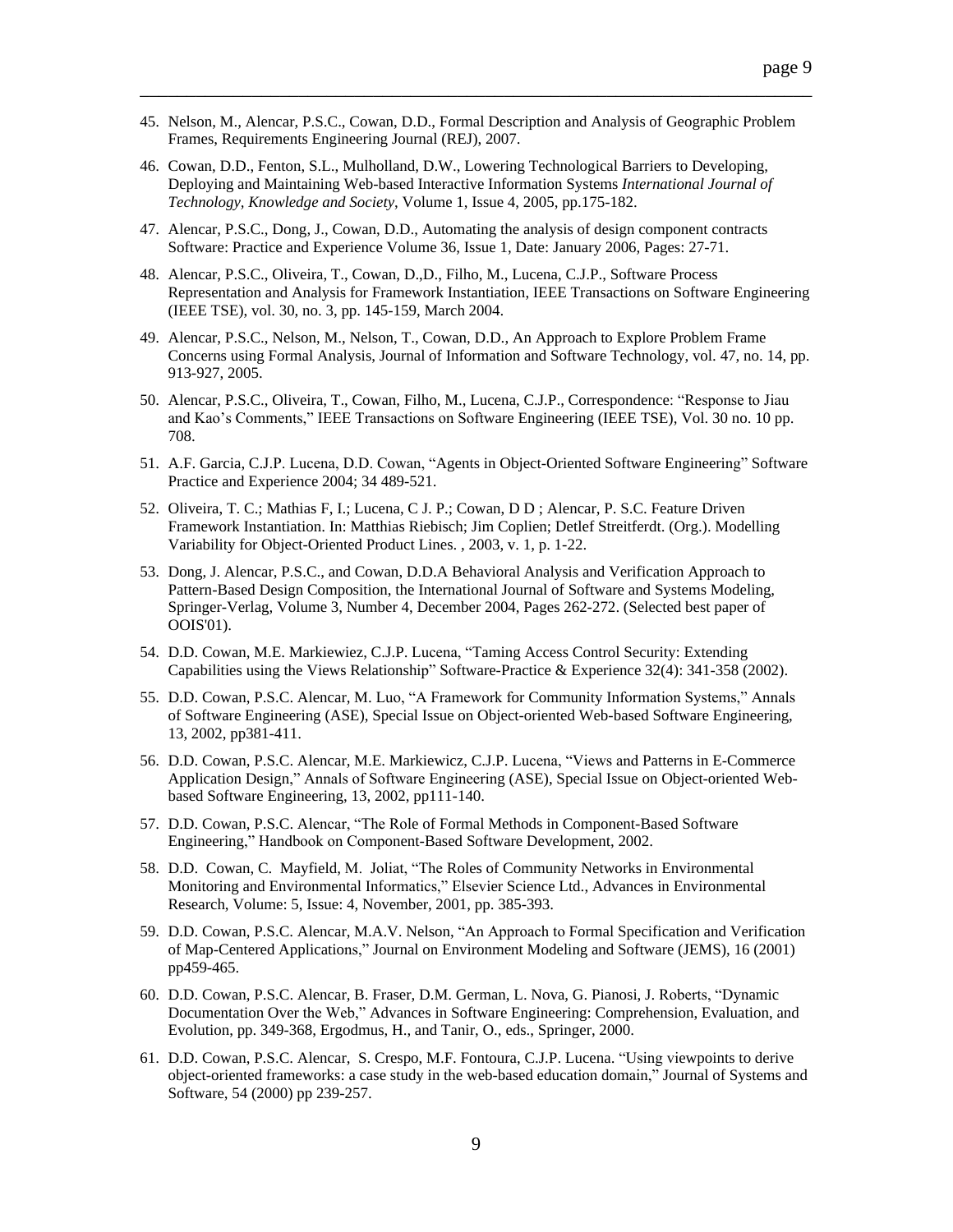62. P.S.C. Alencar, D.D. Cowan, C.J.P. Lucena. "A Logical Theory of Interfaces and Objects," IEEE Transactions on Software Engineering, Volume 28(6), pp 548-575.

- 63. P.S.C. Alencar, D.D. Cowan, T. Nelson, M.F. Fontoura, C.J.P. Lucena, "Viewpoints and Frameworks in Component-Based Software Design," Building Application Frameworks (three volumes), Volume I, Object-Oriented Foundations of Framework Design, pp. 163-166, M.E. Fayad, D.C. Smith, R.E. Johnson (eds.), John Wiley & Sons, 1999.
- 64. P.S.C Alencar, D.D. Cowan, C.J.P. Lucena, L.C.M. Nova, "Specification of Application and Interface Objects," revised and resubmitted (first round of refereeing), ACM Transactions on Software Engineering and Methodologies, 1998.
- 65. P.S.C. Alencar, D.D. Cowan, C.J.P. Lucena, M.A.V. Nelson, "Towards an Object-Oriented Framework to Build Hypermap-Based Applications," Special issue of Environmental Modelling and Software, 20 pages, 1998.
- 66. D.D. Cowan, C.I. Mayfield, F.W. Tompa, W. Gasparini. "New Role for Community Networks," Communications of the ACM, April (1998) pp 61-63.
- 67. D.M. German, D.D. Cowan. "A federated database for hypermedia development for the WWW," Cooperative Databases and Applications Proceedings of International Symposium on Cooperative Database Systems for Advanced Applications, World Scientific editors Yahiko Kambayashi and Kazumasa Yokota, pp 178—181, Dec 1996.
- 68. D.D. Cowan, C.H. Levy, L.H. de Figueiredo, M. Gattass, C.J.P. Lucena. "IUP/LED: A Portable User Interface Development Tool," Software - Practice & Experience (1996), Volume 26(7), pp. 737-762.
- 69. D.D. Cowan, M.W.F.P. Lucena. "A Methodology for Supporting Cooperative Work by Children in Different Countries," The Texas Science Teacher (1995), Volume 24, Number 2, pp. 12-18.
- 70. P.J. Bumbulis, P.S.C. Alencar, D.D. Cowan, C.J.P. Lucena. "Combining Formal Techniques and Prototyping in User Interface Construction and Verification," 2nd Eurographics Workshop on Design, Specification, Verification of Interactive Systems (DSV-IS'95). Springer Verlag Lecture Notes in Computer Science.
- 71. D.D. Cowan, C.J.P. Lucena. "Abstract Data Views: An Interface Specification Concept to Enhance Design for Reuse," IEEE Transactions on Software Engineering, Volume 21(3), pp 229-243.
- 72. P.J. Bumbulis, D.D. Cowan. "Generating Small Fast Scanners," ACM Letters on Programming Languages and Systems (1993), Volume 2, Nos. 1-4, pp. 70-84.
- 73. P.J. Bumbulis, D.D. Cowan, C.M. Durance, T.M. Stepien. "An Introduction to the OSI Directory Services," Computer Networks and ISDN Systems (1993), pp. 239-249.
- 74. D.D. Cowan, R. Ierusalimschy, C.J.P. Lucena, T.M. Stepien. "Application Integration: Constructing Composite Applications from Interactive Components," Software Practice and Experience (1993), Volume 23(3), pp. 255-275.
- 75. D.D. Cowan, R. Ierusalimschy, C.J.P. Lucena, T.M. Stepien. "Abstract Data Views," Structured Programming (1993), Volume 14, pp. 1-13.
- 76. D.D. Cowan, C.M. Durance, E.M. Giguere, G.M. Pianosi. "CIRL/PIWI: A GUI Toolkit for Supporting Retargetability," Software Practice and Experience (1993), Volume 23(5), pp. 511-527.
- 77. D.D. Cowan, E.W. Mackie, G.M. Pianosi, G. de V. Smit. "Rita An Editor and User Interface for Manipulating Structured Documents," Electronic Publishing, Origination, Dissemination and Design, v4(3), September 1991, pp. 125-150.
- 78. D.D. Cowan, S. Fenton, J.W. Graham, T.M. Stepien. "Networks for Education at the University of Waterloo," Computer Networks and ISDN Systems, 15 (1988), pp. 313-327.
- 79. D.D. Cowan, C.J.P. Lucena, R.C.B. Martins, P.A.S. Veloso. "A Theoretical Proposal to a CASD System Extending Jackson's Method," Computer-Based Automation, Plenum Press, edited by J.T. Tou, 1985, pp. 213-241.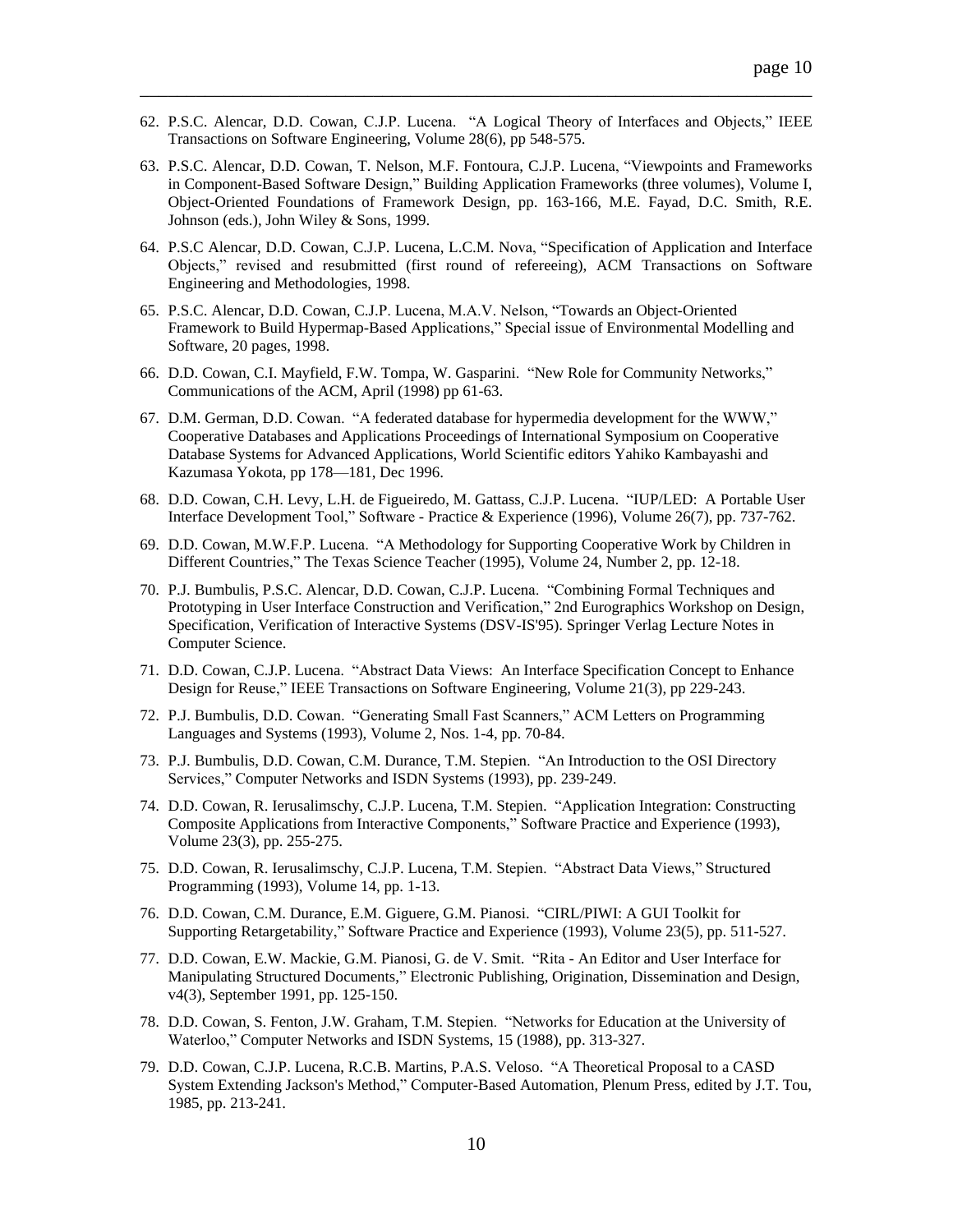- 80. D.D Cowan, J.W. Graham. "Waterloo Microcomputer Systems for the 1980's," AEDS Monitor, July/August 1983, Vol. 22, Nos. 1 & 2, pp. 11-14.
- 81. D.D. Cowan, S.T. Vuong. "Automated Protocol Validation via Resynthesis: The CCITT X.75 Packet Level Recommendation as an Example," Journal of Telecommunication Networks, Summer 1983, Vol. 2, No. 2, pp. 153-176.

- 82. D.D. Cowan, R.F. Quinn, M.J. Rogers, R.G. Stanton. "Bipackings of Pairs into Triples and Isomorphism Classes of Small Bipackings," Journal Of The Australian Mathematical Society (Series A) 34 (1983), pp. 214-228.
- 83. J.L. Allston, D.D. Cowan, R.G. Stanton, W.D. Wallis. "The Number of Non-isomorphic Solutions to a Problem in Covering Designs," Utilitas Mathematica, Vol 21A(1982), pp. 119-136.
- 84. J.L. Allston, D.D. Cowan, R.G. Stanton, P.D. Eades. "Computation of the g(1,3;20) Cover," Journal of Combinatorics, Information and System Sciences, Vol. 6, No. 2, pp. 173-177 (1980).
- 85. J.L. Allston, D.D. Cowan, R.G. Stanton. "Pair-coverings with Restricted Largest Block Size," Ars Combinatoria, Volume 11(1981), pp. 85-98.
- 86. J.L. Allston, D.D. Cowan, R.G. Stanton. "Determination of an Exact Covering by Triples," Congressus Numerantium, vol. 31(1981), pp. 253-258.
- 87. D.D. Cowan, P.D. Eades, R.G. Stanton, G.H. van Rees. "Computation of some Exact g-Coverings," Utilitas Mathematica, vol. 18 (1980), pp. 269-282.
- 88. D. Brand, D.D. Cowan, H. Rudin, C. West, P. Zafiropulo. "Protocol Analysis and Synthesis Using A State Transition Model," Computer Network Architectures and Protocols, Plenum Publishers.
- 89. D.D. Cowan, S.T.E. Seah, R.G. Stanton. "Non-Existence of An Extremal Graph of a Certain Type," J. Austral. Math. Soc. (Series A) 30 (1980), 55-64.
- 90. D.D. Cowan. "The Connectivity and Reliability of a Class of Extremal Graphs, Ars Combinatoria, Vol. 8, December 1979, pp. 185-198.
- 91. D.D. Cowan, J.W. Graham, C.J.P. Lucena, J.W. Welch. "A Data-Directed Approach to Program Construction," Software - Practice and Experience, Vol. 10 (1980), pp. 355-372.
- 92. D. Brand, D.D. Cowan, H. Rudin, C. West, P. Zafiropulo. "Towards Analyzing and Synthesizing Protocols," Special Issue on Computer Network Architectures and Protocols, IEEE Transactions on Communications, Vol COM-28, No. 4, April 1980, pp. 651-661.
- 93. A. von Staa, D.D. Cowan. "The Development Proposal The First Step in Software System Construction," The Journal of Systems and Software, Vol 1 (1980), pp. 107-122.
- 94. D.D. Cowan. "Use of Computers in Instruction in Higher Education," article in International Encyclopedia of Higher Education, Jossey-Bass Inc., January, 1978.
- 95. D.D. Cowan, C.J.P. Lucena. "Toward A System's Environment for Computer Assisted Programming," Information Processing Letters, Vol. 5, No. 2, June, 1976, pp. 35-40.
- 96. V.G. Cerf, D.D. Cowan, R.G. Stanton. "Some Unique Extremal Graphs," Ars Combinatoria, Volume 1, June, 1976.
- 97. V.G. Cerf, D.D. Cowan, R.C. Mullin, R.G. Stanton. "Trivalent Generalized Moore Networks on Sixteen Nodes," Utilitas Mathematica, November, 1974, pp. 259-283.
- 98. V.G. Cerf, D.D. Cowan, R.C. Mullin, R.G. Stanton. "A Lower Bound on the Average Shortest Path Length in Regular Graphs," Networks, John Wiley & Sons Inc., Vol. 4, No. 4, 1974, pp. 335-342.
- 99. V.G. Cerf, D.D. Cowan, R.C. Mullin, R.G. Stanton. "Topological Design Considerations in Computer-Communications Networks," invited paper, Computer Communications Networks, Noordhoff 1975, pp. 101-112.
- 100.F.J. Burkowski, D.D. Cowan. "The Numerical Derivation of a Periodic Solution of a Second Order Differential Difference Equation," SIAM J. Numerical Analysis, June 1972, pp. 489-495.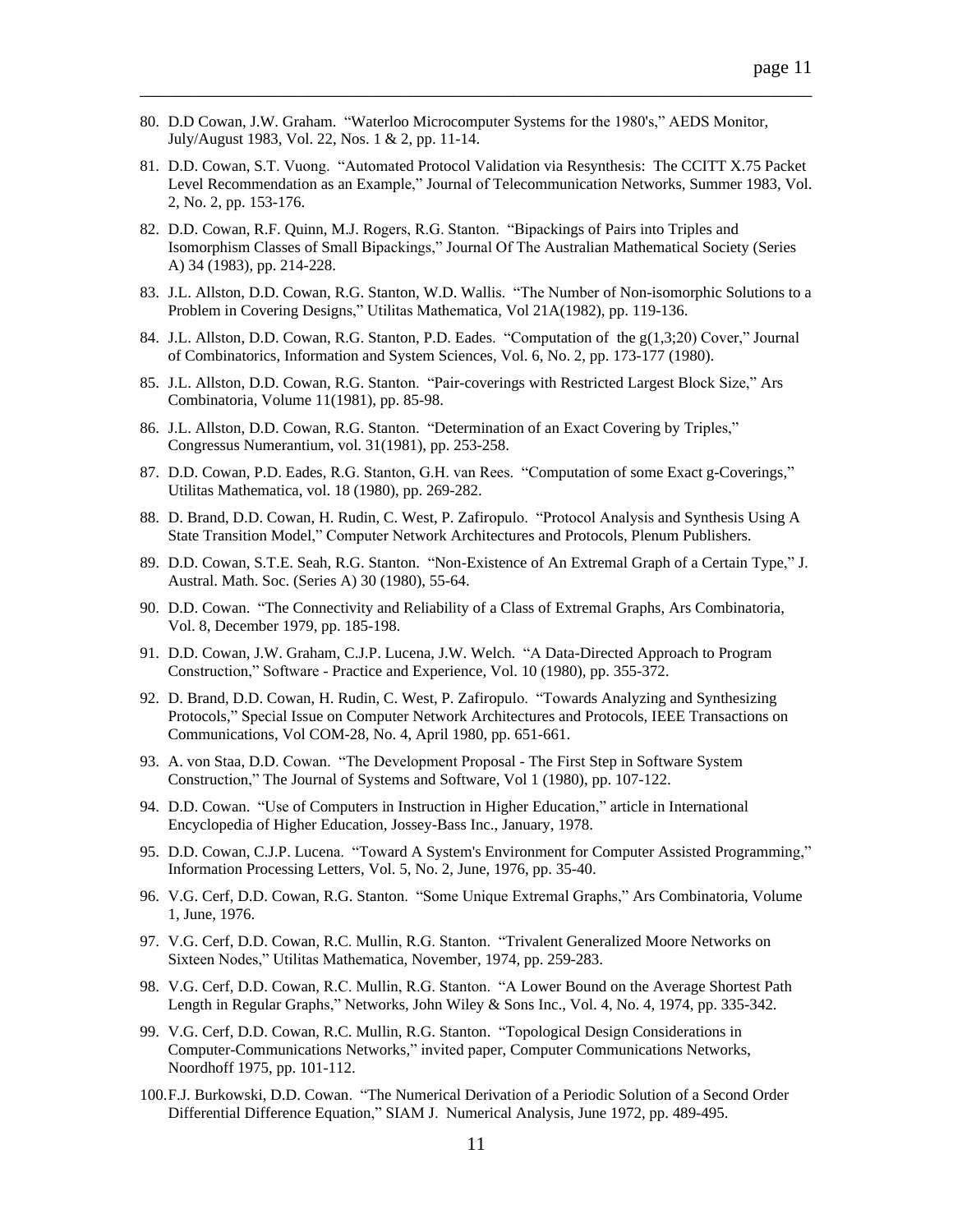101.D.D. Cowan, L.O. James, R.G. Stanton. "Tripartite Path Numbers," Graph Theory and Computing, Academic Press, 1972, pp. 285-294.

\_\_\_\_\_\_\_\_\_\_\_\_\_\_\_\_\_\_\_\_\_\_\_\_\_\_\_\_\_\_\_\_\_\_\_\_\_\_\_\_\_\_\_\_\_\_\_\_\_\_\_\_\_\_\_\_\_\_\_\_\_\_\_\_\_\_\_\_\_\_\_\_

- 102.D.D. Cowan, L. Waverman. "The Interdependence of Communications and Data Processing: in Economics of Integration and Public Policy," the Bell Journal of Economics and Management Science, Vol. 2, Autumn, 1971, pp. 657-677.
- 103.D.D. Cowan, R.G. Stanton. "Note on a Square Functional Equation," SIAM Review, Vol. l2, No. 2, April, 1970, pp. 277-279.

# **REFEREED JOURNAL PAPERS SUBMITTED FOR PUBLICATION**

- 1. Peng, P., Portugal, I., Alencar, P., Cowan, D., A Face Recognition Software Framework based on Principal Component Analysis, PLOS ONE (second round of reviewing), 2020.
- 2. Ivens Portugal, Paulo Alencar, Don Cowan. "A Survey on Domain Specific Languages for Machine Learning in Big Data." submitted to the journal "Advances in Engineering Software"
- 3. Holly L. Gardner, Denis Kirchhoff, Don Cowan, and Leonard J.S. Tsuji "Drawing a line in the muskeg: A systematic review of Environmental Assessment information, curated and evaluated, to advance evidence-based environmental decision-making to benefit communities, proponent and policy makers in a remote area of Northern Ontario, Canada" submitted to The International Indigenous Policy Journal. 2017.
- 4. Baia, D.; Lucena, C.; Cowan, D.; Bommel, P.; Valadares, C.; Oliveira, T.. A MultiAgent Based Simulation Model to Support Management Decision Making in Software Development. Journal INFORMATION AND SOFTWARE TECHNOLOGY, 2014. (submitted)
- 5. Baia, D.; Lucena, C.; Cowan, Alencar, P.; Valadares, C.. MABS to support project management in agile software developing. Elsevier Journal Science of Computer Programming, 2014. (to be submitted)
- 6. Valadares, C.; Lucena, C; Cowan, D.; Baia, D.. A Multiagent Based ContextAware and SelfAdaptive Model for Virtual Network Provisioning. Elsevier Journal of Engineering Applications of Artificial Intelligence. (submitted)
- 7. Valadares, C.; Lucena, C; Cowan, D.; Baia, D.. A Normbased Selforganizing Model. The 2014 IEEE/WIC/ACM International Conference on Intelligent Agent Technology . (submitted)
- 8. Valadares, C.; Lucena, C; Cowan, D.; Baia, D.. Enriching SelfOrganizing Virtual Network Management Model through SelfAwareness. ACM Journal of Information Science. (submitted)

# **PAPERS IN PREPARATION**

1. Valadares, C.; Lucena, C; Cowan, D.; Baia, D. Reputation to Support Decision Making on Self-Organizing Systems. (to be submitted)

### **REFEREED BOOK CHAPTERS (9 Total)**

- 1. Barbeau Christine D., Cowan Donald and Tsuji Leonard J.S. "Increasing the Adaptive Capacity of Indigenous People to Environmental Change: The Potential Use of an Innovative, Web-Based, Collaborative-Geomatics Informatics Tool to Reduce the Degree of Exposure of First Nations Cree to Hazardous Travel Routes." Geospatial Technology - Environmental and Social Applications, edited by Pasquale Imperatore and Antonio Pepe. Intech pp75-98, 2016.
- 2. [Paulo Alencar,](https://www.researchgate.net/profile/Paulo_Alencar) [Donald Cowan,](https://www.researchgate.net/scientific-contributions/2125488995_Donald_Cowan) [Rolando Blanco.](https://www.researchgate.net/scientific-contributions/70057993_Rolando_Blanco) "Process Algebras for Locality." Handbook of Research on Mobile Software Engineering, pp.544-556, IGI Publishing Inc 2012.
- 3. Kah-Kuen, F., Alencar, P.S.C., Blanco, R., Barrenechea, E., Cowan, D.D., "Spatial Subscriptions in Distributed Event-Based Systems," Handbook of Research on Mobile Software Engineering, vol 2 pp809-823, IGI Publishing Inc 2012.
- 4. Chang, Y., Alencar, P.S.C., Barrenechea, E., Blanco, R., Cowan, D.D., "Context-Aware Systems: Models and Functionality," Handbook of Research on Mobile Software Engineering, vol 2, pp639-658, IGI Publishing Inc., 2012
- 5. Barrenechea, E., Alencar, P., MacGuirre, F., Cowan, D., Oliveira, T., "Implementing Participatory Sensing in Environmental Mobile Applications," Handbook of Research on Mobile Software Engineering, vol 2, pp868-879, IGI `Publishing Inc., 2012.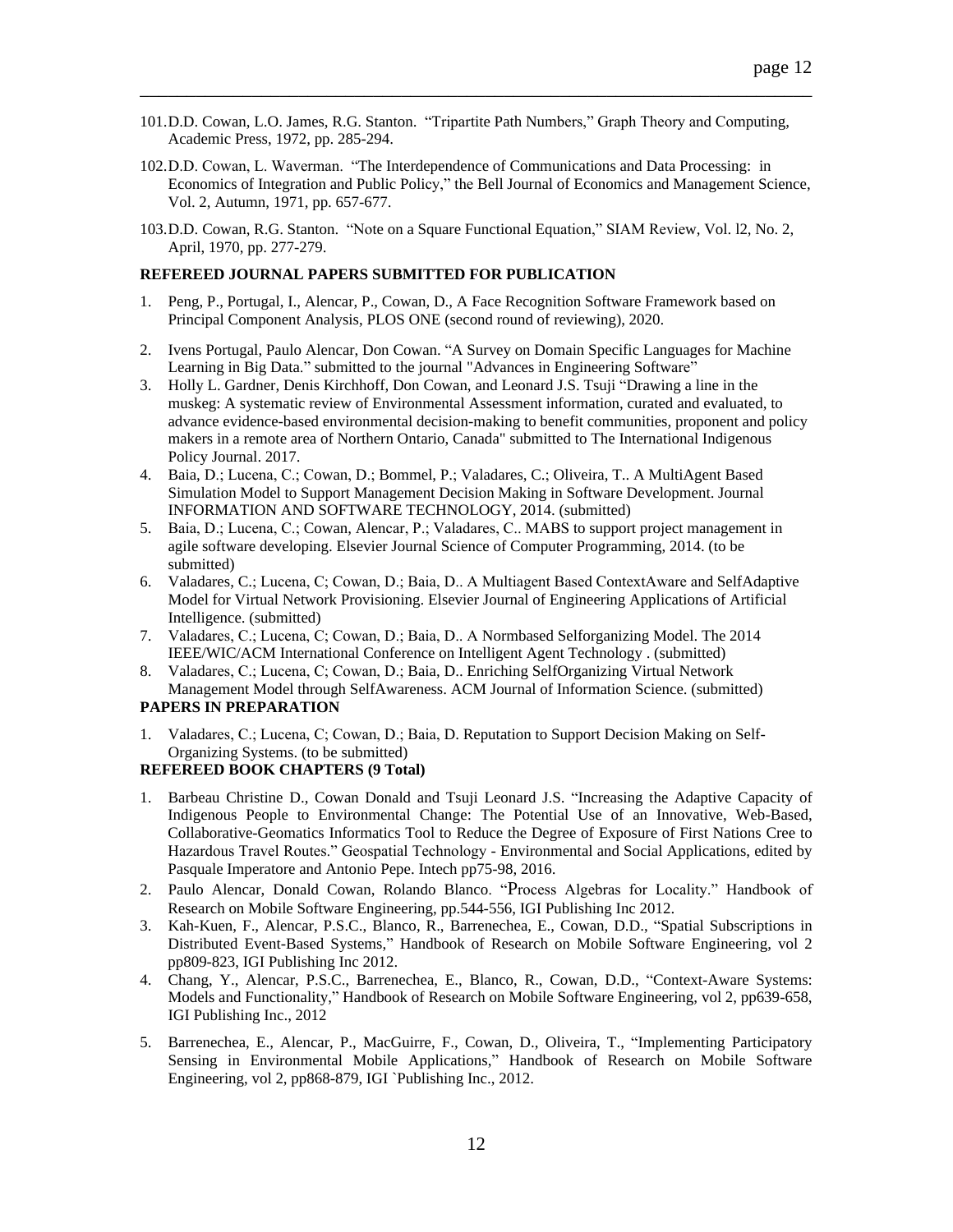6. D. D. Cowan, P.S.C. Alencar, "Abstract Data Types" Encyclopedia of Computer Science and Engineering Volume 1, pages 1-11. Benjamin W. Wah, Editor ISBN 978-0-471-38393-2. January 2009

\_\_\_\_\_\_\_\_\_\_\_\_\_\_\_\_\_\_\_\_\_\_\_\_\_\_\_\_\_\_\_\_\_\_\_\_\_\_\_\_\_\_\_\_\_\_\_\_\_\_\_\_\_\_\_\_\_\_\_\_\_\_\_\_\_\_\_\_\_\_\_\_

- 7. H. Dominic Covvey, Donald D. Cowan, Paulo Alencar, William Malyk, Joel So, David Henriques and Shirley L. Fenton, "The Representation of Dynamic, Context-Informed Workflow," BPM Handbook 2008, pages 273-286.
- 8. Dong J., Alencar, P., Cowan, D. Formal Specification and Verification of Design Patterns Design Pattern Formalization Techniques IGI Publishing 2007 pp. 94-108.
- 9. Donald D. Cowan and Terry M. Stepien "Computer/Communication Networks in Education," The Froehlich/Kent Encyclopedia of Telecommunications Volume 4, pp 331-348. Marcel Dekker Inc., 1992.

# **REFEREED CONTRIBUTIONS TO CONFERENCES AND OTHER PUBLICATIONS (214 Total)**

- 1. Velmovitsky P.E., Alencar P. Leatherdale S.T., Cowan D., Morita P. P., "Towards Real-Time Public Health : A Novel Health Monitoring System" IEEE BigData 2021 pp6049-6051.
- 2. Paganelli I.A. Branco A., Endler M., Velmovitsky P.E.,Miranda P. Morita P. P., Alencar P. Cowan D. "IoT-Based COVID-19 Health Monitoring System: Context, Early Warnimg and Self-Adaptation." IEEE BigData 2021 pp5975-5977
- 3. Cristina Tavares, PauloALencar, Nathalia Nascimento, Donald Cowan. "Towards Variability-Aware Machine-Learning-Based Modeling Analysis" IEEE BigData 2021 pp3890-3896.
- 4. Ivens Portugal, Paulo Alencar, and Donald Cowan. "Computational Analysis to Capture Cluster Lifetime Dynamics. [IEEE BigData 2021:](https://dblp.org/db/conf/bigdataconf/bigdataconf2021.html#PortugalAC21) pp2909-2918
- 5. Edson Lucas, Toacy Oliveira, Paulo Alencar, and Donald Cowan. "Knowledge-Oriented Graph-Based Approach to Capture the Evolution of Developers' Knowledge." IEEE BigData 2021 pp4609-4612.
- 6. Nathalia Nascimento, Paulo Alencar, and Donald Cowan. "A Lifecycle for Engineering IoT Neural Network-based Systems." IEEE BigData 2021 pp2427-2433.
- 7. \*Nathalia Nascimento, Paulo Alencar, and Donald Cowan. "An Approach to Support Human-in-the-Loop Big Data Software Development Projects." IEEE BigData 2021 pp2319-2326.
- 8. Luis Fernando Lins, Glaucia Melo, Toacy Oliveira, Paulo Alencar and Donald Cowan. "PACAs: Process-Aware Conversational Agents" Accepted for 14th Workshop on Social and Human Aspects of Business Process Management (BPMS2'21) Rome 2021.
- 9. Nathalia Nascimento, Paulo Alencar, Donald Cowan, and Carlos Lucena. "A Reference Model for IoT Embodied Agents Controlled by Neural Networks." Third International Workshop on the Internet of Things Data Analytics 2020 (IoTDA). Accepted.
- 10. Glaucia Melo, Edith Law, Paulo Alencar, and Donald Cowan. "Understanding User Understanding: What do Developers Expect from a Cognitive Assistant?" IEEE BigData Workshop 2020
- 11. Ivens Portugal, Paulo Alencar, and Donald Cowan. "From Spatial-Temporal Cluster Relationships to Lifecycles: Framework and Mobility Applications." IEEE BigData Workshop 2020
- 12. Doug Mulholland, Alencar Paulo, and Cowan Donald. "iEnvironment: Perspectives on Metadata-Oriented Testing of Research Software" Open Science in Big Data (OSBD) workshop, IEEE BigData Conference, 2019.
- 13. Ivens Portugal, Paulo Alencar, Don Cowan. "Modeling Dynamic Spatial-Temporal Cluster Relations" Applications of Big Data Technology in the Transport Industry, IEEE Big Data 2019 10.1109/ACCESS.2020.3023376
- 14. Glaucia Melo, Paulo Alencar, and Don Cowan. "Context-Augmented Software Development in Traditional and Big Data Projects: Literature Review and Preliminary Framework" IEEE Big Data 2019.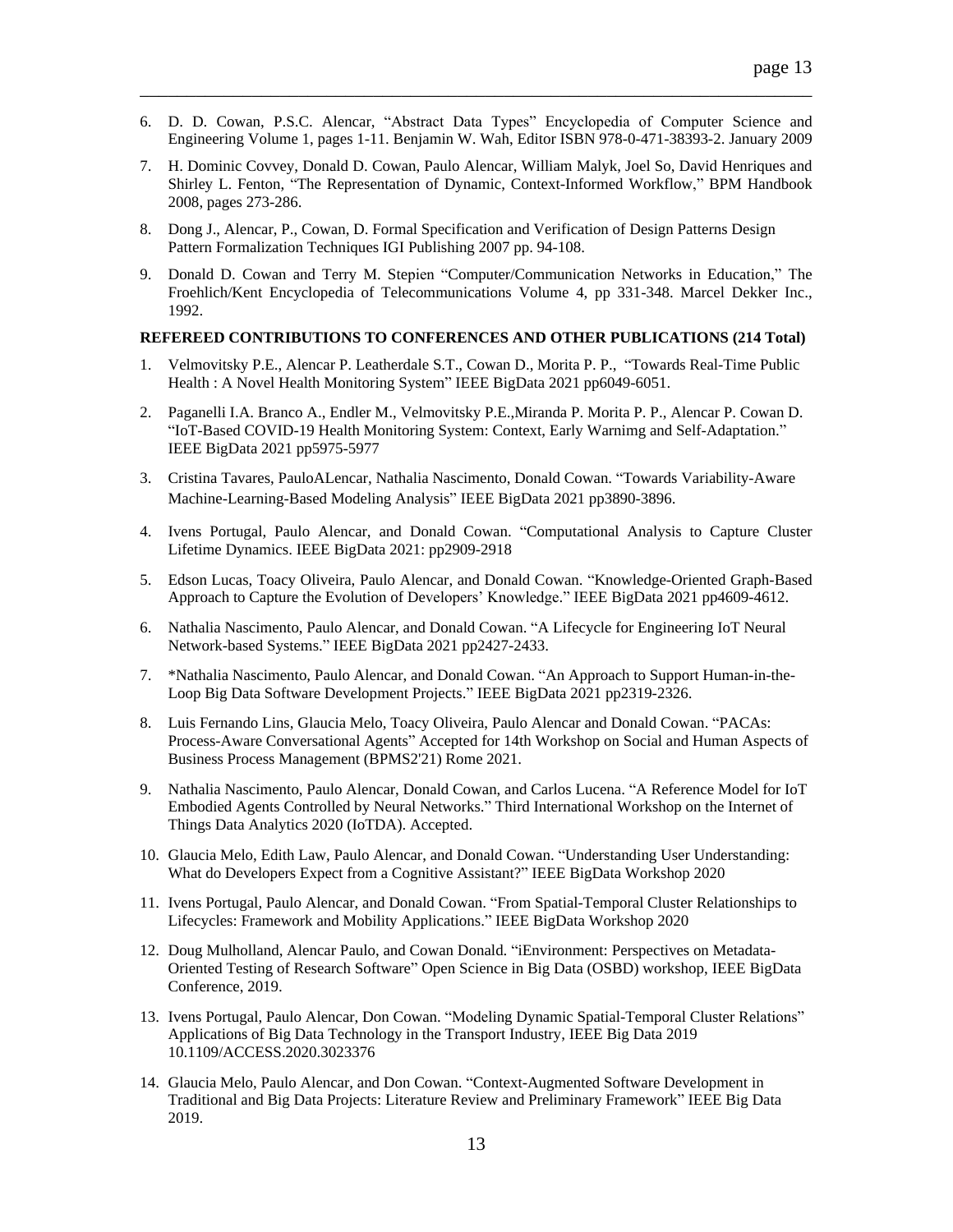15. Rachel Vital, Glaucia Melo, Toacy Oliveira, Paulo Alencar, Don Cowan. "AgileCritPath: identifying Critical Tasks in Agile Environments." DOI: [10.18293/SEKE2019-004](https://www.researchgate.net/deref/http%3A%2F%2Fdx.doi.org%2F10.18293%2FSEKE2019-004?_sg%5B0%5D=NasFwcTbt5zjqNDTTCGo_u43EpDsc4MsEklMqSr9U8GmJ0HbB_XjJgYRfSTKY3evrIne4gUNoiKDo0NpcifRBS7-tg.tcYqQcOj-A3TdU1jYsjhJtFpQ32GWqE1A8c0X6cldI4HJTz9QLlnZ0R0Fniigz5gukfsZaY-gRG5kIx_k3cY8w) . 31st International Conference on Software Engineering and Knowledge Engineering SEKE 2019.

- 16. Glaucia Melo, Toacy Oliveira, Paulo Alencar, Don Cowan. "Retrieving Curated Stack Overflow Posts from Project Task Similarities." Accepted SEKE 2019.
- 17. Ulisses Telemaco, Toacy Oliveira, Paulo Alencar and Don Cowan "A Metamodel to represent Agile Software Development Projects." Accepted CIBSE2019
- 18. Ulisses Telemaco, Toacy Oliveira, Paulo Alencar and Don Cowan "A Catalog of Bad Agile Smells for Agility Assessment. Accepted CIBSE2019
- 19. Nathalia Nascimento, Paulo Alencar, Carlos Lucena, and Donald Cowan. "Toward Human-in-the-Loop Collaboration of Software Engineers and Machine Learning Algorithms." [The Second IEEE](file:///D:/documents/workshops/WS13/overview.htm)  [Workshop on Human-in-the-loop Methods and Human-Machine Collaboration in Big Data \(HMData](file:///D:/documents/workshops/WS13/overview.htm)  [2018\)](file:///D:/documents/workshops/WS13/overview.htm) pp 3533-3539.
- 20. Ivens Portugal, Paulo Alencar, and Donald Cowan. "Trajectory Cluster Lifecycle Analysis: An Evolutionary Perspective. The 3rd IEEE International Workshop on Big Spatial Data (BSD 2018) pp 3451-3454.
- 21. Cristina Tavares, Paulo Alencar, and Donald Cowan. "A Variability-Aware Design Approach to the Data Analysis Modeling Process" 4th International Workshop on Methodologies to Improve Big Data Projects. pp2817-2826.
- 22. Ivens Portugal, Paulo Alencar, and Donald Cowan. "A Software Framework for Cluster Lifecycle Analysis in Transportation." Applications of Big Data Technology in the Transport Industry pp 4521- 4526
- 23. Paulo Alencar, Donald Cowan, and Doug Mulholland. "The iEnvironment Platform: Developing an Open Science Software Platform for Integrated Environmental Monitoring and Modeling of Surface Water." IEEE [Open Science in Big](file:///D:/documents/workshops/WS9/overview.htm) Data (OSBD) Workshop 2018 pp 3200-3209.
- 24. Nathalia Nascimento, Paulo Alencar, Carlos Lucena, and Donald Cowan. "An IoT Analytics Embodied Agent Model based on Context-Aware Machine Learning." First International Workshop on the Internet of Things Data Analytics (IOTDA) pp 5153-5158.
- 25. [Nathalia Nascimento,](https://dl.acm.org/results.cfm?query=persons.authors.personName:%28%22Nathalia%20Nascimento%22%29%20OR%20acmdlPersonName:%28%22Nathalia%20Nascimento%22%29) [Paulo Alencar,](https://dl.acm.org/results.cfm?query=persons.authors.personName:%28%22Paulo%20Alencar%22%29%20OR%20acmdlPersonName:%28%22Paulo%20Alencar%22%29) [Carlos Lucena,](https://dl.acm.org/results.cfm?query=persons.authors.personName:%28%22Carlos%20Lucena%22%29%20OR%20acmdlPersonName:%28%22Carlos%20Lucena%22%29) [Donald Cowan.](https://dl.acm.org/results.cfm?query=persons.authors.personName:%28%22Donald%20Cowan%22%29%20OR%20acmdlPersonName:%28%22Donald%20Cowan%22%29) "A context-aware machine learning-based approach." CASCON '18 Proceedings of the 28th Annual International Conference on Computer Science and Software Engineering, pp 40-47.
- 26. Gláucia Melo, Ulisses Telemaco, Toacy Oliveira, Paulo Alencar, Don Cowan. "Towards using task similarity to recommend Stack Overflow posts." To appear Proceedings of CiBSE 2018.
- 27. Donald Cowan, Paulo Alencar, Kyle Young, Bryan Smale, Ryan Erb, and Fred McGarry. "A Model for the Socially Smart City - Practical Uses of City-level Socio-economic Indicators." 3rd International Workshop on Smart Cities: People, Technology, and Data, Proceedings of 2017 IEEE International Conference on Big Data (Big Data) pp 4058-4067, 2017.
- 28. Paulo Alencar, Donald Cowan, Doug Mulholland, Bruce MacVicar, Simon Courtenay, Stephen Murphy, and Fred McGarry. "iEnvironment: A Software Platform for Integrated Environmental Monitoring and Modeling of Surface Water" 2nd Workshop on Open Science in Big Data, Proceedings of 2017 IEEE International Conference on Big Data (Big Data) pp 3975-3978, 2017.
- 29. Doug Mulholland, Paulo Alencar, Don Cowan. "The Future of Metadata‐Oriented Testing of Research Software: Automated Generation of Test Regimes and Other Benefits." Proceedings of WSSSPE5.1, the 7th Workshop on Sustainable Software for Science: Practice and Experiences (https://figshare.com/collections/Proceedings\_of\_the\_Workshop\_on\_Sustainable\_Software\_for\_Scienc e Practice and Experiences WSSSPE5 1 /3869782), Manchester, 2017.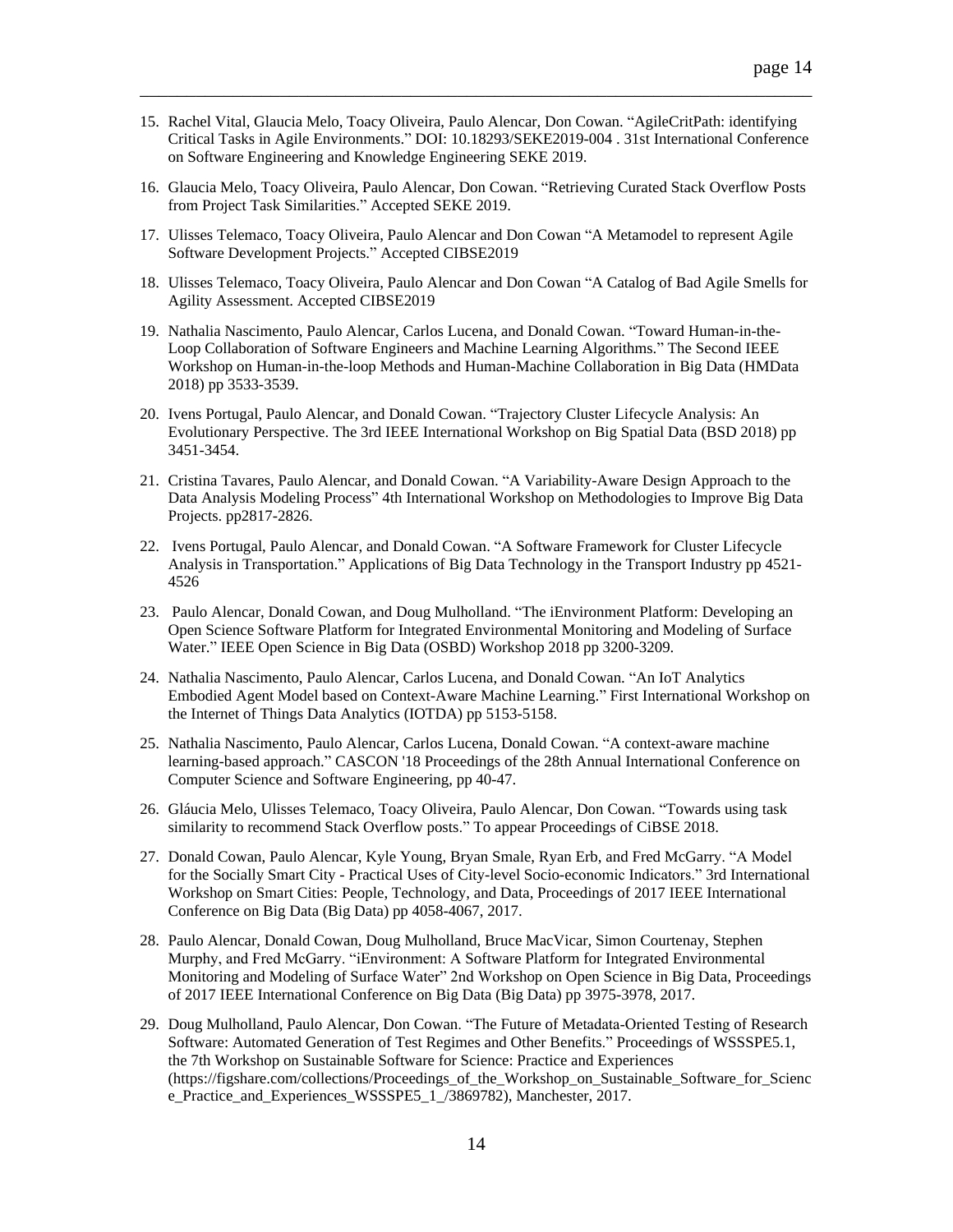30. I. Portugal, P. Alencar, and D. Cowan, "Towards a provenance-aware spatial-temporal architectural framework for massive data integration and analysis," in 1st IEEE International Workshop on Big Spatial Data at the 2016 IEEE International Conference on Big Data, 2016. p. 2686-2691

- 31. Peng Peng, Paulo Alencar, Donald Cowan "A Software Framework for PCA-based Face Recognition." Proceedings of the 2016 IEEE CS International Conference on Software, Science, Technology, and Engineering pp7-16.
- 32. Ivens Portugal, Paulo Alencar, Donald Cowan "A Preliminary Survey on Domain-Specific Languages for Machine Learning in Big Data." Proceedings of the 2016 IEEE CS International Conference on Software, Science, Technology, and Engineering pp108-110.
- 33. Van Ooteghem K, Trinh A, Badiuk B, Cowan, D, McIlroy WE. "Using technology to optimize the assessment of balance and mobility in the frail elderly." 3Rd Annual Technology Evaluation in the Elderly Network (TVN) Conference, Toronto, ON, September 2015
- 34. Donald Cowan, Paulo Alencar, Fred McGarry, and R. Mark Palmer. "Adapting to Climate Change An Open Data Platform for Cumulative Environmental Analysis and Management." 3rd International Workshop on Agricultural and Environmental Information and Decision Support Systems, 2015 LNCS, Springer pp3-15.
- 35. Marx L. Viana, Paulo Alencar, Everton T. Guimarães, Francisco J. P. Cunha, Donald Cowan and Carlos J. P. Lucena" JSAN: A Framework to Implement Normative Agents." International Conference on Software Engineering and Knowledge Engineering (SEKE 2015) pp660-665.
- 36. Marx Viana, Paulo Alencar, Donald Cowan, Everton Guimarães, Francisco Cunha, Carlos Lucena. "The Development of Normative Autonomous Agents: an Approach." 2015 IEEE/WIC/ACM International Conference on Web Intelligence and Intelligent Agent Technology, pp 9-16.
- 37. Paulo Alencar, Donald Cowan, Fred McGarry, R. Mark Palmer, Developing a Collaborative Cloud-Based Platform for Watershed Analysis and Management, 3rd International Workshop on Collaborative Cloud (CollabCloud 2014), 10th IEEE International Conference on Collaborative Computing: Networking, Applications and Worksharing (CollaborateCom), October 22-25, Miami, Florida, USA, pp457-459.
- 38. Paulo Alencar, Donald Cowan, Fred McGarry, R. Mark Palmer Multisectoral Collaborative Open Data Applications accepted for 10th IEEE International Conference on Collaborative Computing: Networking, Applications and Worksharing (CollaborateCom 2014), October 22-25, Miami Florida, pp 64-73
- 39. Cowan, D., Alencar, P., McGarry, F., Perspective on Open Data: Issues and Opportunities, IEEE International Conference on Software Science, Technology and Engineering (SWSTE), I2014 DOI: [10.1109/SWSTE.2014.18](http://dx.doi.org/10.1109/SWSTE.2014.18) pp24-33.
- 40. Talita Gomes, Toacy Oliveira, Don Cowan and Paulo Alencar. "Mining Reuse Processes" XVII Ibero-American Conference on Software Engineering (CIbSE 2014) April 2014 pp179-191.
- 41. V.R. Karimi, D.D. Cowan, P.S.C. Alencar. "An Approach to Correctness of Security and Operational Business Policies." University of Waterloo Symposium on Information Integrity and Information Systems Assurance, October 2013 pp 323–334.
- 42. Fred McGarry, Don Cowan, Heather Moran, and Clynt King. "A Proposed App Guide to The Toronto 2015 Pan Am/Parapan Am Games that Also Celebrates Local Indigenous Culture." Fourth International Workshop on Human Computer Interaction, Tourism and Cultural heritage (HCITOCH 2013).
- 43. Heather Moran, Fred McGarry, Don Cowan, Dan McCarthy, Clynt King "Dreamcatcher, a First Nations Community Development Platform." Prato CIRN Community Informatics Conference 2012 " [http://ccnr.infotech.monash.edu/assets/docs/prato2012docs/moran-mcgarry.pdf pp1-11.](http://ccnr.infotech.monash.edu/assets/docs/prato2012docs/moran-mcgarry.pdf%20pp1-11)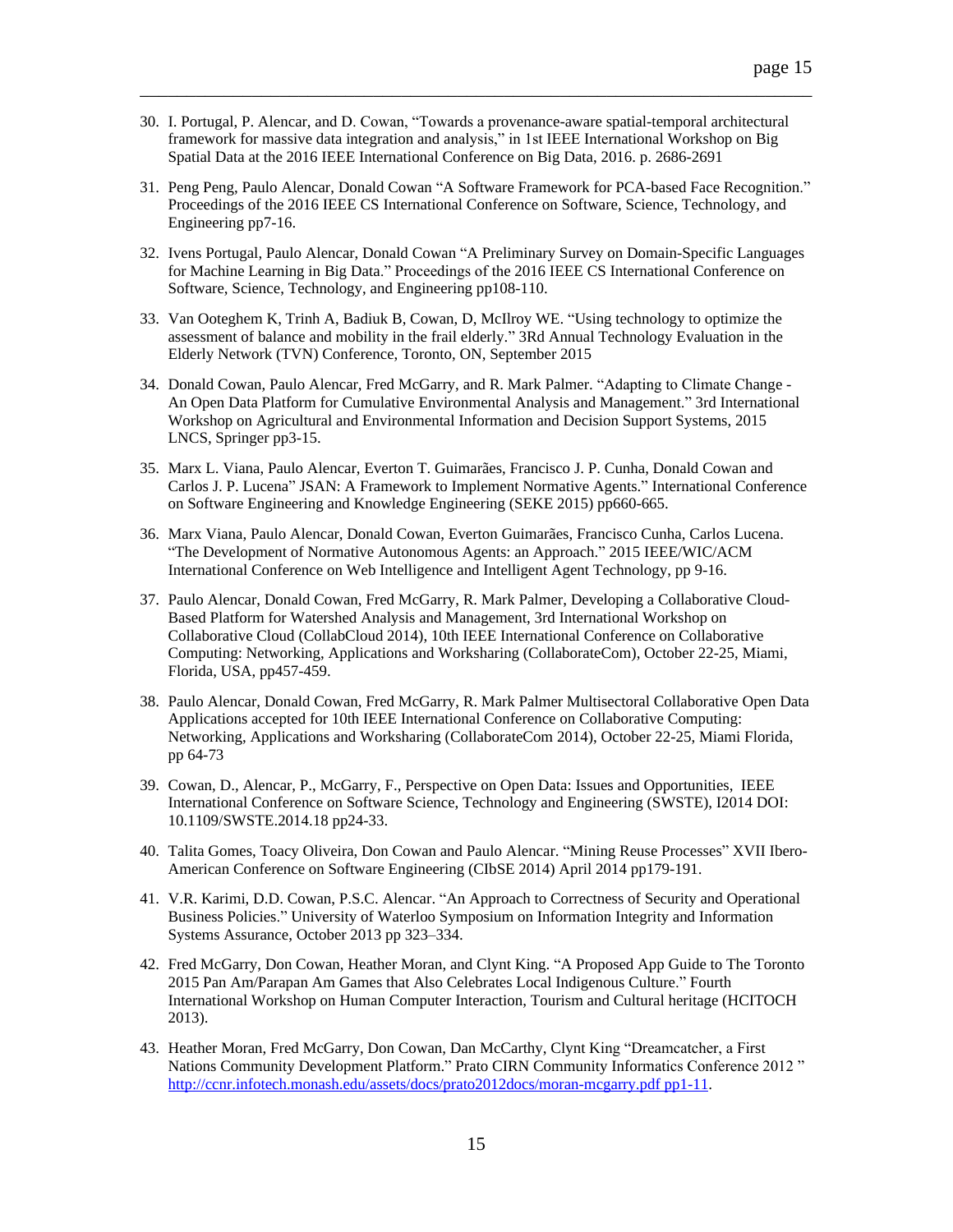44. Holly L. Youden, Christine Barbeau, Daniel D. McCarthy, Leonard Tsuji, Don Cowan. "Collaborative Geomatics: A web-based tool for dynamic indigenous mapping" IKTC 2011 Windhoek Namibia.

- 45. Donald Cowan, Paulo Alencar, Fred McGarry, Carlos Lucena, Ingrid Nunes "Asset-mapping Approaches to Web-based Collaborative Innovation" IEEE Web Intelligence Conference, pp 528 – 532, 2010
- 46. Donald Cowan, Paulo Alencar, Fred McGarry, Carlos Lucena, and Ingrid Nunes. A Web-based Framework for Collaborative Innovation ISoLA 2010 - 4th International Symposium On Leveraging Applications of Formal Methods, Verification and Validation [Lecture Notes in Computer](http://www.springer.com/computer/lncs?SGWID=0-164-0-0-0) Science [\(LNCS\)](http://www.springer.com/computer/lncs?SGWID=0-164-0-0-0) pp 447-461, 2010
- 47. F. McGarry, D. Cowan, and D. McCarthy. Geomtriche Collaborative per l'innovazione sociale in Le sfide cartografiche il lavoro editorial università. pp 354-362.
- 48. Donald Cowan, Fred McGarry, Daniel McCarthy, "Collaborative Geomatics for Innovation in Health Research and Policy" Proceedings of Advances in Health Informatics Conference AHICS 2010 6 pages
- 49. M. Mendonca, M. Branco, D. D. Cowan: S.P.L.O.T. Software Product Lines Online Tools, Companion to the 24th ACM SIGPLAN International Conference on Object-Oriented Programming, Systems, Languages, and Applications, OOPSLA 2009, October 2009, Orlando, Florida, USA.
- 50. NUNES, I., LUCENA, C.J.P., COWAN, D., ALENCAR, P.; Building Service-oriented User Agents using a Software Product Line Approach, in Stephen Edwards and Gregory Kulczycki, ed., Formal Foundations of Reuse and Domain Engineering (ICSR 2009), Vol. 5791 of Lecture Notes in Computer Science (LNCS), Springer Berlin / Heidelberg, Falls Church, USA, 2009.
- 51. Vahid R. Karimi and Donald D. Cowan Verification of Access Control Policies for REA Business Processes, Proceedings of Security Aspects of Process and Services Engineering (SAPSE2009)
- 52. Vahid R. Karimi and Donald D. Cowan Formal Modeling and Analysis of Security Policies Using REA Patterns International Workshop on Value Modeling and Business Ontologies February Royal Institute of Technology, Stockholm, Sweden 2009
- 53. Femida GWADRY-SRIDHAR, Crystal SHARP, Donald COWAN, J. Malcolm ARNOLD, E-Health: Piloting an Interactive Web Portal to Educate Patients with Heart Failure – A Growing Global Problem IST Africa 2009
- 54. Vahid R. Karimi, Donald D. Cowan, [Composition-based Modeling and Analysis of REA Business](http://www.managementinformation.ugent.be/REAworkshop2008/Vrkarimi_REA_1.pdf)  [Patterns.](http://www.managementinformation.ugent.be/REAworkshop2008/Vrkarimi_REA_1.pdf) 3rd REA Technology Workshop, Montpellier, France, June 2008 (CAiSE'08)
- 55. Vahid R. Karimi, Donald D. Cowan, [Classification of REA Patterns using Formal](http://www.managementinformation.ugent.be/REAworkshop2008/Vrkarimi_REA_2.pdf) Specifications. 3rd REA Technology Workshop, Montpellier, France, June 2008 (CAiSE'08)
- 56. M. Mendonca, A. Wasowski, K. Czarnecki, D.D Cowan,: Efficient Compilation Techniques for Large Scale Feature Models. In Proceedings of the 7th ACM International Conference on Generative Programming and Component Engineering (GPCE'08). Oct 2008, Nashville, Tennessee, USA.
- 57. M. Mendonca, T.T. Bartolomei, D.D Cowan,: Decision-Making Coordination in Collaborative Product Configuration, In Proceedings of the 2008 ACM Symposium on Applied Computing, Special track on Coordination Models, Languages and Applications, SAC '08. ACM, New York, NY. pp108-113.
- 58. COSTA, Andrew Diniz da[;SILVA, Viviane Torres da;](http://lattes.cnpq.br/7802814360038820) ALENCAR, P [;LUCENA, Carlos J P;](http://lattes.cnpq.br/2491891766759477) COWAN Donald, D. . A Hybrid Diagnostic-Recommendation System for Agent Execution Applied to Ubiquitous Computing Systems. In: IV Workshop on Software Engineering for Agent-oriented Systems (SEAS 2008), 2008, Campinas. Anais do SEAS 2008, 2008.
- 59. SL Fenton, HD Covvey, DW Mulholland, DD Cowan, J Shamian, B Schroeder A Web-Based Communities of Practice Support System for Caregivers accepted for presentation at Medinfo 2007.
- 60. C. DiMarco, H. Dominic Covvey, P. Bray, D. Cowan, V. DiCiccio, E. Hovy, J. Lipa, D. Mulholland. The Development of a Natural Language Generation System For Personalized e-Health Information.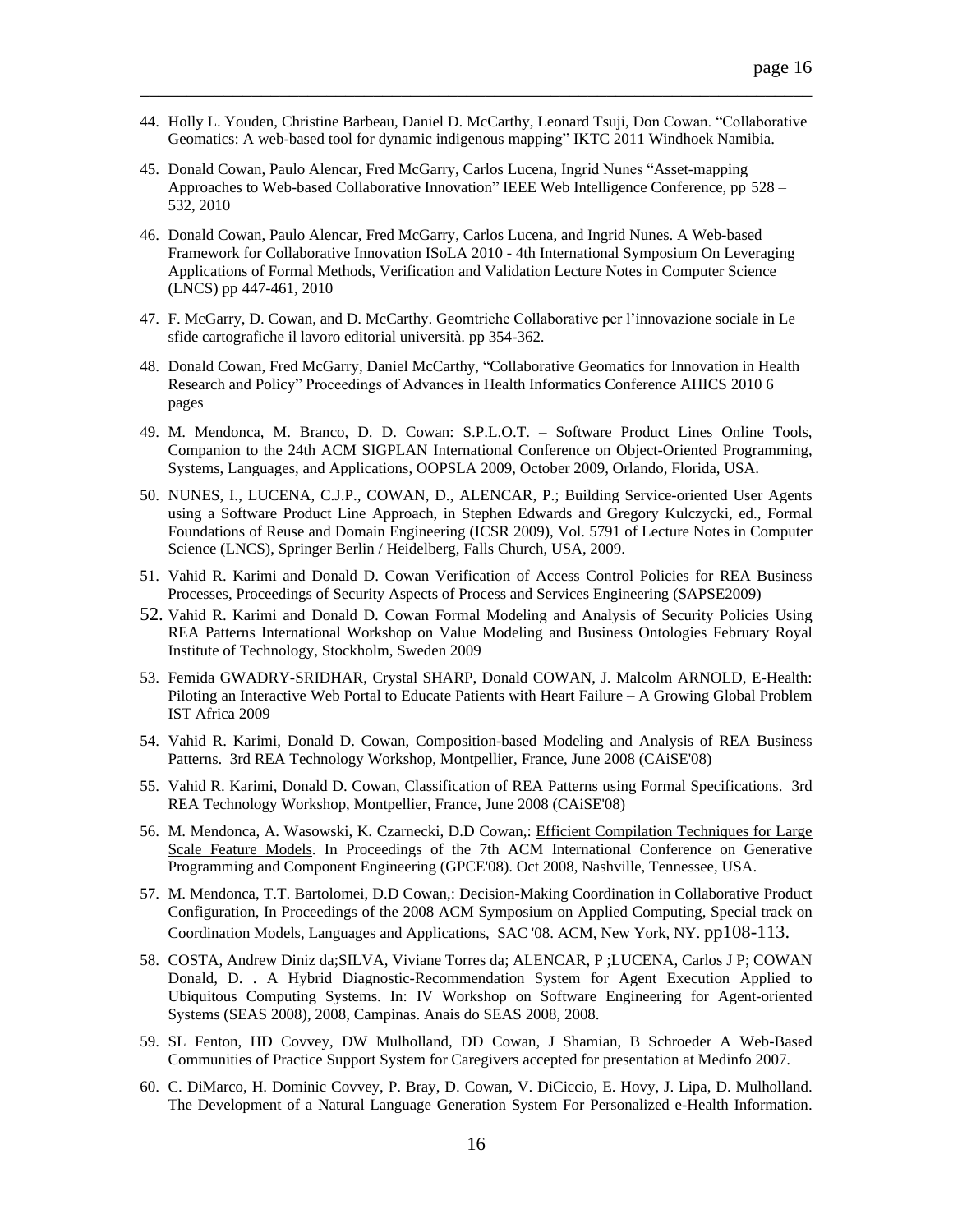Medinfo 2007: Proceedings of the 12th World Congress on Health (Medical) Informatics; Building Sustainable Health Systems.

61. S. Fenton, H.D. Covvey, D. Mulholland, D.D., Cowan, J. Shamian, B. Schroeder, A Web-Based Communities of Practice Support system for Caregivers 30th Canadian Medical and Biological Engineering Conference: Improving Medical Device Usability 2007

- 62. Malyk, W.J., Covvey, H.D., McKay, K., and Cowan D.D. A Dynamic Workflow Model for Healthcare. accepted Information Technology and Communications in Health (ITCH2007).
- 63. Fenton, S., Covvey, H.D., Mulholland, D., Cowan, D.D., Shamian, J. B. Schroeder, B. A Web-Based Communities of Practice Support System for Caregivers. Information Technology and Communications in Health (ITCH2007).
- 64. Mulholland, D., Covvey, H.D., Fenton, S., Cowan, D.D. A Primary Care Physician Webspace. accepted Information Technology and Communications in Health (ITCH2007).
- 65. Mendonca, M., Oliveira, T., Cowan, D.D. A Process-Centric Approach for Coordinating Product Configuration Decisions, 40th Hawaii International Conference on Systems Science, HICSS-40 2007, Software Technology track, IEEE Computer Society, January 2007, Waikoloa, Hawaii, USA.
- 66. Di Marco, C., Bray, P., Covvey, H.D., Cowan, D.D, Di Ciccio., V., Hovy, E., Lipa, J., Yang, C., Authoring and Generation of Individualized Patient Education Materials, AMIA 2006 Annual Symposium, Washington, DC, Nov. 11-15, 2006 Accepted.
- 67. Malyk, W., Covvey, H.D., McKay, K., Cowan, D.D., A Dynamic Workflow Model for Healthcare, AMIA 2006 Annual Symposium, Washington, DC, Nov. 11-15, 2006
- 68. Alencar, P.S.C., Oliveira, T., Cowan, D.D., Lucena, C.J.P., xTAO: Enabling a Declarative Approach to the Specification of Multi-Agent Systems, Software Engineering for Large-Scale Multi-Agent Systems (SELMAS - ICSE 2005); Lecture Notes in Computer Science (LNCS), vol. 3914, 2006.
- 69. Cowan, D.D., Covvey, H.D., Fenton, S., Mulholland, D., De Groot, M., Miller, J., Matyas, C., McGarry, F. "Sustainability Models for Web-based Information Systems Supporting Communities of Practice", Technology and Citizenship, 2006 Technology Symposium, McGill University, Montreal, Quebec, June 9-10, 2006.
- 70. Chrysanne DiMarco; Don Cowan; Peter Bray; Dominic Covvey; Vic DiCiccio; Eduard Hovy; Joan Lipa; and Doug Mulholland."A physician's authoring tool for generation of personalized health education in reconstructive surgery." American Association for Artificial Intelligence (AAAI) Spring Symposium on Argumentation for Consumers of Healthcare, Stanford University, March 2006.
- 71. Mendonca M., Oliveira T., Cowan D.D.: Collaborative and Coordinated Product Configuration, International Software Product Line Conference, SPLC 2006, Doctoral Symposium, August 2006, Baltimore, Maryland, USA.
- 72. Mendonca, M., Alencar, P., Oliveira, T., and Cowan, D. 2005. Assisting aspect-oriented framework instantiation: towards modeling, transformation and tool support. In Companion to the 20th Annual ACM SIGPLAN Conference on Object-Oriented Programming, Systems, Languages, and Applications (San Diego, CA, USA, October 16 - 20, 2005). OOPSLA'05. ACM Press, New York, NY, 94-95
- 73. DiMarco, Chrysanne; Bray, Peter; Covvey, Dominic; Cowan, Don; DiCiccio, Vic; Hovy, Eduard; Lipa, Joan; and Yang, Cathy. "Authoring and generation of tailored preoperative patient education materials." *Workshop on Personalisation in e-Health, User Modelling Conference,* Edinburgh, Scotland, July 2005.
- 74. Dong, J., Yang, S., Chung L., Alencar, P.S.C., Cowan, D.D., A COTS Architectural Component Specification Stencil for Selection and Reasoning, Proceedings of the Second International Workshop on Models and Processes for Evaluation of off-the-shelf Components (MPEC), in conjunction with ICSE, USA, May 2005.
- 75. Oliveira, T.C., Alencar, P., Cowan, D. Filho, I.M., Lucena, C.J.P. xTAO: enabling a declarative approach to the specification of multi-agent systems Proceedings of the fourth international workshop on Software engineering for large-scale multi-agent 2005 p1-7.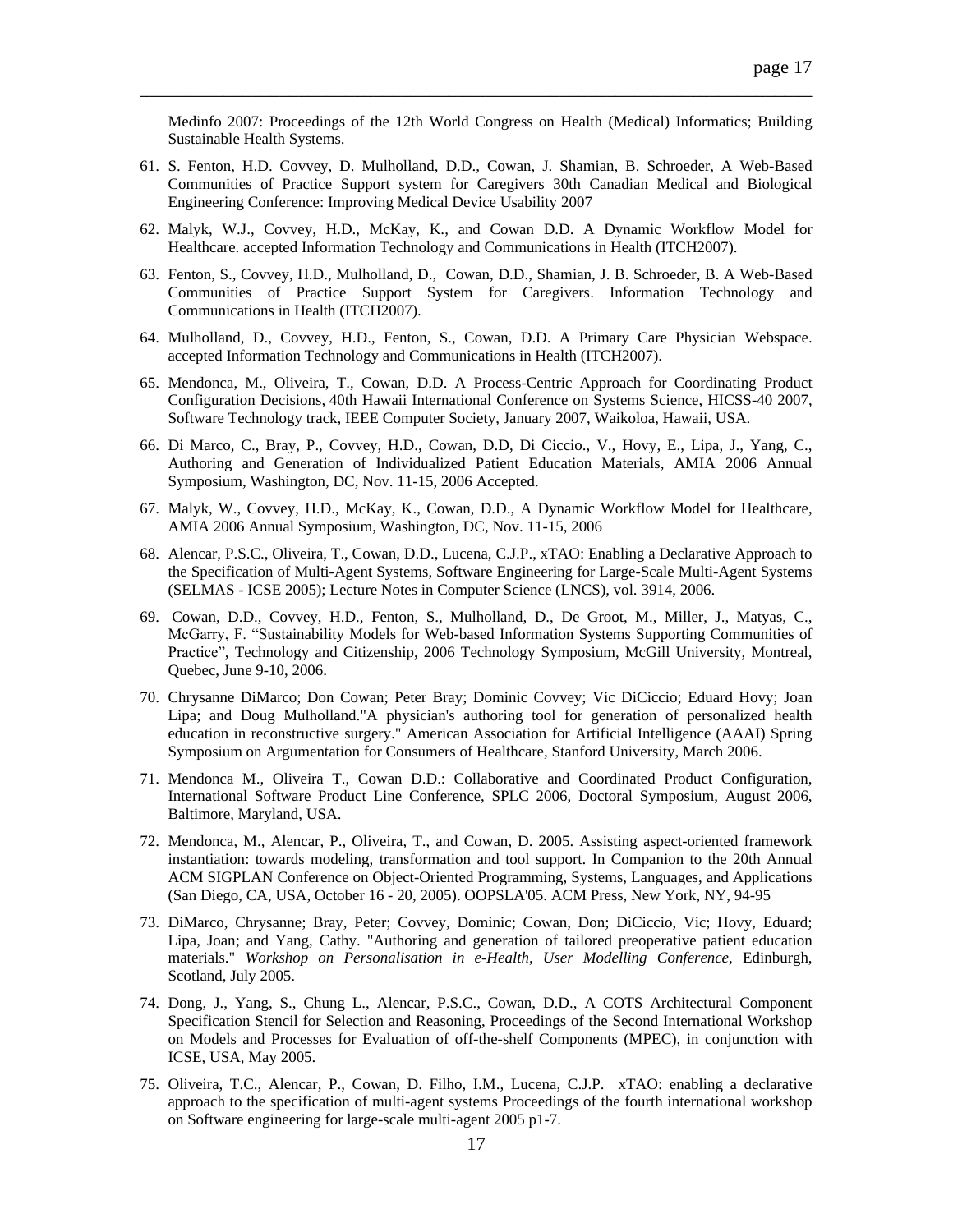76. T. Oliveira, I.M. Filho, ,C.J.P. Lucena, P.S.C. Alencar, D.D. Cowan, "Enabling Model Driven Product Line Architectures," Second European Workshop on Model Driven Architecture (EWMDA), Canterbury, UK, September 7-8, 2004 8 pages.

- 77. M. Nelson, T. Nelson, P.S.C. Alencar, D.D. Cowan, Exploring Problem Frame Concerns using Formal Analysis, accepted for the First International Workshop on Advances and Applications of Problem Frames (IWAAPF), Edinburgh, Scotland, May 2004.
- 78. Alencar, P.S.C., Cowan, D.D., Mulholland, D.W., Mayfield, C., Disseminating and Monitoring Environmental Information through Community Information Systems, International Symposium on Environmental Software Systems (ISESS), Virginia, USA, May 18-21, 2004.
- 79. J.Dong, P.S.C. Alencar, D.D. Cowan. "On Analysis of Design Component Contracts: A Case Study," accepted for Proceedings of IEEE International Conference on Software Technology and Engineering Practice (STEP2003), pp103-113, Amsterdam, The Netherlands, September 2003.
- 80. J.Dong, P.S.C. Alencar, D.D. Cowan. "A Formal Framework for Design Component Contracts," Proceedings of the IEEE International Conference on Information Reuse and Integration (IRI), pp53-60, Las Vegas, US, October 2003
- 81. B. Kalali, P.S.C. Alencar, D.D. Cowan. "A Service-Oriented Monitoring Registry," CASCON 2003 (the 13th Annual IBM Centers for Advanced Studies Conference), October 2003. pp107-121.
- 82. H. D. Covvey, D. Zitner, D.M. Berry, D.D. Cowan, M. Shepherd. "Formal Structure for Specifying the Content and Quality of the Electronic Health Record," invited paper, Proceedings of the IEEE International Requirements Engineering Conference, Monterey Bay, California, September 2003. 7 pages.
- 83. T. Oliveira, A. Garcia, P.S.C. Alencar, C.J.P. Lucena, D.D. Cowan. "A Generative Approach to Multi-Agent Systems," accepted the First Workshop on Declarative Agent Languages and Technologies (DALT'03), AAMAS 2003, Melbourne, Australia, 2003.
- 84. B. Kalali, P.S.C. Alencar, D.D. Cowan. "NSPF: Designing a Notification Service Provider Framework for Web Services," Proceedings of the International Workshop on Web Services: Research, Standardization, and Deployment (WS-RSD), Lecture Notes in Computer Science (LNCS), no. 2593, 2003.
- 85. P.S.C. Alencar, T. Oliveira, D.D. Cowan, D. Mulholland. "Towards Monitored Data Consistency and Business Processing Based on Declarative Software Agents, Software Engineering for Large-Scale Multi-Agent Systems – Research Issues and Practical Applications," Garcia, A., Lucena, C. et al. (Eds), Lecture Notes in Computer Science (LNCS), vol. 2603, pp. 267-284, Springer, 2003.
- 86. T. Oliveira, P.S.C. Alencar, D.D. Cowan, C.J.P. Lucena. "Feature-Driven Framework Instantiation," ECOOP'2003 Workshop on Modeling Variability for Object-Oriented Product Lines, Darmstadt, Germany, 2003.
- 87. D.D. Cowan, B. Kalali, P.S.C. Alencar. "WSNF: Designing a Web Service Notification Framework for Web Services," accepted by the International Workshop on Web Services: Research, Standardization, and Deployment, WS-RSD'02, USA, 2002.
- 88. D.D. Cowan, T. Oliveira, P.S.C. Alencar. "Towards a Declarative Approach to Framework Instantiation," Workshop on Declarative Meta Programming to Support Software Development Edinburgh, ASE'2002, UK, September 23rd 2002
- 89. D.D. Cowan, J. Dong, P. S.C. Alencar. "Modeling and Analysis of Design Component Contracts in Logic Programming," accepted Third International Workshop on (Constraint) Logic Programming and Software Engineering to be held in Copenhagen, Denmark on July 2002.
- 90. Maria Augusta V. Nelson, [Donald D. Cowan,](https://www.researchgate.net/researcher/70714991_Donald_D_Cowan) [Paulo S. C. Alencar.](https://www.researchgate.net/researcher/69706809_Paulo_S_C_Alencar) "Geographic Problem Frames," 5th IEEE International Symposium on Requirements Engineering (RE 2001), 27-31 August 2001, Toronto, Canada; 01/2001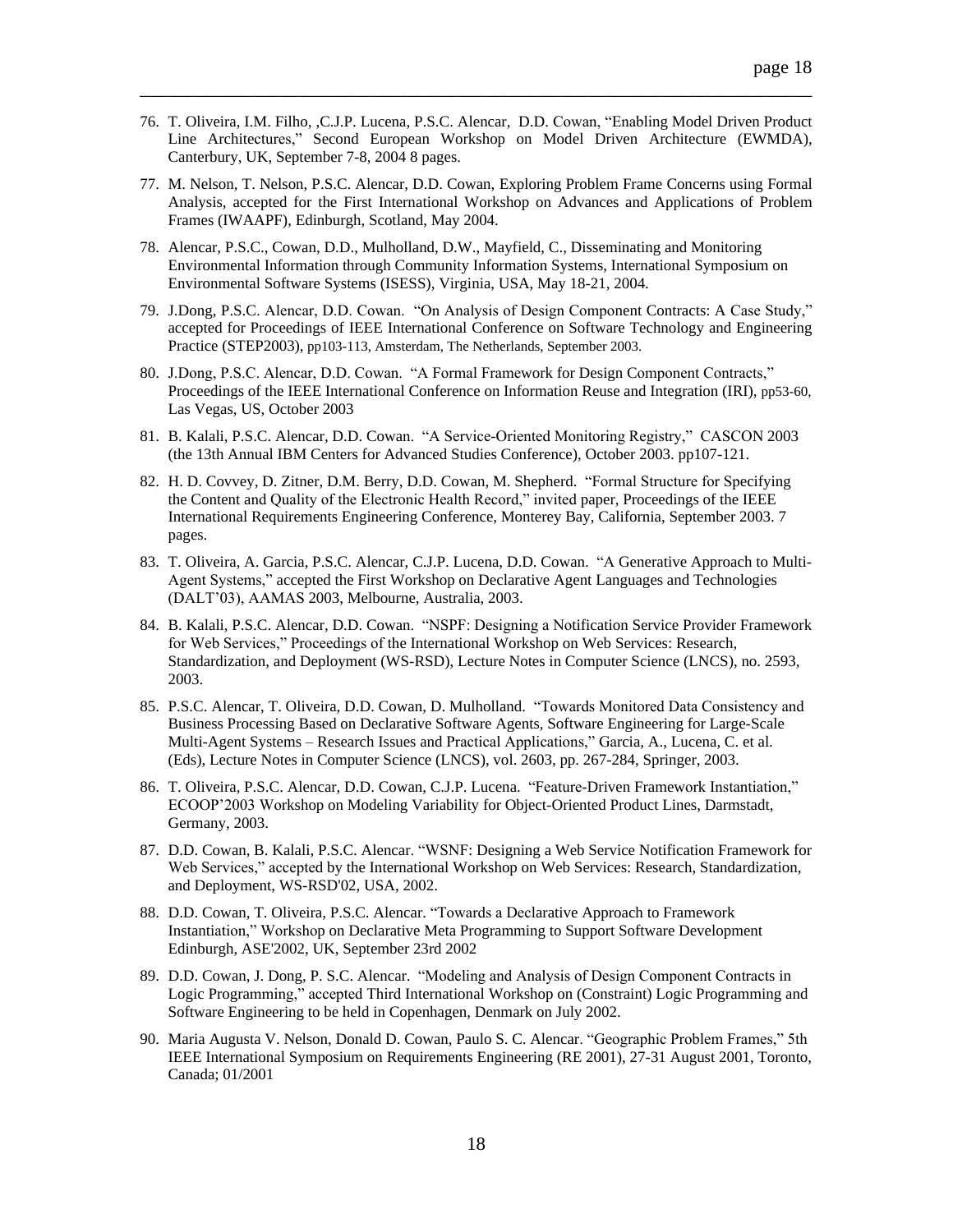91. D.D. Cowan, P.S.C. Alencar, T. Nelson. "Supporting the Verification of Crosscutting Concerns," 3rd Int. Conference on Metalevel Architectures and Separation of Concerns (Reflection'01), 2001, Lecture Notes in Computer Science (LNCS), vol 2192, pp153-169, Springer-Verlag, 2001.

- 92. D.D. Cowan, P.S.C. Alencar, J. Dong, "The Verification of Hypermedia Design Composition," Conference on Object-Oriented Information Systems (OOIS'01) Conference on Complex Software Systems (ICCSS'01), 2001.
- 93. D.D. Cowan, J. Dong, P.S.C. Alencar. "A Behavioural Analysis Approach to Pattern-Based Composition," OOIS 2001 The 7th International Conference on Object-Oriented Information Systems, (OOIS) 2001, Y. Wang, S. Patel, R.H. Johnston, (eds), pp 540-549 Springer Verlag.
- 94. D.D. Cowan, P.S.C. Alencar, D.D. Cowan, T. Nelson. "Verifying Viewpoint-based Composition," ACM SIGPLAN - OOPSLA'00 Workshop on Multi-Dimensional Separation of Concerns, Minneapolis, USA, 2000.
- 95. D.D. Cowan, P.S.C. Alencar, J. Dong. "Component Contract Templates A Rigorous Approach for Component Specification and Composition Verification," ACM SIGPLAN - OOPSLA'00 Workshop on Component Contracts, Minneapolis, USA, 2000.
- 96. D.D. Cowan, C. I. Mayfield, M. Joliat. "The roles of Community Networks in Environmental Monitoring and Environmental Informatics," Proceedings of Isess 2000.
- 97. D.D. Cowan, J. Dong, P.S.C. Alencar. "Ensuring Structure and Behavior Correctness in Design Composition," IEEE International Conference on Engineering Computer Based Systems (ECBS2000), pp 279-287, April 2000 Edinburgh, UK.
- 98. D.D. Cowan, T. Nelson, P.S.C. Alencar. "A Model for Describing Object-Oriented Systems from Multiple Perspectives," Foundational Aspects of Software Engineering (FASE2000), ETAPS2000 (the European Joint Conferences on Theory and Practice of Software), Lecture Notes in Computer Science (LNCS), vol 1783 pp237-248, Springer-Verlag - March 2000, Technical University of Berlin, Berlin, Germany.
- 99. D.D. Cowan, K. Lichtner, P.S.C. Alencar. "A Higher-Order Logic Framework for Software Architecture Analysis," Proceedings of the IEEE Australian Software Engineering Conference (ASWEC2000), pp 149-157, IEEE Computer Society, April 2000, Australian National University, Canberra, ACT, Australia.
- 100.D.D. Cowan, K. Lichtner, P.S.C. Alencar. "An Extensible Model of Architecture Description," accepted for the ACM Symposium on Applied Computing (ACM SAC'2000), vol 1, pp 156-165, Special Track on Coordination Models, Languages and Applications, March 2000, Como, Italy.
- 101.D.D. Cowan, D.M. German. "Towards a unified catalog of hypermedia design patterns," HICSS' 2000.
- 102.D.D. Cowan, P.S.C. Alencar. "The Role of Formal Methods in Component-Based Software Engineering," ICSE Workshop on Component-Based Software Engineering, 21<sup>st</sup> ICSE, Los Angeles, 1999.
- 103.D.D. Cowan, T. Nelson, P.S.C. Alencar. "Towards a Formal Model of Object-Oriented Hyperslices," OOPSLA'99 Workshop on Multi-Dimensional Separation of Concerns, Denver, USA, 1999.
- 104.D.D. Cowan, P.S.C. Alencar. "A Framework for Community Networks: A COTS Case Study," Proceedings of the ICSE'99 Workshop on Commercial-Off-the-Shelf (COTS) Components, 21st ICSE, Los Angeles, 1999.
- 105.D.D. Cowan, P.S.C. Alencar, J. Dong, C.J.P. Lucena. "A Pattern-Based Approach to Structural Design Composition," Proceedings of the 23rd Annual International Computer Software and Applications Conference (COMPSAC'99), pp160-165, Phoenix, Arizona, 1999.
- 106.D.D. Cowan, D.M. German. "Formalizing the Specification of Web Applications," Proceedings of the International Workshop on the World Wide Web and Conceptual Modelling, Stephen W. Liddle (ed.), Springer Verlag, November 1999.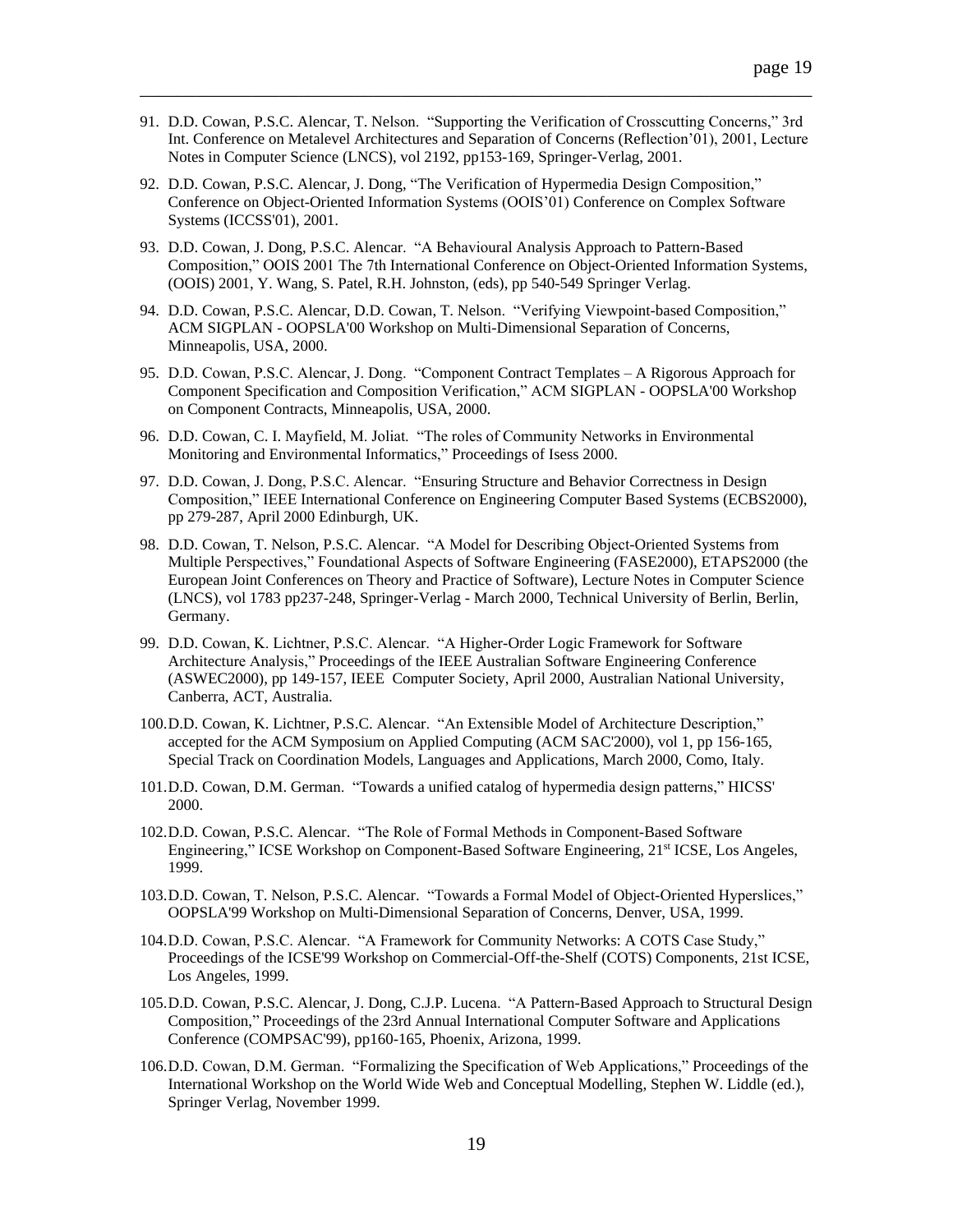107.D.D. Cowan, J. Dong, P.S. C. Alencar. "Correct Composition of Design Components," ECOOP'99 Workshop on Component-Oriented Programming (WCOP'99), Lisbon, 1999.

- 108.D.D. Cowan, P.S.C. Alencar, T. Nelson. "Towards a formal model of object-oriented hyperslices," OOPSLA 1999 Workshop on Multi-Dimensional Separation of Concerns. Denver, USA.
- 109.D.M. German, D.D. Cowan, P.S.C. Alencar. "Three Hypermedia Design Patterns," 2nd Workshop in Hypermedia Development: Design Patterns in Hypermedia.
- 110.B. Fraser, J. Roberts, G. Pianosi, P.S.C. Alencar, D.D. Cowan, D.M. German, L. Nova. "Dynamic Views of SGML Tagged Documents," Proceedings of the SigDOC'99 Conference.
- 111.P.S.C. Alencar, D.D. Cowan, J. Dong. "A Component Specification Template for COTS-based Software Development" Proceedings of the ICSE'99 Workshop on Commercial-Off-the-Shelf (COTS) Components, 21st ICSE, Los Angeles, 1999.ICSE '99 COTS Workshop.
- 112.D.D. Cowan. "Community Networks: A Next Generation" in "Electronic Commerce Technology Trends: Challenges and Opportunities W. Kou and Y. Yesha Editors" IBM Press pp 41 - 53.
- 113.P.S.C. Alencar, D.D. Cowan, S. Crespo, M. F. Fontoura, C.J. Lucena. "OwlNet: An Object-Oriented Environment for WBE," Second Argentine Symposium on Object-Orientation (ASOO'98), 91-100, 1998.
- 114.P.S.C. Alencar, D.D. Cowan, C. Lucena, and L. Nova. "A Model for Gluing Components," 3rd International Workshop on Component-Oriented Programming, TUCS General Publication No. 10, 101-108, 1998.
- 115.P.S.C. Alencar, D.D. Cowan, L.C.M. Nova. "A Formal Theory for the Views Relationship," Northern Formal Methods Workshop '98
- 116.P.S.C. Alencar, D.D. Cowan, J. Dong, C.J.P. Lucena. "A Transformational Approach to Structural Design Assessment and Change," Proceedings of the Workshop on Techniques, Tools and Formalisms for Capturing and Assessing Architectural Quality in Object-Oriented Software, ECOOP'98 Workshop Reader, ACM SIGPLAN, 1998.
- 117.P.S.C. Alencar, D.D. Cowan, C.J.P. Lucena, L.C.M. Nova. "Gluing Components Together," ECOOP'98 Workshop Reader, ACM SIGPLAN, 1998.
- 118.P.S.C. Alencar, D.D. D.D. Cowan, M. Fontoura, C.J.P. Lucena. "Pragmatic Issues Behind Framework Design," Proc. of Workshop on Pragmatic Issues in Using Frameworks - Implications for Framework Design, OOPSLA'98, ACM SIGPLAN, Vancouver, BC, 1998.
- 119.P.S.C. Alencar, D.D. Cowan, K.Lichtner. "Using View-Based Models to Formalize Architecture Description," accepted for the 3rd International Software Architecture Workshop (ISAW3) 1 and 2 November 1998, Orlando FL pp98-100.
- 120.P.S.C. Alencar, D.D. Cowan, L.C.M. Nova. "Modeling the Design Pattern Application Process," Symposium on Software Technology '98
- 121.P.S.C. Alencar, D.D. Cowan, C.J.P Lucena. "Using Viewpoints for Component-Based System Development," Proceedings of the Workshop on Component-Based Information Systems (CBISE'98), pp. 55-63, CAiSE'98,IFIP TC8, Pisa, Italy, June 1998.
- 122.D.M German, D.D. Cowan, P.S.C Alencar. "A framework for formal design of hypertext applications," SBMIDIA '98, Rio de Janeiro, 1998.
- 123.D.M German, D.D. Cowan, P.S.C Alencar. "A formal specification language for hypermedia applications," 1st Workshop on Hypermedia Development Processes, Methods and Models. Pittsburgh, 1998.
- 124.M.A.V. Nelson, P.S.C. Alencar, D.D. Cowan. "An Approach to Formal Specification and Verification of Map-Centered Applications," ISESS'98 Workshop on Design Principles for Environmental Information Systems, 1998.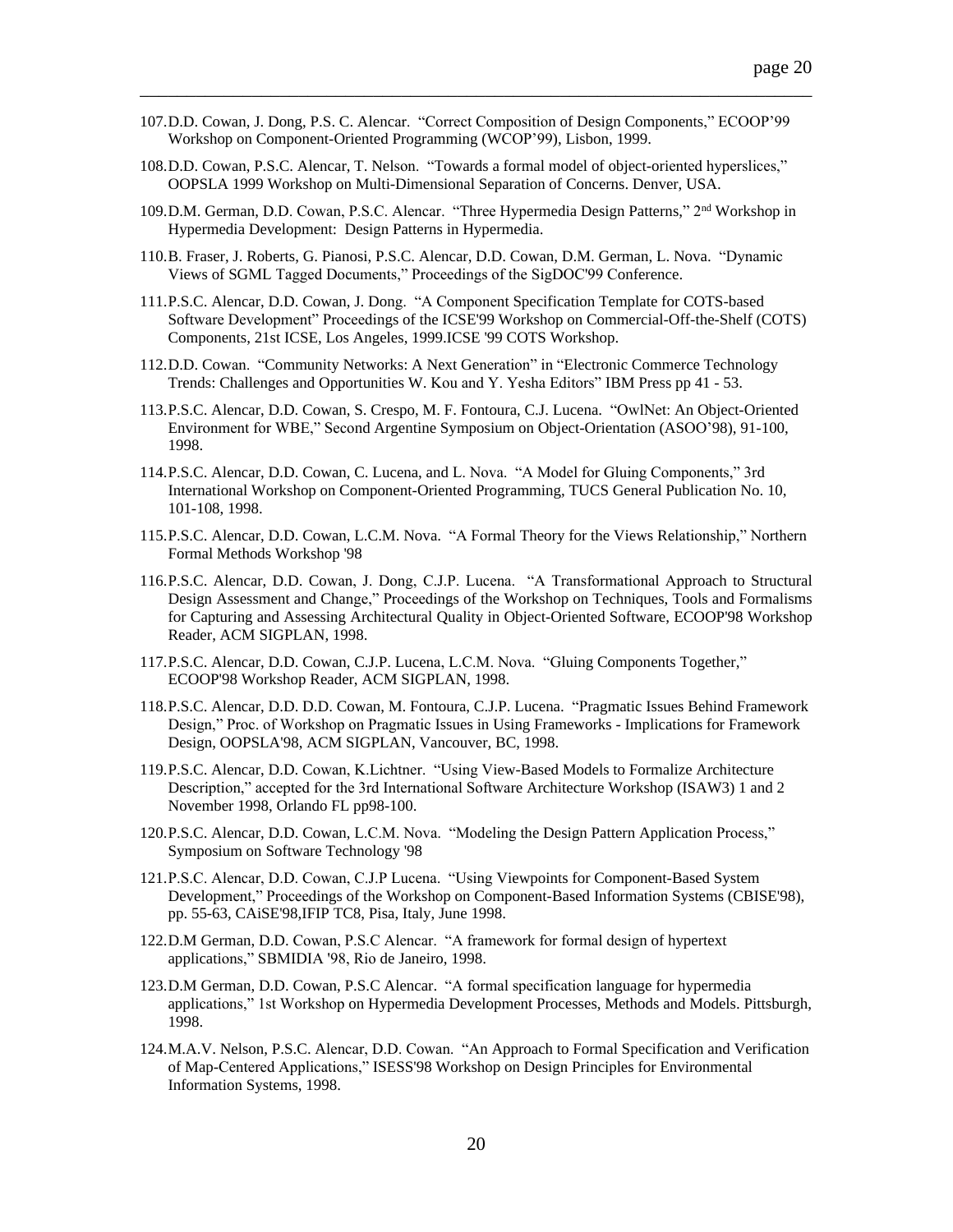- 125.P.S.C. Alencar, D.D. Cowan, T. Nelson, L.C.M. Nova, M. Radaideh, R. Schauer. "CASCON '97 Workshop Report: Patterns and Frameworks"
- 126.P.S.C. Alencar, D.D. Cowan, C.J.P. Lucena, T. Nelson. "Viewpoints as an Evolutionary Approach to Software System Maintenance," accepted for the International Conference on Software Maintenance (ICSM'97), Bari, Italy, September 29 - October 3, 1997.

- 127.P.S.C. Alencar, D.D. Cowan, C.J.P. Lucena, T. Nelson. "A Viewpoint-Based Approach to Software System Evolution," accepted for the Process Modelling and Empirical Studies of Software Engineering (PMESSE'97) Workshop at the International Conference on Software Engineering (ICSE'97).
- 128.P.S.C. Alencar, D.D. Cowan, T.R. Grove, M.A.V. Nelson. "An Approach to Hypermap-Based Applications" Proceedings of the Second International Symposium on Environmental Software Systems (ISESS'97), Whistler, British Columbia, April 28 - May 1, 1997.
- 129.D.D. Cowan, D.M. German, E. Mackie. "LivePAGE A multimedia database system to support World-Wide Web development," Proceedings of the Second Australian Document Computing Symposium, Melbourne, Australia, April 5, 1997.
- 130.P.S.C. Alencar, D.D. Cowan, C.J.P. Lucena, M.A.V. Nelson. "An approach to hypermap-based applications," In Proceedings of International Symposium on Environmental Software Systems, (ISESS'97) Chapman & Hall, 1997.
- 131.D.M. German, D.D. Cowan. "Towards the Definition of Semantic Hyperstructures to allow Readerdefined Instantiation of Hypertext Systems," Proceedings of the Eighth ACM International Hypertext Conference (Hypertext'97), Southampton, UK, April 6-11, 1997.
- 132.D.D. Cowan, D.M. German. "Hypermedia Design Patterns," accepted for the 7th Mini Euro Conference on DSS, Groupware, Multimedia and Electronic Commerce, Bruges, Belgium, 1997.
- 133.D.M. German, D.D. Cowan. "A federated database for hypermedia development for the WWW," accepted for the International Symposium on Cooperative Database Systems for Advanced Applications (1996).
- 134.D.M. German, D.D. Cowan. "SGML-Lite-An SGML-based Programming Environment for Literate Programming," accepted at the Fourth International Symposium on Applied Corporate Computing (1996).
- 135.P.S.C. Alencar, D.D. Cowan, C.J.P. Lucena, T. Nelson. "Towards a Formal Link Between Viewpoints in Analysis and Implementation," accepted at the Object-Oriented Programming Systems, Languages and Applications Conference, Workshop 19: Subjects and Viewpoints throughout the Lifecycle (OOPSLA'96).
- 136.P.J. Bumbulis, P.S.C. Alencar, D.D. Cowan, C.J.P. Lucena. "Validating Properties of Componentbased Graphical User Interfaces ," Proceedings of 3rd Eurographics Workshop on Design, Specification, Verification of Interactive Systems (DSV-IS'96).
- 137.D.D. Cowan, C.I. Mayfield. "A Design Exercise for a World Wide Web Based Graduate Course in Environmental Information Systems," 8th International Conference of Computing and Information (ICCI'96), June 19-22, Journal of Computing and Information, Volume 2, Number 1, pgs 1336-1343.
- 138.D.D. Cowan, P.M. Koch, C.I. Mayfield, D.A. Swayne. "Implementing an Information Framework for Environmental Research and Management," accepted at the Seventh International Conference on Computing and Information (ICCI'95).
- 139.D.D. Cowan, D.C.L. Lam, C.I. Mayfield, D.A. Swayne. "Integration of GIS with Other Software Systems: Integration versus Interconnection," Proceedings of Third International Conference/Workshop on Integrating GIS and Environmental Modeling.
- 140.P.S.C. Alencar, D.D. Cowan, T. Kunz, C.J.P. Lucena. "A Formal Architectural Design Patterns-Based Approach to Software Understanding," Proceedings of the 4th Workshop on Program Comprehension, March 1996 pp 154-163.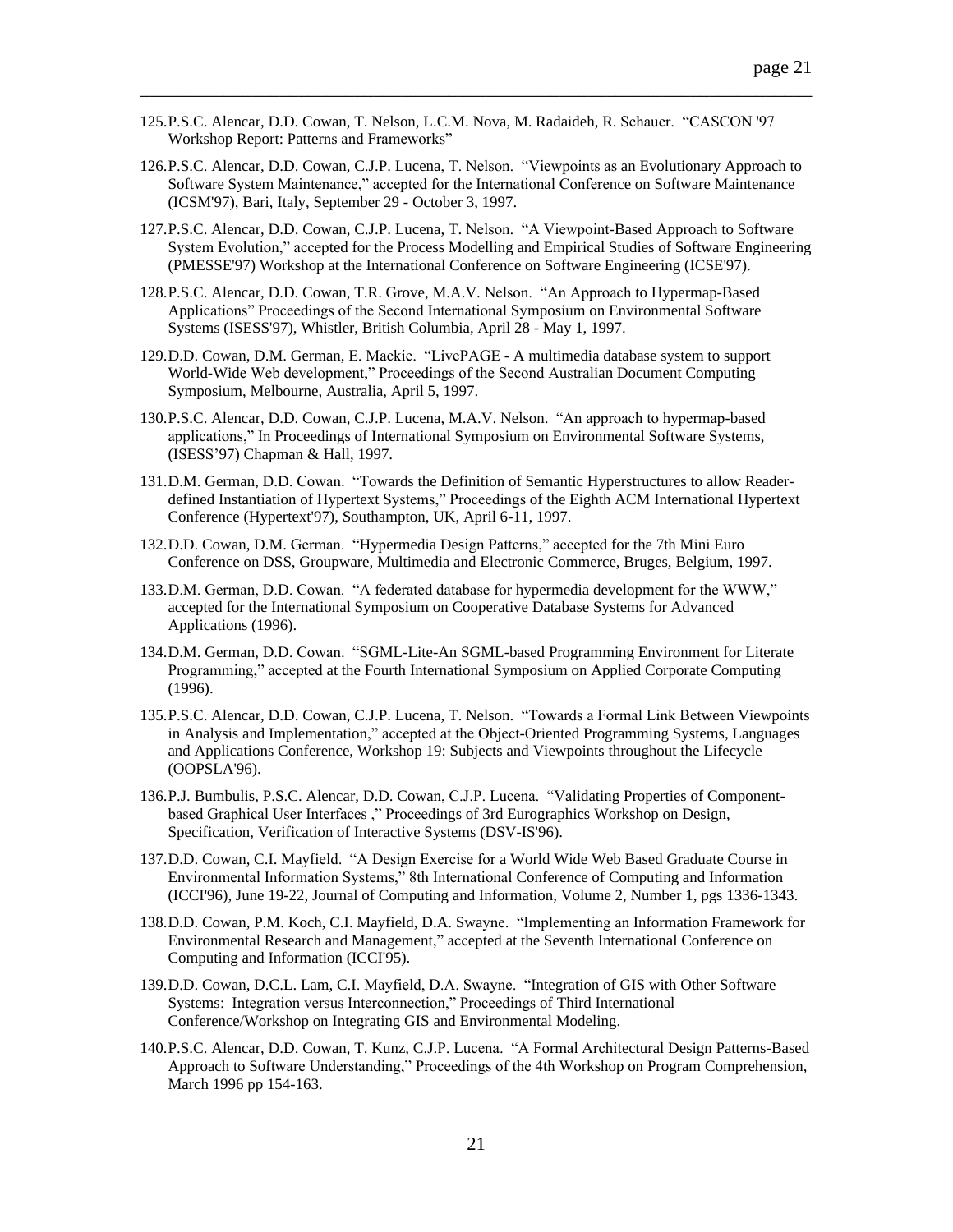141.Paulo Alencar, Donald Cowan, Carlos Lucena. A Formal Approach to Architectural Design Patterns. Proceedings of the Third International Symposium of Formal Methods Europe, LNCS 1051, Springer, pp. 576-594, 1996.

- 142.P.S.C. Alencar, D.D. Cowan, C.J.P. Lucena. "A Formal Model to Support Subject-Oriented Programming," accepted as a position paper for OOPSLA'95, Workshop #32 - Subjectivity in Object-Oriented Systems.
- 143.P.S.C. Alencar, D.D. Cowan, C.J.P. Lucena. "Abstract Data Views as a Formal Approach to Adaptable Software," accepted as a position paper for OOPSLA'95, Workshop #4 - Adaptable and Adaptive Software.
- 144.D.D. Cowan, C.J.P. Lucena, G. Rossi, D. Schwabe. "An Object-Oriented Model for Designing the Human-Computer Interface of Hypermedia Applications," Proceedings of the International Workshop on Hypermedia Design, Montpelier France, June 1995 pp123-143.
- 145.P.S.C. Alencar, P.J. Bumbulis, D.D. Cowan, C.J.P. Lucena. "Combining Formal Techniques and Prototyping in User Interface Construction and Verification," Proceedings of the 2nd Eurographics Workshop on Design, Specification, Verification of Interactive Systems (DSV-IS'95).
- 146.D.D. Cowan, P.M. Koch, C.I. Mayfield, D.A. Swayne. "Implementing an Information Framework for Environmental Research and Management," Proceedings of ICCI 95.
- 147.D.D. Cowan, P.M. Koch, C.I. Mayfield, D.A. Swayne. "An Information Framework for Environmental Research and Management," Proceedings of ISESS 95.
- 148.P.S.C. Alencar, P.J. Bumbulis, D.D. Cowan, C.J.P. Lucena. "A framework for prototyping and verifying user interfaces," Proceedings of CHI'95 Workshop on Formal Specification of User Interfaces. 3 pages.
- 149.L.M.F. Carneiro-Coffin, M.H. Coffin, D.D. Cowan, C.J.P. Lucena. "State-Machine-Based Approach for User Interface Specification," Proceedings of CHI'95 Workshop on Formal Specification of User Interfaces. 4 pages.
- 150.H. Afsarmanesh, D.D. Cowan, C.J.P. Lucena, J.R. Silva. "A Concurrent Approach to the Design of Flexible Manufacturing Systems,"Proceedings of the IEEE/ECLA/IFIP International Conference on Architectures and Design Methods for Balanced Automation Systems, July 1995, Brazil.
- 151.D.D. Cowan, C.J.P. Lucena, G. Rossi, D. Schwabe. "Building the HCI of Hypermedia Applications. The Abstract Data Views Approach," Proceedings of the International Conference on HCI (HCI'95), Japan, July 1995.
- 152.P.S.C. Alencar, P.J. Bumbulis, D.D. Cowan, C.J.P. Lucena. "A framework for prototyping and mechanically verifying user interfaces," Proceedings of the Seventh International Workshop on Computer Aided Software Engineering 1995 pp280-288.
- 153.D.D. Cowan, D.M. German. "Experiments with the Z Interchange Format and SGML," Proceedings the Z User Workshop - ZUM'95, Springer Verlag Workshops in Computing. 10 pages.
- 154.P.S.C. Alencar, P.J. Bumbulis, D.D. Cowan, C.J.P. Lucena. "A framework for machine-assisted user interface verification," Proceedings of the Fourth International Conference on Algebraic Methodology and Software Technology (AMAST'95). Springer Verlag Lecture Notes in Computer Science.
- 155.P.S.C. Alencar, D.D. Cowan, C.J.P. Lucena, C.M. Nova. "Formal Specification of Reusable Interface Objects," Proceedings of the Symposium on Software Reusability (SSR'95) ACM Press, pp 88-96.
- 156.D.D. Cowan, M.W.F.P. Lucena. "The KeyPal project and Internet Resources: Supporting Cooperative Work by Children in Different Countries," Proceedings of the XX Latin-American Conference on Computer Science and Information Systems, Mexico City, September 1994. 13 pages.
- 157.P.S.C. Alencar, L.M.F. Carneiro-Coffin, D.D. Cowan, C.J.P. Lucena. "Towards a Logical Theory of ADVs," Proceedings of the Workshop on the Logical Foundations of Object Oriented Programming, ECOOP94.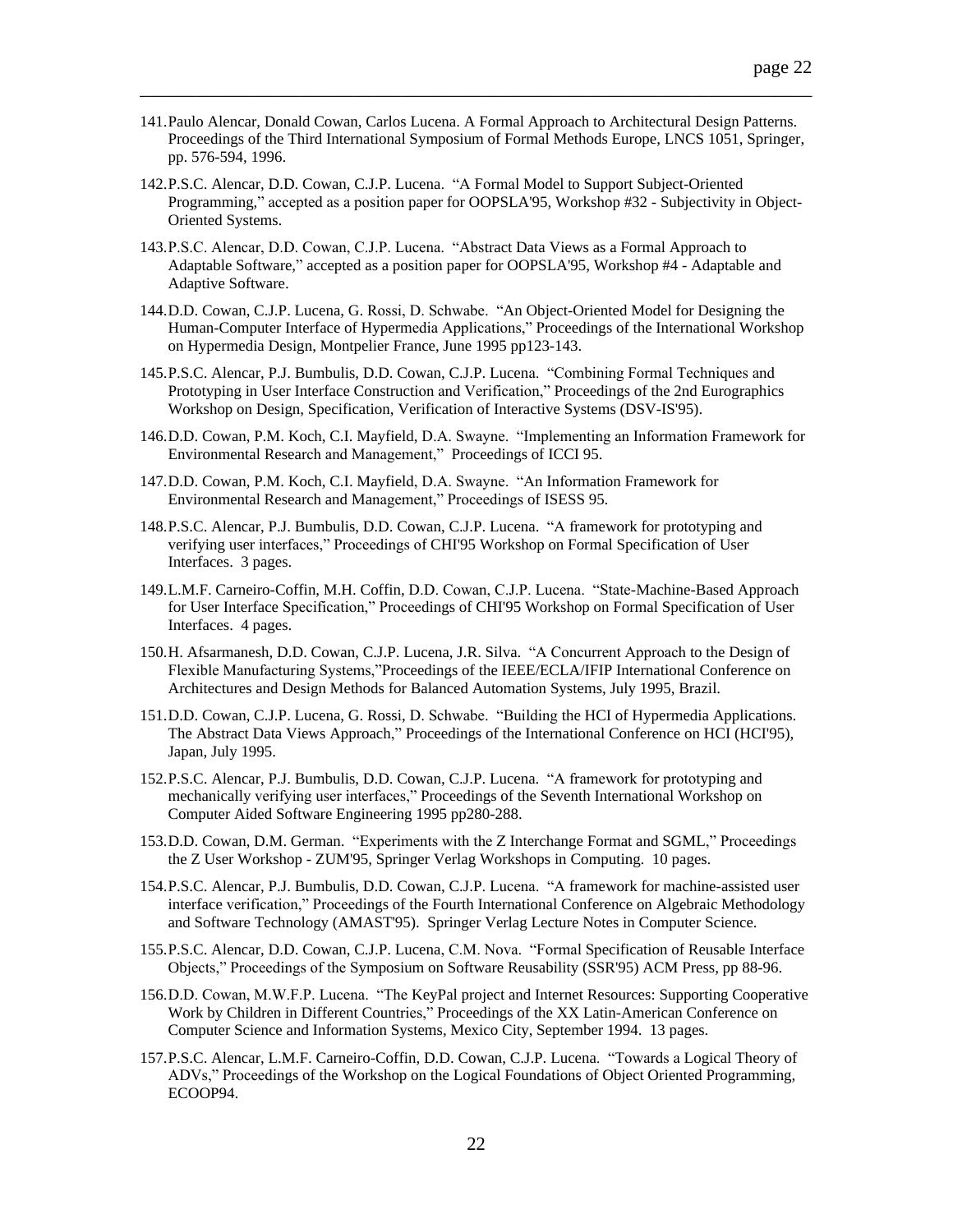- 158.D.D. Cowan, D.M. German, C.J.P. Lucena, A. von Staa. "Enhancing Code for Readability and Comprehension Using SGML ," Proceedings of ICSM 94, pp. 181-190.
- 159.D.D. Cowan, C.J.P. Lucena. "Abstract Data Views: Motivation, Current Proposal and Research Trends," invited paper Proceedings of the XX Latin-American Conference on Computer Science and Information Systems, Mexico City, September 1994. 13 pages.

- 160.P.S.C. Alencar, L.M.F. Carneiro-Coffin, D.D. Cowan, C.J.P. Lucena. "The Semantics of Abstract Data Views: A Design Concept to Support Reuse-in-the-Large," Proceedings of the Colloquium on Object Orientation in Databases and Software Engineering (ACFAS). 17 pages.
- 161.P.S.C. Alencar, L.M.F. Carneiro-Coffin, D.D. Cowan, C.J.P. Lucena. "The Semantics of Abstract Data Views: A Design Concept to Support Reuse-in-the-Large," Pre-Proceedings of the Colloquium on Object Orientation in Databases and Software Engineering (ACFAS), Kluwer Press. 22 pages.
- 162.L.M.F. Carneiro-Coffin, D.D. Cowan, C.J.P. Lucena, D. Smith. "An Experience Using JASMINUM Formalization Assisting with the Design of User Interfaces," Proceedings of the Workshop on the Software Engineering and Human -Computer Interaction: Joint Research Issues, Sorrento Italy, May 1994. Springer Lecture Notes in Computer Science, pp. 139-144.
- 163.L.M.F. Carneiro-Coffin, D.D. Cowan, C.J.P. Lucena, D. Smith. "An Experience Using JASMINUM Formalization Assisting with the Design of User Interfaces," Extended Abstract Pre-Proceedings of the Workshop on the Software Engineering and Human -Computer Interaction: Joint Research Issues, Sorrento Italy, May 1994, pp. 139-144.
- 164.D.D. Cowan, T.R. Grove, C.I. Mayfield, R.T. Newkirk, D.A.B. Swayne. "Managing Environmental Information - An Extension to the GIS Architecture," ACM Conference on Information and Knowledge Management, Workshop on Advances in Geographic Information Systems (1993) 10 pages.
- 165.L.M.F. Carneiro, D.D. Cowan, C.J.P. Lucena. "Abstract Data Views: a Formal Approach for Designing User Interface Objects," Workshop on Specification of Behavioral Semantics in Object-Oriented Information Modeling, OOPSLA, 1993, pp. 17-22.
- 166.L.M.F. Carneiro, D.D. Cowan, C.J.P. Lucena. "A Rationale for Both Nesting and Inheritance in Object-Oriented Design," VII Simposio Brasileiro de Engenharia de Software, 1993, pp. 223-237.
- 167.L.M.F. Carneiro, D.D. Cowan, C.J.P. Lucena. "ADVcharts: a Graphical Specification for Abstract Data Views," Proceedings of CASCON 93, Volume II, pp. 84-96.
- 168.D.D. Cowan, T.R. Grove, C.I. Mayfield, R.T. Newkirk, D.A.B. Swayne. "An Integrative Framework for Environmental Management and Research," Proceedings of Second International Conference on Integrating Geographic Information Systems and Environmental Modelling (1993), 6 pages.
- 169.L.M.F. Carneiro, D.D. Cowan, C.J.P. Lucena. "ADVcharts: a Visual Formalism for Describing Abstract Data Views," Proceedings of the ECOOP'93 Workshop on Applications of Object-Oriented Methods (1993), 7 pages.
- 170.L.M.F. Carneiro, D.D. Cowan, C.J.P. Lucena. "ADVcharts: a Visual Formalism for Interactive Systems," Software Engineering in Human Computer Interaction - Editors M. Harrison and C. Johnson, (1993), 29 pages.
- 171.L.M.F. Carneiro, D.D. Cowan, C.J.P. Lucena. "ADVcharts: a Visual Formalism for Interactive Systems - Position Paper," SIGCHI Bulletin, April 1994, pp. 74-77.
- 172.D.D. Cowan, C.J.P. Lucena, A.B. Potengy. "A Programming Model for User Interface Compositions," Proceedings of the V Brazilian Symposium on Computer Graphics and Image Processing, SIBGRAPI V, 1992. 10 pages.
- 173.D.D. Cowan, R. Ierusalimschy, T.M. Stepien. "Programming Environments for End-Users," Proceedings of IFIP 92, Volume III, pp. 54-60.
- 174.D.D. Cowan, T.M. Stepien. "Electronic Communication and Distance Education," Supplementary Proceedings of the Fourth International Conference on Computers and Learning (1992), pp. 14-16.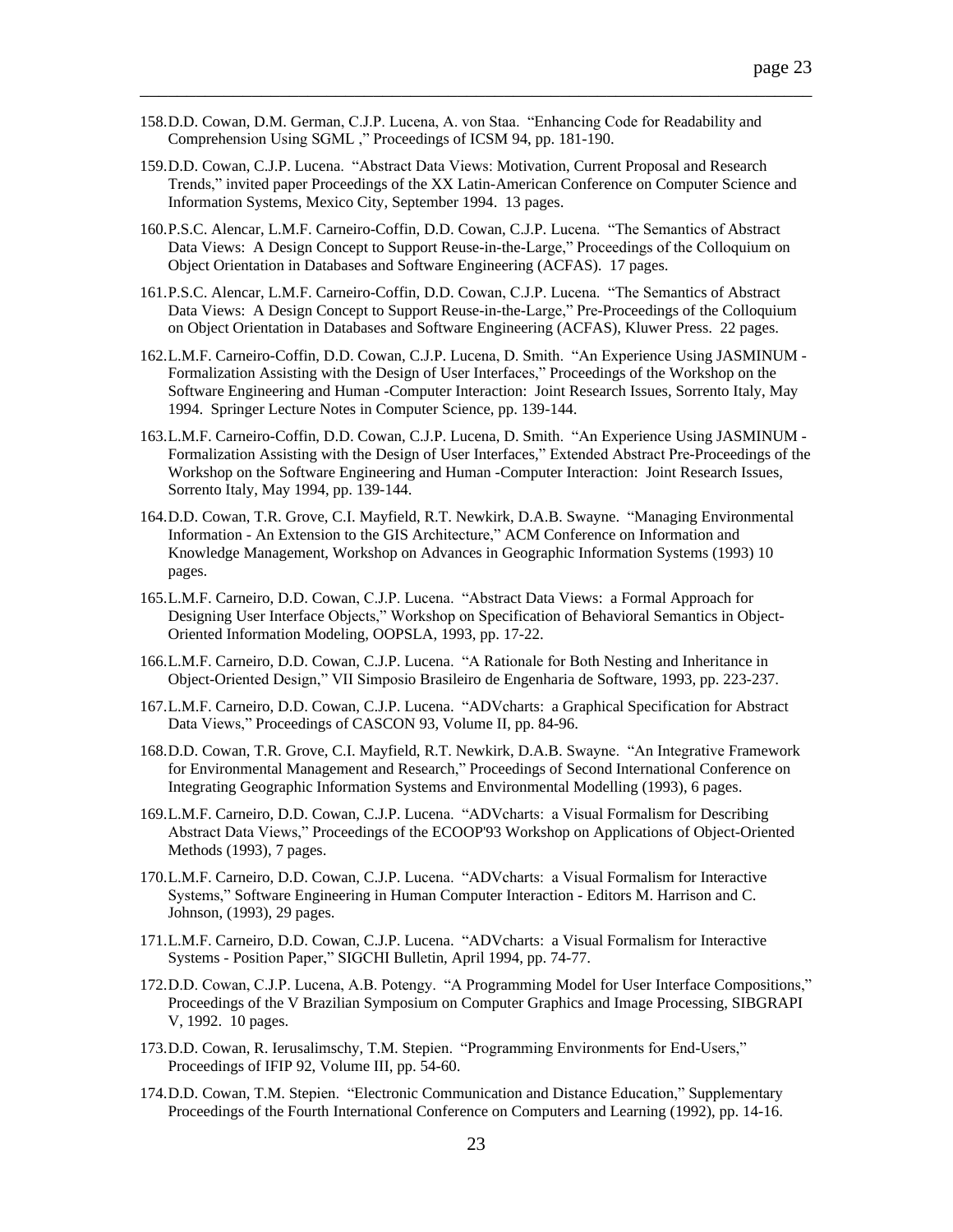175.D.D. Cowan, T.M. Stepien. "Computer/Communication Networks in Education," Encyclopedia of Telecommunications, Vol 4 (1992), Marcel Dekker, pp. 331-348.

- 176.P.J. Bumbulis, D.D. Cowan, C.M. Durance, T.M. Stepien. "Abstract Syntax Notation 1 (ASN.1)," Proceedings of the International Symposium on Communications ISCOM'91 (1991), pp. 726-730.
- 177.P.J. Bumbulis, D.D. Cowan, E.M. Giguere, T.M. Stepien. "Integrating UNIX within a Microcomputer-Oriented Development Environment," Proceedings of the 5th Annual Conference on Large Installation Systems Administration (LISA) (1991), pp. 29-35.
- 178.D.D. Cowan, T.M. Stepien, R.G. Veitch. "A Network Operating System for Interconnected LANs with Heterogeneous Data-Link-Layers," Proceedings of the 13th Conference on Local Computer Networks, October 1988, pp. 99-105.
- 179.J.P. Black, D.D. Cowan, V.A. Dyck, S.L. Fenton, C.K. Knapper, T.M. Stepien. "Portable Computers and Distance Education," Proceedings ICDE World Conference 1988, pp. 107-111.
- 180.J.P. Black, D.D. Cowan, V.A. Dyck, S.L. Fenton. "The Challenges of Teaching Computer Science by Distance Education," International Council for Distance Education Bulletin, Volume 18, September 1988, pp. 26-33.
- 181.D.D. Cowan, S.L. Fenton, A. Pitman, T.M. Stepien. "Diversity, Accessibility and Adaptability Data Communication Needs for Higher Education, the University of Waterloo Experience," Proceedings of ICC88, pp. 1576-1580.
- 182.D.D. Cowan, C. Ian Kyer. "High Tech and Dispute Resolution Arbitration or Other Methods," Proceedings of the Seminar on "High Tech & Dispute Resolution," International Bar Association, Cambridge England, September 1987. 45 pages. The presentation at the conference also contained a video showing D.D. Cowan as an expert witness.
- 183."Networks for Education at the University of Waterloo," Proceedings of the Scientific Symposium on "Distributed Processing in Education and Research," Springer Verlag, 1986. 10 pages.
- 184.D.D. Cowan, D.D. Hui, S.T. Vuong. "A Tool for Protocol Validation Via Reachability Analysis," Proceedings of the IFIP Workshop on "Protocol Specification, Testing and Verification," June 1986, pp. 2-26 to 2-39.
- 185.D.D. Cowan, G. De V. Smit. "Combining Interactive Document Editing With Batch Document Formatting," Proceedings of the International Conference on Text Processing and Document Manipulation EP86, Nottingham England, April 1986, pp. 140-153.
- 186.D.D. Cowan, S. Fenton, J.W. Graham, T.M. Stepien. "The University of Waterloo Personal Computing Project," Proceedings of the IBM 1985 University Conference, November 1985. 12 pages.
- 187.D.D. Cowan, C.J.P. Lucena, R.C.B. Martins. "Data-Driven Prototyping and Implementation of File Processing Programs using the Data Transform Method," Proceedings of the IEEE International Symposium on New Directions in Computing, Norway, August 1985. 10 pages.
- 188.D.D. Cowan, T.A. Wilkinson. "Software Portability," Proceedings of the Canadian Industrial Computer Society Conference, May 1984, pp. 68-1 to 68-7.
- 189.D.D. Cowan, C.J.P. Lucena, R.C.B. Martins, and P.A.S. Veloso. "The Data Transform Programming Method: An Example For File Processing Problems," Proceedings of the Seventh International Conference on Software Engineering, Orlando, Florida, March 1984, pp. 388-397.
- 190.D.D. Cowan, S.T. Vuong. "UNISPEX A Unified Model for Protocol Specification and Verification," Proceedings IEEE INFOCOM 84 Conference San Francisco, April 1984, pp. 318-327.
- 191.D.D. Cowan, C.J.P. Lucena, R.C.B. Martins, P.A.S. Veloso. "A Theoretical Proposal to a CASD System Extending Jackson's Method," Proceedings International Conference on Advanced Automation, December 1983, Taipei, R.O.C., pp. 144-153.
- 192.D.D. Cowan, S.T. Vuong. "Reachability Analysis of Protocols with FIFO Channels," Proceedings ACM SIGCOMM 83 Symposium on Communications Architecture and Protocols, Austin Texas, April 1983, pp. 49-57.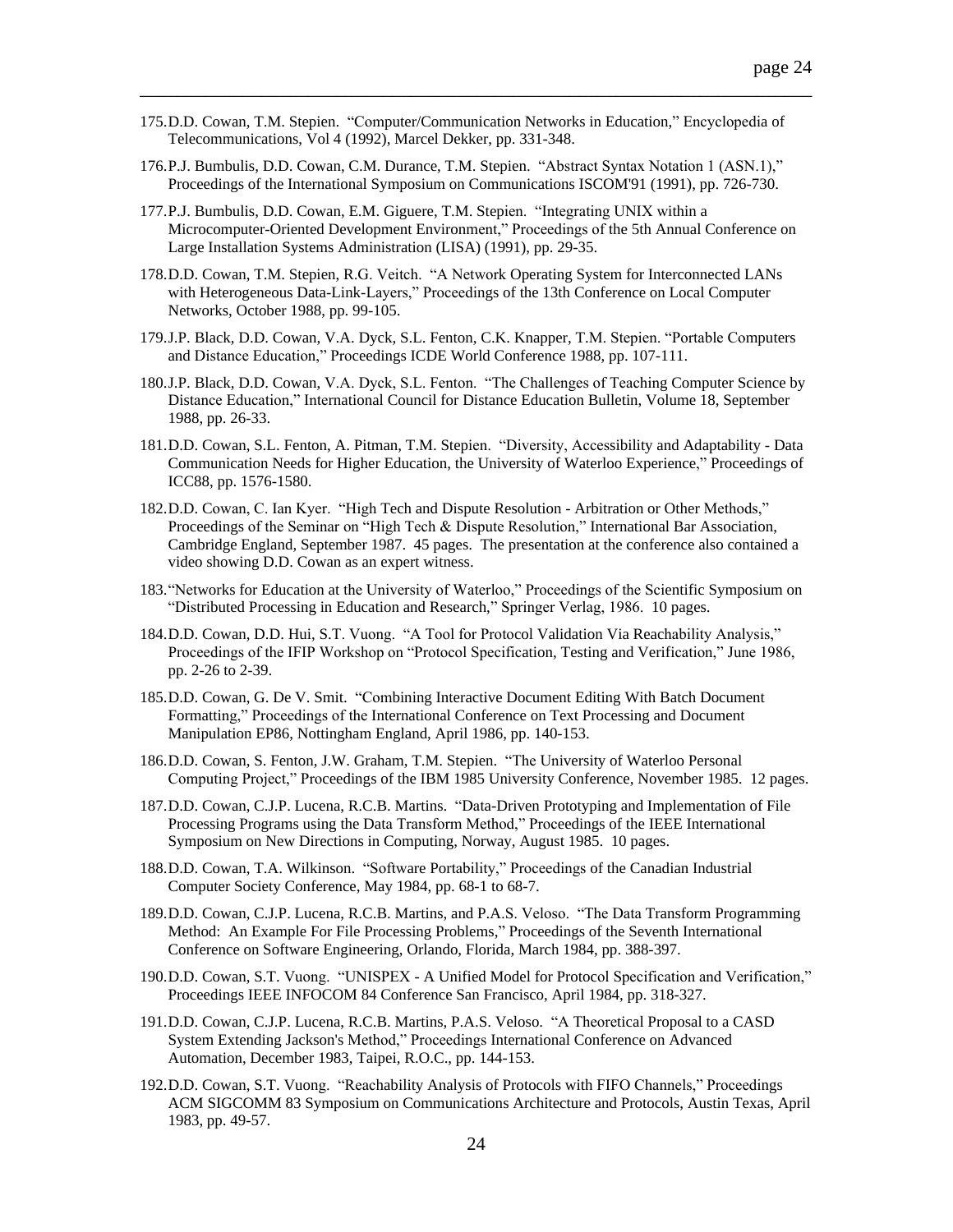193.D.D. Cowan, J.W. Graham. "Waterloo Microcomputer Systems for the 1980's," Invited Paper ACM 1982 Annual Conference, Proceedings of the ACM 1982 National Conference, pp. 13-17.

- 194.D.D. Cowan, S.T. Vuong. "Protocol Validation Via Reachability Analysis with Non-FIFO Channels," IEEE COMPCON Fall Washington D.C., Sept 1982, pp. 267-276.
- 195.D.D. Cowan, S.T. Vuong. "A Decomposition Method for the Validation of Structured Protocols," Proceedings of Infocom 82 IEEE Computer Society, pp. 209-220.
- 196.D.D. Cowan, C.C. Gotlieb. "A Cooperative Effort in Computer Education: The CIDA/COMBRA Experience," invited paper, Proceedings of the International Seminar on Computers in Developing Nations, Melbourne Australia, 1980, North Holland, pp. 245-255.
- 197.D.D. Cowan, H. Rudin, C. West, P. Zafiropulo. "On Analyzing and Designing Protocols," Proceedings EUROCON 80, Stuttgart, North Holland.
- 198.D.D. Cowan, N. Link, H. Rudin, H. Walther and P. Zafiropulo. "Automated Protocol Synthesis Via Graphics," Proceedings International Conference on Computer Communications, Atlanta Georgia, October 1980, pp. 391-396.
- 199.D.D. Cowan, H. Rudin, P. Zafiropulo. "Towards Synthesizing Synchronous Two Process Interactions," 1979 IEEE-NBS Computer Networking Symposium, Gaithersburg Maryland, pp. 169- 175.
- 200.D.D. Cowan, P. Janson, C.J. Jenny, F. Kuemmerle, H.R. Mueller, E.H. Rothauser. "Z-1 Establishment Information System Architecture," IBM Confidential IBM Symposium of Distributed Architecture and Interconnected Systems, New York, March 16-30, 1979, Proceedings of the IBM Corporation Technical Symposium on Distributed Architecture, pp. 305-324 (1979).
- 201.D.D. Cowan, C.J.P. Lucena. "Some Thoughts on the Construction of Programs A Data Directed Approach," Proceedings of the Jerusalem Conference on Information Technology, August, 1978.
- 202.D.D. Cowan, P.H. Dirksen, J.W. Graham, J.W. Welch. "The Potential Impact of Minicomputers on Secondary and Post-secondary Education," Seventh Ontario Universities Computing Conference, June, 1976.
- 203.D.D. Cowan, J.W. Graham, J.W. Welch. "The Efficient Representation of Inverted Lists," Seventh Southeastern Conference on Combinatorics, Graph Theory, and Computing, February, 1976.
- 204.D.D. Cowan, R.C. Mullin, R.G. Stanton. "Counting Algorithms for Connected Labelled Graphs," Proceedings of the 6th Southeastern Conference on Combinatorics, Graph Theory and Computing, 1975, pp. 225-237.
- 205.D.D. Cowan, P.H. Dirksen, J.W. Graham, J.W. Welch. "Development of Educational Software using the DEC PDP-11," ACM SIGMINI/SIGPLAN Interface Meeting on Programming Systems in the Small Processor Environment, March, 1976, pp. 109-112.
- 206.V.G. Cerf, D.D. Cowan, R.C. Mullin, R.G. Stanton. "A Partial Census of Generalized Moore Graphs," invited paper, Proceedings of the Australian National Combinatorics Conference Combinatorics III, Springer Verlag, 1974, pp. 1-27.
- 207.J.A. Bate, D.D. Cowan, R.G. Stanton. "Minimal Sequences with Permutation Subsequences," Congress Numerantium VIII, Proceedings of the Fourth Southeastern Conference on Combinatorics, Graph Theory and Computing, 1973, pp. 151-162.
- 208.V.G. Cerf, D.D. Cowan, R.C. Mullin, R.G. Stanton. "Computer Networks and Generalized Moore Graphs," Proceedings of the Manitoba Conference on Numerical Mathematics, 1973, pp. 379-398.
- 209.F.J. Burkowski, D.D. Cowan. "The Numerical Solution of Integral Equations with Deviating Arguments," Proceedings Third Southeastern Conference on Combinatorics, Graph Theory and Computing, 1972, pp. 143-165.
- 210.L.O. James, R.G. Stanton, D.D. Cowan. "Graph decomposition for undirected graphs," Proc. Third Southeastern Conf. on Combinatorics, Graph Theory, and Computing Boca Raton (1972),pp 281-290.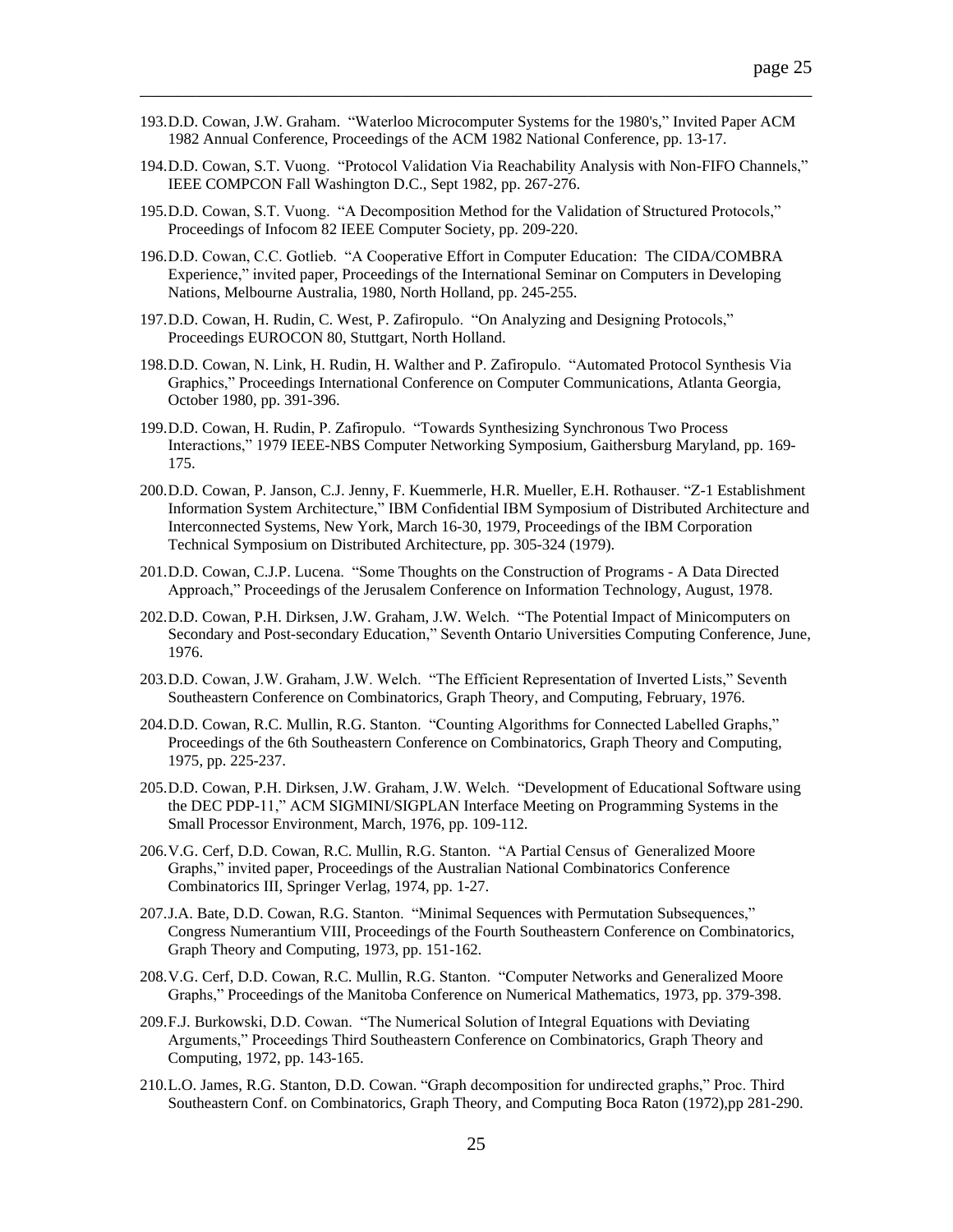211.F.J. Burkowski, D.D. Cowan. "The Numerical Derivation of Periodic Solutions of a Quasilinear Differential Equation," Proceedings of the Second Manitoba Conference on Numerical Mathematics, 1972, pp. 101-117.

\_\_\_\_\_\_\_\_\_\_\_\_\_\_\_\_\_\_\_\_\_\_\_\_\_\_\_\_\_\_\_\_\_\_\_\_\_\_\_\_\_\_\_\_\_\_\_\_\_\_\_\_\_\_\_\_\_\_\_\_\_\_\_\_\_\_\_\_\_\_\_\_

- 212.D.D. Cowan, J.W. Graham. "Design Characteristics of the WATFOR Compiler," invited paper, ACM Sigplan Proceedings of the Symposium on Compiler Optimization at University of Illinois, July, 1970, pp. 25-36.
- 213.G.C. Bonham, D.D. Cowan. "Computer Education in Ontario Secondary Schools," Proceedings of the IFIP World Conference on Computer Science Education, Summer 1970. 10 pages.
- 214.D.D. Cowan "Computer Science in Canada," invited paper, Proceedings of the Conference, Development and Organization Criteria for University Curricula in Computer Science, Milan, Italy, July 1969. 10 pages.

# **PAPERS SUBMITTED TO REFEREED CONFERENCES**

# **UNREFEREED PUBLICATIONS (133 Total)**

- 1. [Nathalia](https://arxiv.org/find/cs/1/au:+Nascimento_N/0/1/0/all/0/1) N[ascimento,](https://arxiv.org/find/cs/1/au:+Nascimento_N/0/1/0/all/0/1) Paulo Alencar, [Carlos Lucena,](https://arxiv.org/find/cs/1/au:+Lucena_C/0/1/0/all/0/1) [Donald Cowan.](https://arxiv.org/find/cs/1/au:+Cowan_D/0/1/0/all/0/1) "Machine Learning-based Variability Handling in IoT Agents." [arXiv:1802.03858v1](https://arxiv.org/abs/1802.03858v1)
- 2. Portugal, I., Alencar, P., Cowan, D., Developing a Spatial-Temporal Contextual and Semantic Trajectory Clustering Framework, CoRR abs/1712.03900, 2017.
- 3. Donald Cowan, Paulo Alencar, Doug Mulholland, Fred McGarry and Colin Mayfield. The United Nations and Open Data." Technical Report CS-2017-07, David R. Cheriton School of Computer Science, University of Waterloo, 2017.
- 4. Donald Cowan, Paulo Alencar, Kyle Young, Bryan Smale, Ryan Erb and Fred McGarry. "The Socially Smart Community — Practical Uses of Community-level Socio-economic Indicators." Technical Report CS-2017-06, David R. Cheriton School of Computer Science, University of Waterloo, 2017.
- 5. Donald Cowan. "Data-intensive Applications Using the WIDE Software Platform." Technical Report CS-2017-05, David R. Cheriton School of Computer Science, University of Waterloo, 2017.
- 6. Donald Cowan, Paulo Alencar, Fred McGarry, Mark Palmer, Trevor Boston, and Rigel Rozanski. "Big Open Data for Environmental Information Systems." Technical Report CS-2015-19, David R. Cheriton School of Computer Science, University of Waterloo, 2015.
- 7. [Ivens Portugal,](http://arxiv.org/find/cs/1/au:+Portugal_I/0/1/0/all/0/1) [Paulo Alencar,](http://arxiv.org/find/cs/1/au:+Alencar_P/0/1/0/all/0/1) [Donald Cowan.](http://arxiv.org/find/cs/1/au:+Cowan_D/0/1/0/all/0/1) "Requirements Engineering for General Recommender Systems" [http://arxiv.org/abs/1511.05262,](http://arxiv.org/abs/1511.05262) password = qfd8e
- 8. The Use of Machine Learning Algorithms in Recommender Systems: A Systematic Review [http://arxiv.org/abs/1511.05263,](http://arxiv.org/abs/1511.05263) password =  $47p7k$
- 9. Donald Cowan, Paulo Alencar, Fred McGarry and Mark R. Palmer. "Adapting to Climate Change An Open Data Platform for Cumulative Environmental Analysis and Management." Technical Report CS-2015-06, David R. Cheriton School of Computer Science, University of Waterloo, 2015.
- 10. Marx Viana, Paulo Alencar, Donald Cowan, Carlos J. P. de Lucena.." The Development of Normative Autonomous Agents: an Approach." Technical Report CS-2015-05, David R. Cheriton School of Computer Science, University of Waterloo, 2015.
- 11. Davy Baia, Carlos J. P. Lucena, Paulo Alencar, Rafael Rocha, and Donald Cowan. "Multi-Agent Based Simulation in Software Project Management: Scope Management Representation and Visualization." Technical Report CS-2014-21, David R. Cheriton School of Computer Science, University of Waterloo, 2014.
- 12. Davy Baia, Carlos J. P. Lucena, Donald Cowan, Pierre Bommel, Carolina Valadares and Toacy Oliveira "A MultiAgent-Based Simulation Model to Support Management Decision Making in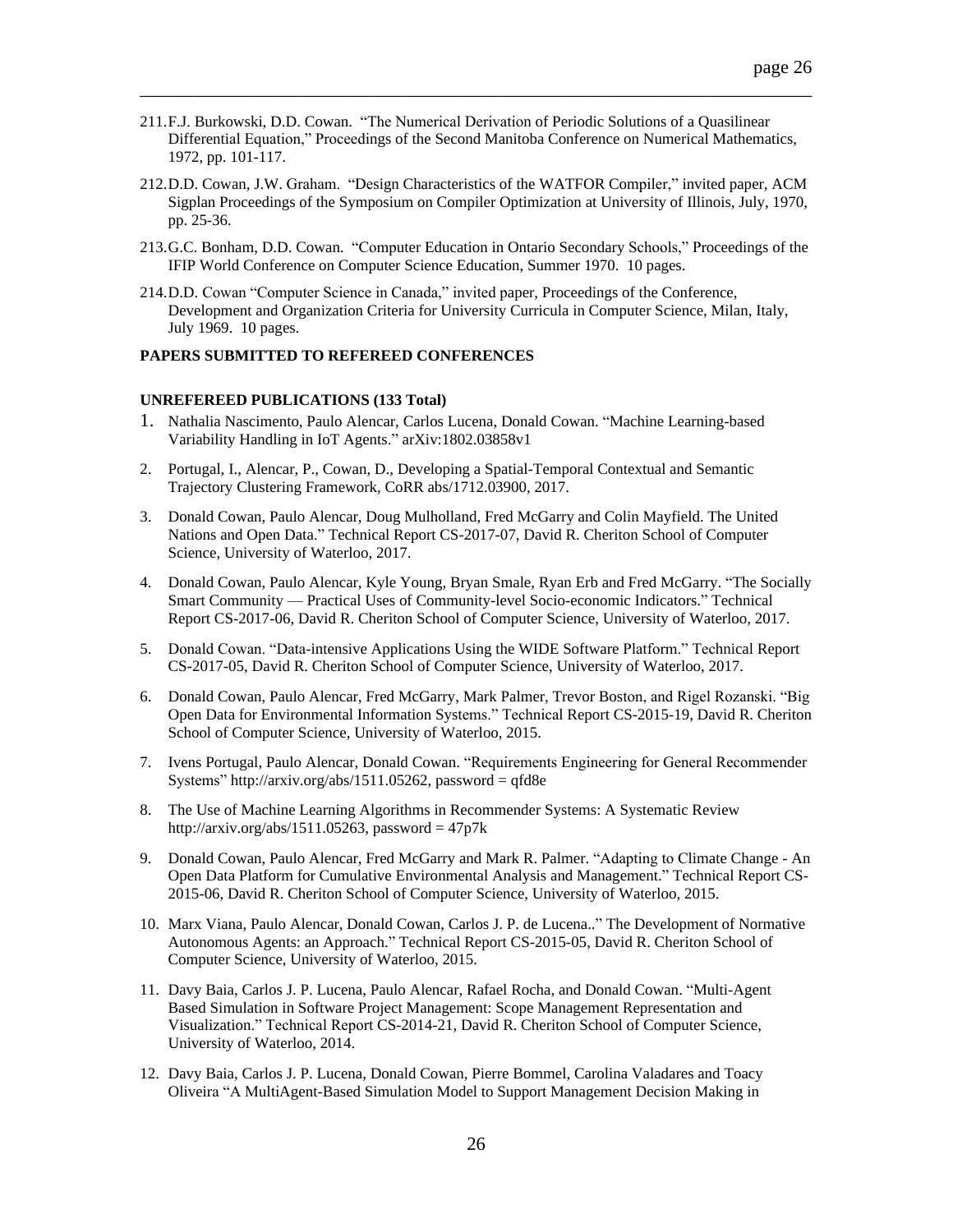Software Development" Technical Report CS-2014-04, David R. Cheriton School of Computer Science, University of Waterloo, 2014.

- 13. Carolina Valadares, Donald Cowan, Carlos Lucena and Davy Baıa "A Multiagent Based Context-Aware and Self-Adaptive Model for Virtual Network Provisioning." Technical Report CS-2014-03, David R. Cheriton School of Computer Science, University of Waterloo, 2014.
- 14. Donald Cowan, Paulo Alencar, and Fred McGarry. "Perspectives on Open Data: Issues and Opportunities" Technical Report CS-2014-01, David R. Cheriton School of Computer Science, University of Waterloo, 2014.
- 15. Donald Cowan, Terry Wilkinson, Douglas Mulholland, Paulo Alencar, Fred McGarry "A Web-based Toolkit for Collaborative Innovation." Technical Report CS-2012-23, David R. Cheriton School of Computer Science, University of Waterloo, 2012.
- 16. H. Dominic. Covvey, Donald D. Cowan, Paulo Alencar, William Malyk, Joel So, D. Henriques, and Shirley L. Fenton A Framework for Adaptive Workflow (Model Human Behavior - Don't Constrain It!) Technical Report CS-2012-06, David R. Cheriton School of Computer Science, University of Waterloo, 2012.
- 17. Donald Cowan, Paulo Alencar, Fred McGarry, Carlos Lucena. A Web-based Framework for Collaborative Innovation Technical Report CS-2012-02, David R. Cheriton School of Computer Science, University of Waterloo, 2012.
- 18. D.D. Cowan, F.M. McGarry, H. Moran, D.D. McCarthy, C. King. Information Technology to Support Indigenous Peoples D.D. Cowan, F.M. McGarry, H. Moran, D.D. McCarthy, C. King. Information Technology to Support Indigenous Peoples Technical Report CS-2011-28, David R. Cheriton School of Computer Science, University of Waterloo, 2011.
- 19. COSTA, A.D.; LUCENA, C.J.P.; SILVA, V.T.; COWAN, D.D.; ALENCAR, P.S.C.; KEEDWELL, B.G. Using reputations to diagnose and recommend execution plans to software agents in ubiquitous computing systems. Technical Paper published in Pontifical Catholic University of Rio de Janeiro. 20 pages. Available at [ftp://ftp.inf.puc-rio.br/pub/docs/techreports/08\\_33\\_costa.pdf](ftp://ftp.inf.puc-rio.br/pub/docs/techreports/08_33_costa.pdf).
- 20. D.D. Cowan, P.S.C. Alencar, D.B. Brown, H.D. Covvey, I. Gimenes, C.J.P Lucena Bill Malyk, D.W. Mulholland, A. Robins, K. Young "Software System Generation from an Enterprise Service Model." Technical Report CS-2007-04, David R. Cheriton School of Computer Science, University of Waterloo, 2007.
- 21. D.D. Cowan, J.E. MacNeill, H.D. Covvey, S. Fenton, "EPHIP: An Innovative Program for Health Informatics Education," University of Waterloo, Misys Healthcare Systems.
- 22. Dong, J., Alencar, P.S.C., Cowan, D.D., Automating the Analysis of Design Component Contracts, Technical Report UTDCS-01-04, Department of Computer Science, University of Texas at Dallas, 2004.
- 23. V. Silva, C.J.P. Lucena, P.S.C. Alencar, D.D. Cowan, "A Model-Based Transformational Approach for Implementing Multi-Agent Systems," Technical Report CS-04-12, School of Computer Science, University of Waterloo, 2004.
- 24. T.C. Oliveira, P.S.C. Alencar, C. Lucena, V. Silva, A. Garcia, D.D. Cowan. "xTAO: An Extensible Representation to Multi-Agent Systems," Technical Report CS-2003-02, School of Computer Science, University of Waterloo, 2003.
- 25. M. Hoyt, A. Pidduck, P.S.C. Alencar, D.D. Cowan. "Process-Based Component Contract Specification and Analysis," Technical Report CS-2002-18, School of Computer Science, University of Waterloo, 2002.
- 26. K. Lichtner, P.S.C. Alencar, D.D. Cowan. "A Framework for Specifying Software Architectures," Technical Report CS-2002-19, School of Computer Science, University of Waterloo, 2002.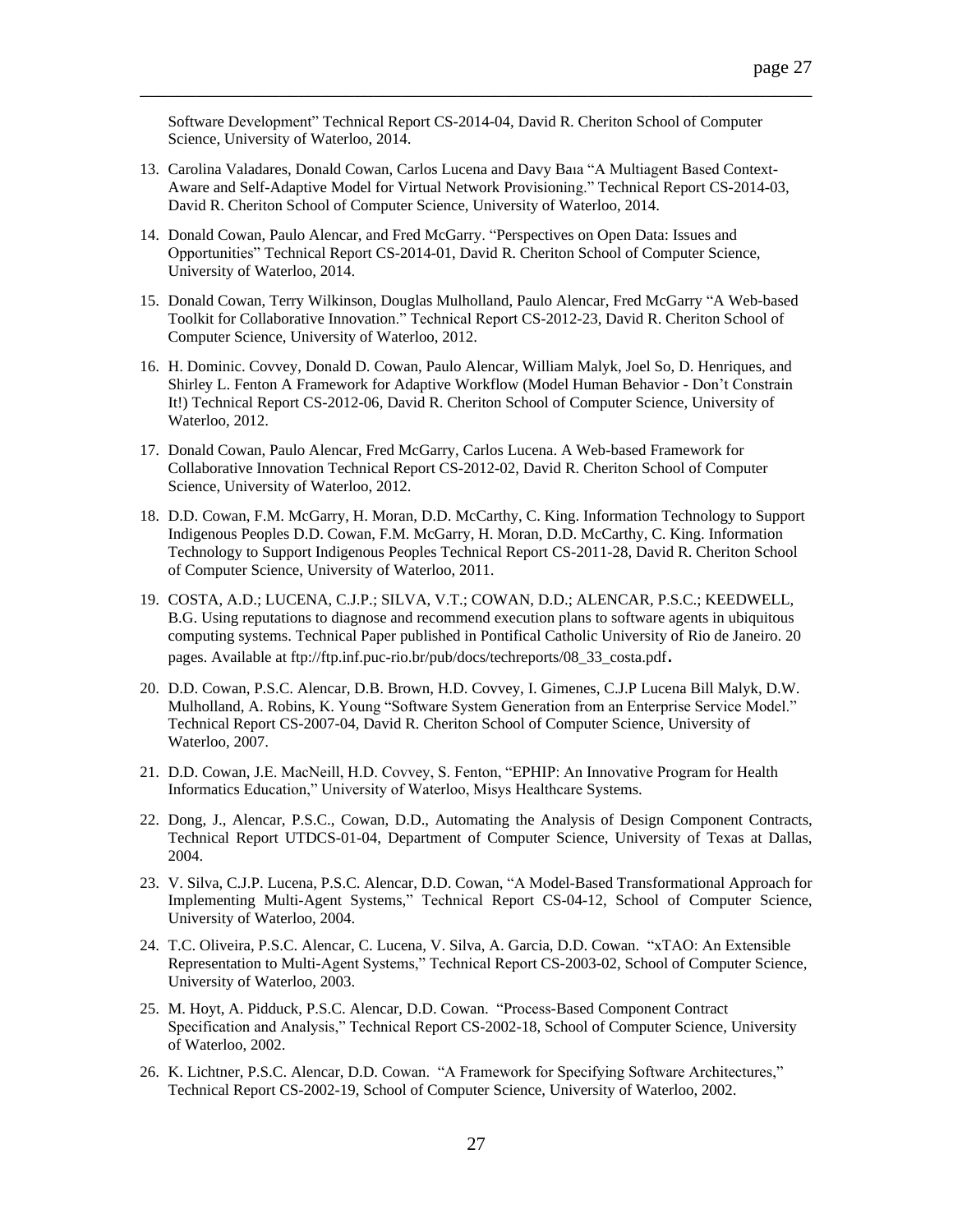27. K. Lichtner, P.S.C. Alencar, D.D. Cowan. "A Framework for Machine-Assisted Software Architecture Validation," Technical Report CS-2002-20, School of Computer Science, University of Waterloo, 2002.

- 28. J. Dong, P.S.C. Alencar, D.D. Cowan. "Modeling and Analysis of Design Component Contracts in Logic Programming," Technical Report CS-2002, School of Computer Science, University of Waterloo, 2002.
- 29. B. Kalali, P.S.C. Alencar, D.D. Cowan. "WSNF: Designing a Web Service Notification Framework for Web Services," Technical Report CS-2002-24, School of Computer Science, University of Waterloo, 2002.
- 30. T. Oliveira, P.S.C. Alencar, D.D. Cowan, C.J.P. Lucena. "Process-Based Representation and Analysis of Framework Instantiation," Technical Report CS-2002, School of Computer Science, University of Waterloo, 2002.
- 31. P.S.C. Alencar, T. Oliveira, D.D. Cowan, D. Mulholland. "Towards Data Consistency and Business Processing Based on Declarative Software Agents," Technical Report CS-2002, School of Computer Science, University of Waterloo, 2002.D.D. Cowan, Nelson, T., P.S.C. Alencar, Supporting the Verification of Crosscutting Concerns, Technical Report CS01, Computer Science Department, University of Waterloo, 2001.
- 32. D.D. Cowan, P.S.C. Alencar, T. Oliveira, C.J.P. Lucena. "A Process-Oriented Approach to the Representation and Analysis of Framework Instantiation," Technical Report CS01, Computer Science Department, University of Waterloo, 2001.
- 33. D.D. Cowan, M.C. Fontoura, C.J.P. Lucena, P.S.C. Alencar. "On Expressiveness: Representing Frameworks at the Design Level," Technical Report CS01, Computer Science Department, University of Waterloo, 2001.
- 34. D.D. Cowan, M.C. Fontoura, C.J.P. Lucena, P.S.C. Alencar. "An Environment to Support Framework Development," Technical Report CS01, Computer Science Department, University of Waterloo, 2001.
- 35. D.D. Cowan, M.C. Fontoura, C.J.P. Lucena, P.S.C. Alencar. "Reasoning about Frameworks at the Design Level," Technical Report CS01, Computer Science Department, University of Waterloo, 2001.
- 36. D.D. Cowan, J. Dong, P.S.C. Alencar. "Correct Composition of Design Components," Technical Report CS01, Computer Science Department, University of Waterloo, 2001.
- 37. D.D. Cowan, P.S.C. Alencar, B. Fraser, D.M. German, L. Nova, G. Pianosi, J. Roberts. "Dynamic Views of SGML Tagged Documents," Technical Report CS99, Computer Science Department, University of Waterloo, 1999.
- 38. D.D. Cowan, D.M. German, L. Nova, P.S.C. Alencar. "Requirements for Dynamic Documents over the Web," Technical Report CS00, Computer Science Department, University of Waterloo, 2000.
- 39. D.D. Cowan, P.S.C. Alencar, D.M. German, L.C.M. Nova, G. Pianosi, J. Roberts, B. Fraser. "Open Help Systems Support Through Databases: the LivePAGE Approach," Technical Report CS00, Computer Science Department, University of Waterloo, 2000.
- 40. D.D. Cowan, M.A. Nelson, P.S.C. Alencar. "A Multi-frame Approach to Requirements Specification of Geographic Applications," Technical Report CS00, Computer Science Department, University of Waterloo, 2000.
- 41. D.D. Cowan, P.S.C. Alencar, K. Lichtner. "An Extensible Model of Architecture Description," Technical Report CS01, Computer Science Department, University of Waterloo, 2001.
- 42. D.D. Cowan, P.S.C. Alencar, P. Bumbulis. "Mechanizing the Verification of Database Recovery Mechanisms," Technical Report CS01, Computer Science Department, University of Waterloo, in preparation, 2001.
- 43. D. D. Cowan, P.S.C. Alencar, P. Bumbulis. "The Verification of Group Security Policies and Protocols," Technical Report CS01, Computer Science Department, University of Waterloo, in preparation, 2001.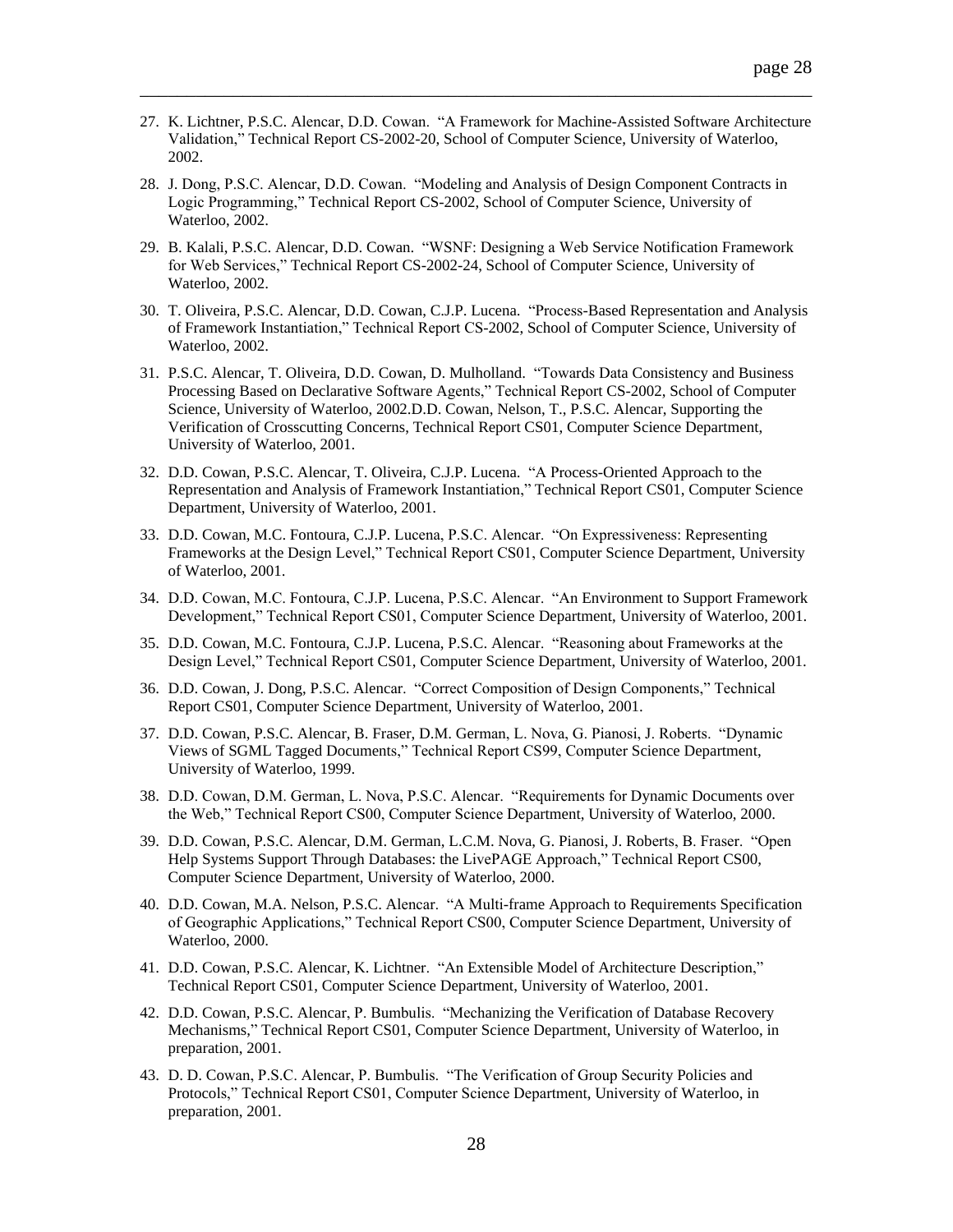44. D.D. Cowan, L.C.M. Nova, P.S.C. Alencar. "The Verification of Extended UML Object Models Using Views Using PVS," Technical Report CS01, Computer Science Department, University of Waterloo, in preparation, 2001.

- 45. D.D. Cowan, L.C.M. Nova, P.S.C. Alencar. "The Formalization and Analysis of Extended UML Object Models Using Views," Technical Report CS01, Computer Science Department, University of Waterloo, in preparation, 2001.
- 46. D.D. Cowan, P.S.C. Alencar, D.M. German, L. Nova. "A Systematic Approach to Dynamic Documentation Over the Web," Technical Report CS01, Computer Science Department, University of Waterloo, in preparation, 2001.
- 47. D.D. Cowan, P.S.C. Alencar, D.M. German. "An Access control-based model for Hypertext applications - Dynamic documentation over the Web," Technical Report CS01, Computer Science Department, University of Waterloo, in preparation, 2001.
- 48. D.D. Cowan, D.M. German, P.S.C. Alencar. "Analyzing Dynamic Models for Documents over the Web - A Model Checking Application," Technical Report CS01, Computer Science Department, University of Waterloo, in preparation, 2001.
- 49. P.S.C. Alencar, D.D. Cowan, D.M. German, L.C.M. Nova, J. Roberts. "Hypermedia Documentation Roles and Processes," Technical Report CS00, Computer Science Department, University of Waterloo, 2000.
- 50. D.D. Cowan, P.S.C. Alencar, D.M. German, L.C.M. Nova, J. Roberts. "Theoretical Solutions to Hypermedia Documentation Issues," Technical Report CS01, Computer Science Department, University of Waterloo, in preparation, 2001.
- 51. D.D. Cowan, P.S.C. Alencar, D.M. German, L.C.M. Nova, J. Roberts. "Practical Solutions to Hypermedia Documentation Issues," Technical Report CS01, Computer Science Department, University of Waterloo, in preparation, 2001.
- 52. D.D. Cowan, L.C.M. Nova, P.S.C. Alencar. "Extending UML with Views," Technical Report CS01, Computer Science Department, University of Waterloo, 2001.
- 53. D.D. Cowan, J. Dong, P.S.C. Alencar. "The Verification of Hypermedia Design Composition," Tecnical Report CS2000-20, Computer Science Department, University of Waterloo, 2000.
- 54. D.D. Cowan, K. Lichtner, P.S.C. Alencar. "A Framework for Software Architecture Verification," Technical Report CS99-26, Computer Science Department, University of Waterloo, August 1999.
- 55. P.S.C. Alencar, D.D. Cowan, B. Fraser, D.M. German, L. Nova, G. Pianosi, J. Roberts. "Dynamic Views of SGML Tagged Documents," Technical Report CS99, Computer Science Department, University of Waterloo, 1999.
- 56. P.S.C. Alencar, D.D. Cowan, J. Dong, C.J.P. Lucena, "An Evolutionary Approach to Structural Design Composition," Technical Report CS99-16, Computer Science Department, University of Waterloo, 1999.
- 57. M.C. Fontoura, C.J.P. Lucena, P.S.C. Alencar, D.D. Cowan. "On Expressiveness: Representing Frameworks at the Design Level," Technical Report CS99-, Computer Science Department, University of Waterloo, 1999.
- 58. M.C. Fontoura, C.J.P. Lucena, P.S.C. Alencar, D.D. Cowan. "An Environment to Support Framework Development," Technical Report CS99-, Computer Science Department, University of Waterloo, 1999.
- 59. M.C. Fontoura, C.J.P. Lucena, P.S.C. Alencar, D.D. Cowan. "Reasoning about Frameworks at the Design Level,"Technical Report CS99-, Computer Science Department, University of Waterloo, 1999.
- 60. P.S.C. Alencar, D.D. Cowan, C.J.P. Lucena, M.A.V. Nelson. "Towards an Object-Oriented Framework to Build Hypermap-Based Applications," University of Waterloo, Computer Science Research Report, CS-97-08.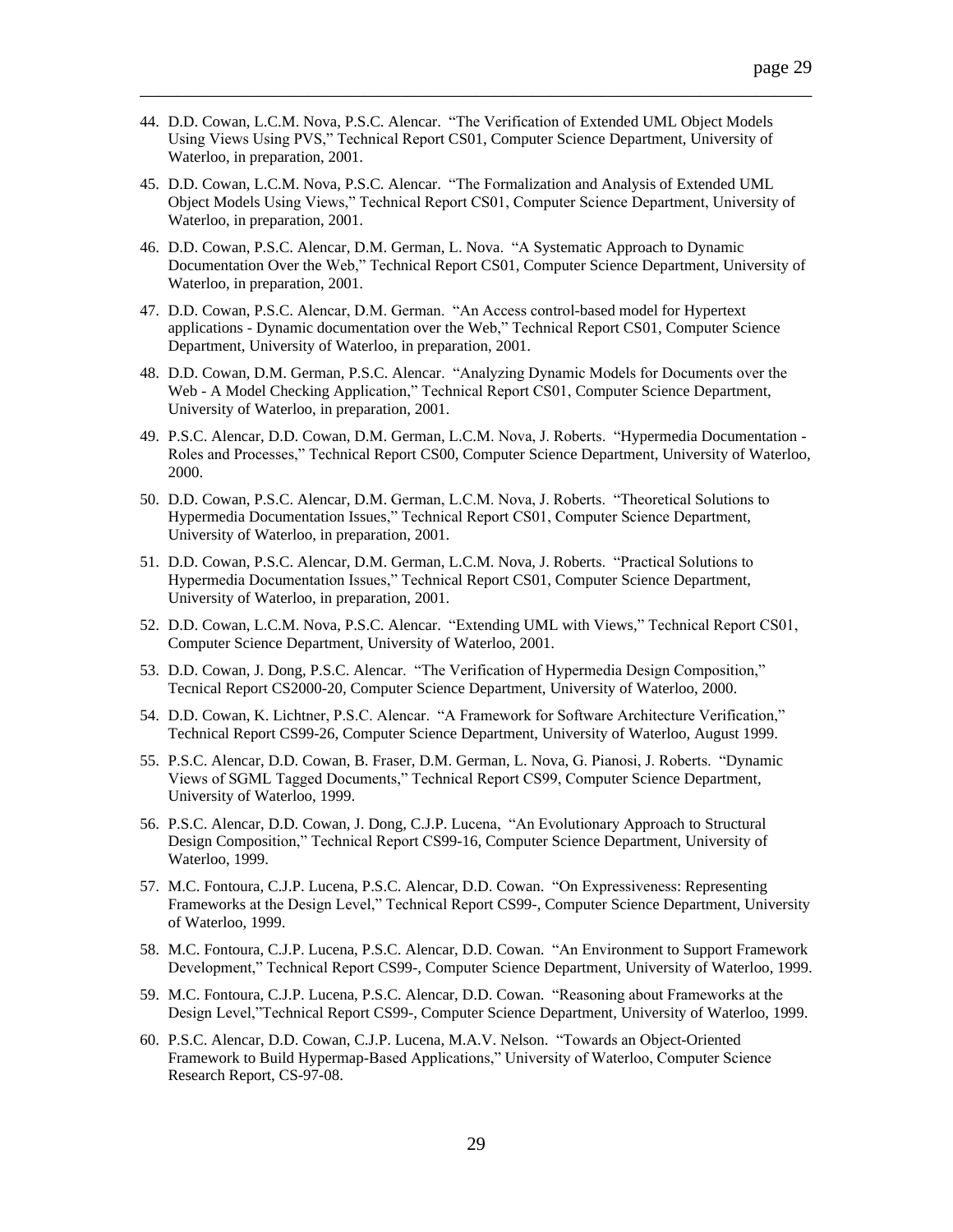- 61. P.S.C. Alencar, D.D. Cowan, C.J.P. Lucena. "A Component-Based Approach to Software Engineering," Monografias da Ciencia da Computacao, MCC-97-?, Departamento de Informatica, PUC-RJ.
- 62. P.S.C. Alencar, D.D. Cowan, C.J.P. Lucena, L.C.M. Nova. "A Views Relationship in Object-Oriented Design," University of Waterloo, Computer Science Research Report, CS-97-?,.

- 63. P.S.C. Alencar, D.D. Cowan, M. Fontoura, C.J.P. Lucena. "A Framework Development Approach Based on Viewpoints," University of Waterloo, Computer Science Research Report, CS-97-?.
- 64. P.S.C. Alencar, D.D. Cowan, M. Fontoura, C.J.P. Lucena. "Frameworks in Software Engineering: Methods and Tools," Monografias da Ciencia da Computacao, MCC-97-?, Departamento de Informatica, PUC-RJ,"
- 65. P.S.C. Alencar, D.D. Cowan, J. Dong, C.J.P. Lucena. "A Transformational Process-Based Formal Approach to Object-Oriented Design," University of Waterloo, Computer Science Research Report, CS-97-09.
- 66. P.S.C. Alencar, D.D. Cowan, C.J. Lucena, T. Nelson. "Viewpoints as an Evolutionary Approach to Software System Maintenance," University of Waterloo, Computer Science Research Report, CS-97- 10.
- 67. D.M. German, D.D. Cowan. "SGML-Lite-An SGML-based Programming Environment for Literate Programming," University of Waterloo, Computer Science Research Report, CS-96-06.
- 68. P.S.C. Alencar, D.D. Cowan, L.H. de Figueiredo, K.J. Lichtner, C.J.P. Lucena. "Interactive Software Design Across the World-Wide Web," University of Waterloo, Computer Science Research Report, CS-96-08.
- 69. P. Bumbulis, P.S.C. Alencar, D.D. Cowan, C.J.P. Lucena. "Mechanizing the Validation of Component-Based Graphical User Interfaces," University of Waterloo, Computer Science Research Report, CS-96-16.
- 70. P.S.C. Alencar, D.D. Cowan, J. Dong, C.J.P. Lucena. "A Process Language Approach for Describing Design Pattern Applications," University of Waterloo, Computer Science Research Report, CS-96-37.
- 71. P.S.C. Alencar, D.D. Cowan, K.J. Lichtner, C.J.P. Lucena, L.C.M. Nova. "Foundations for Design Pattern Application," University of Waterloo, Computer Science Research Report, CS-95-53.
- 72. P.S.C. Alencar, D.D. Cowan, T. Kunz, C.J.P. Lucena. "A Formal Architectural Design Patterns-Based Approach to Software Understanding," University of Waterloo, Computer Science Research Report, CS-95-42.
- 73. P.S.C. Alencar, D.D. Cowan, C.J.P. Lucena. "A Formal Approach to Architectural Design Patterns," University of Waterloo, Computer Science Research Report, CS-95-38.
- 74. P.S.C. Alencar, D.D. Cowan, C.J.P. Lucena. "Abstract Data Views as a Formal Approach to Subject-Oriented Programming," University of Waterloo Computer Science Research Report, CS-95-19.
- 75. P.S.C. Alencar, D.D. Cowan, D.M. German, K.J. Lichtner, C.J.P. Lucena, L.C.M. Nova. "A Formal Approach to Design Pattern Definition & Application," University of Waterloo Computer Science Research Report, CS-95-29.
- 76. P.S.C. Alencar, D.D. Cowan, C.J.P. Lucena. "Integrating Design Patterns and Subject-Oriented Programming within the ADV Framework," University of Waterloo Computer Science Research Report, CS-95-33.
- 77. P.S.C. Alencar, D.D. Cowan, D.M. German, K.J. Lichtner, C.J.P. Lucena, L.C.M. Nova. "A Formal Approach to Design Pattern Definition & Application," University of Waterloo Computer Science Research Report, CS-95-34.
- 78. P.S.C. Alencar, D.D. Cowan, K.J. Lichtner, C.J.P. Lucena, L.C.M. Nova. "Tool Support for Formal Design Patterns," University of Waterloo Computer Science Research Report, CS-95-36.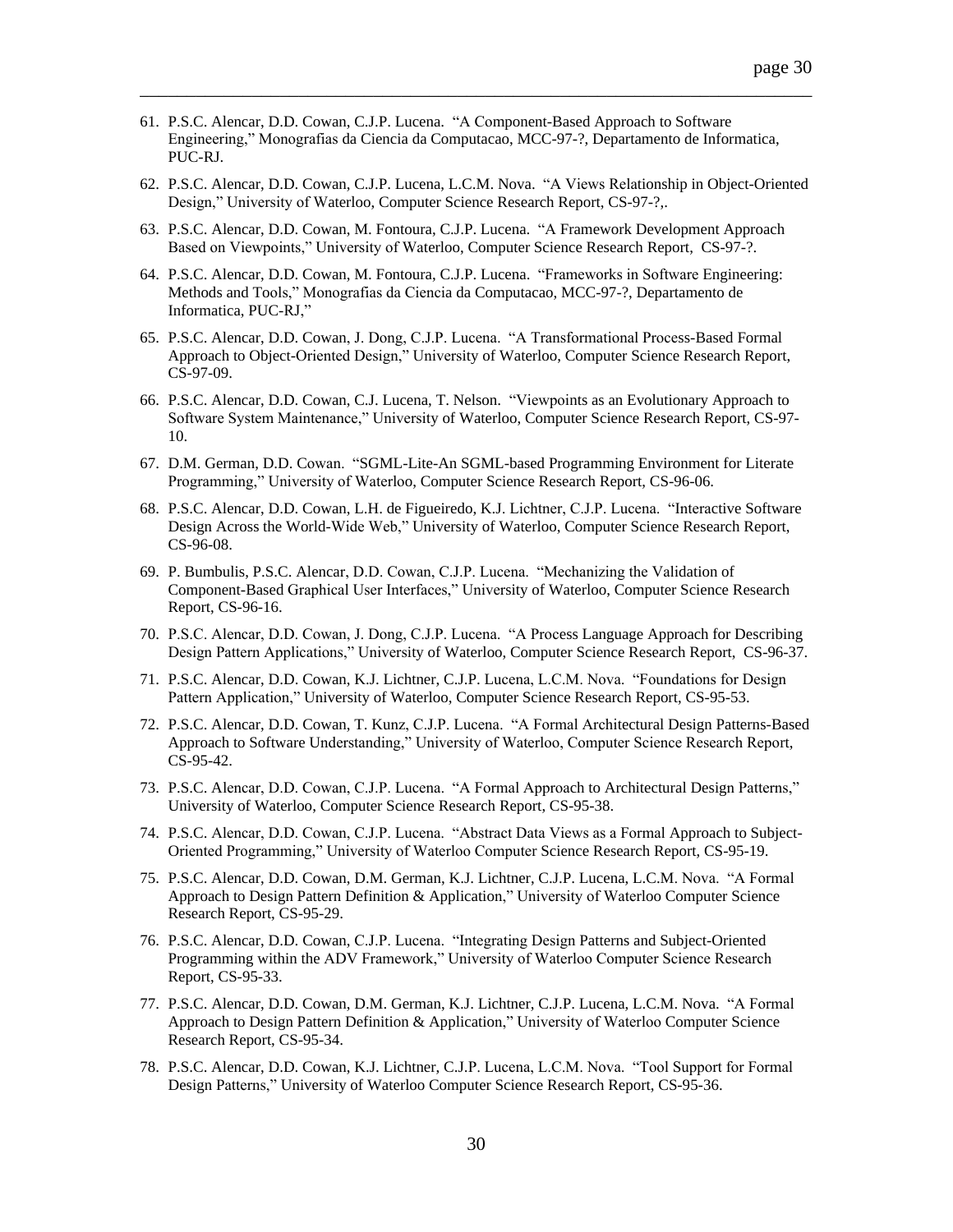79. P.S.C. Alencar, D.D. Cowan, C.J.P. Lucena. "A Logical Theory of Interfaces and Objects," University of Waterloo Computer Science Research Report, CS-95-15.

- 80. P.S.C. Alencar, D.D. Cowan, C.J.P. Lucena, L.C.M. Nova. "Specification of Application and Interface Objects for Reuse," University of Waterloo Computer Science Research Report, CS-95-16.
- 81. P.S.C. Alencar, D.D. Cowan, C.J.P. Lucena, L.C.M. Nova. "Formal Specification of Reusable Interface Objects," University of Waterloo Computer Science Research Report, CS-94-44.
- 82. P.S.C. Alencar, L.M.F. Carneiro-Coffin, D.D. Cowan, C.J.P. Lucena. "Towards a Logical Theory of ADVs," University of Waterloo Computer Science Report, CS-94-47.
- 83. P.S.C. Alencar, L.M.F. Carneiro-Coffin, D.D. Cowan, C.J.P. Lucena. "Towards a Formal Theory of Abstract Data Views," University of Waterloo Computer Science Research Report, CS-94-18, 50 pages.
- 84. D.D. Cowan, D.M. German, C.J.P. Lucena, A. von Staa. "Enhancing Code for Readability and Comprehension Using SGML," University of Waterloo Computer Science Research Report, CS-94-12, 14 pages.
- 85. A.B. Potengy, C..J.P. Lucena, D.D. Cowan, R. Ierusalmschy. "Program Design & Implementation with Abstract Data Views," University of Waterloo Computer Science Research Report, CS-93-16.
- 86. D.D. Cowan, C.J.P. Lucena. "Enhancing Software Design Reuse: Nesting in Object-Oriented Design," University of Waterloo Computer Science Research Report, CS-93-26.
- 87. D.D. Cowan, C.J.P. Lucena. "Abstract Data Views: A Module Interconnection Concept to Enhance Design for Reusability ," University of Waterloo Computer Science Research Report, CS-93-52.
- 88. L.M.F. Carneiro, D.D. Cowan, C.J.P. Lucena. "A Rationale for Both Nesting and Inheritance in Object-Oriented Design," University of Waterloo Computer Science Research Report, CS-93-57.
- 89. D.D. Cowan, et al. "Distributed Abstract Data Views: Design and Implementation," University of Waterloo Computer Science Research Report, CS-93-61.
- 90. D.D. Cowan, C.J.P. Lucena, A.B. Potengy. "A Programming Approach for Parallel Rendering Applications," University of Waterloo Computer Science Research Report, CS-93-62.
- 91. L.M.F. Carneiro, D.D. Cowan, C.J.P. Lucena. "ADV Charts: a Visual Formalism for Describing Abstract Data Views," University of Waterloo Computer Science Research Report, CS-93-20, 22 pages.
- 92. D.D. Cowan, C.J.P. Lucena, R.G. Veitch. "Towards CAAI: Computer Assisted Application Integration," University of Waterloo Computer Science Research Report, CS-93-17.
- 93. M.H. Coffin, D.D. Cowan, C.J.P. Lucena, A.B. Potengy. "Distributed Abstract Data Views: Design and Implementation," University of Waterloo Computer Science Research Report, CS-93-16, 49 pages.
- 94. L.M.F. Carneiro, M.H. Coffin, D.D. Cowan, C.J.P. Lucena. "User Interface High-Order Architectural Models," University of Waterloo Computer Science Research Report, CS-93-14, 15 pages.
- 95. D.D. Cowan, C.J.P. Lucena, A. von Staa. "TALISMAN A Process-Model Driven Software Engineering Environment," University of Waterloo Computer Science Research Report, CS-92-36, 25 pages.
- 96. D.D. Cowan, T.M. Stepien. "Electronic Communication and Distance Education," University of Waterloo Computer Science Research Report, CS-92-22, 8 pages.
- 97. D.D. Cowan, C.M. Durance, E.M. Giguere, G.M. Pianosi. "CIRL/PIWI: A Gui Toolkit Supporting Retargetability," University of Waterloo Computer Science Research Report, CS-92-28, 27 pages.
- 98. D.D. Cowan, R. Ierusalimschy, T.M. Stepien. "Programming Environments for End-Users," University of Waterloo Computer Science Research Report, CS-92-09.
- 99. D.D. Cowan, R. Ierusalimschy, C.J.P. Lucena, T.M. Stepien. "Abstract Data Views," University of Waterloo Computer Science Research Report, CS-92-07.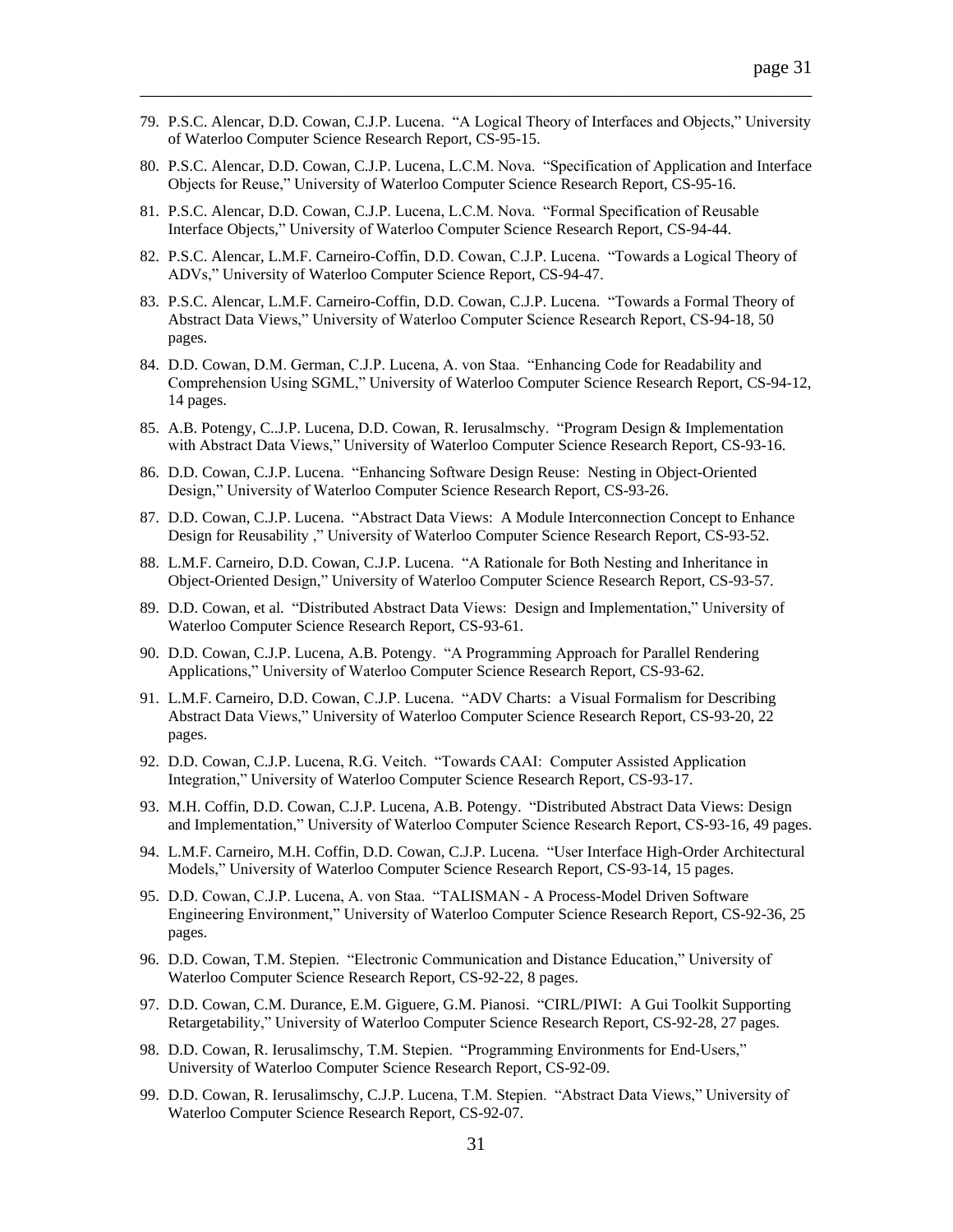100.D.D. Cowan, E.W. Mackie, G.M. Pianosi, G. de V. Smit. "Rita - An Editor and User Interface for Manipulating Structured Documents," University of Waterloo Computer Science Research Report, CS-91-20.

- 101.D.D. Cowan, R. Ierusalimschy, T.M. Stepien. "Constructing Composite Interactive Documents from Interactive Components," University of Waterloo Computer Science Research Report, CS-91-49.
- 102.D.D. Cowan, G. de V. Smit. "Manipulating Partial Documents in a Syntax- Directed Environment," University of Waterloo Computer Science Research Report, CS-90-02.
- 103.R.H.B. Cabral, I.M. Campos, D.D. Cowan, C.J.P. Lucena. "Interfaces as Specifications in the MIDAS User Interface Development System," ACM Software Engineering Notes, April 1990. 15 pages.
- 104.D.D. Cowan, E.W. Mackie, G.M. Pianosi. "Experiences with RITA A Structured Document Editor," University of Waterloo Computer Science Research Report, CS-90-35.
- 105.D.D. Cowan. "Computer Networks: Technology Boon/Moral and Legal Nightmare," Conference on Computers The Next Generation of Legal & Business Issues, The Canadian Institute, September 1988, pp. A1-A24.
- 106.D.D. Cowan. "Future Directions in Data Communications for Post-Secondary Education," CIPS Review, May/June 1988, pp. 10-11.
- 107.D.D. Cowan, J.W. Graham. "Commentary on 'Computing Technologies in the University -- the Implications of new Technologies'," Perspectives in Computing, Fall 1987. 2 pages.
- 108.D.D. Cowan, J.W. Graham. "Understanding the Basics: An Introduction to Computer Technology," Proceedings of the Seminar on Computer Law for the Practitioner, November 1986. 10 pages.
- 109.D.D. Cowan, P.H. Dirksen, J.W. Graham, J.W. Welch, T.A. Wilkinson. "Using Minicomputers in Teaching in Secondary and Postsecondary Education," 9th Annual ASCUE Conference, Oklahoma City, Oklahoma, June 1976.
- 110.D.D. Cowan, P.H. Dirksen, J.W. Graham, J.W. Welch, T.A. Wilkinson. "Teaching Structured Programming in WATFOR-11 and WATBOL-11 on a PDP-11," 9th Annual ASCUE Conference, Oklahoma City, Oklahoma, June 1976.
- 111.D.D. Cowan, P.A. Janson, C.J. Jenny, R. Kummerle, H.R. Mueller, E.H. Rothauser. "Z-1 Establishment Information System Architecture," System Structure Technology, GTA Report, IBM Zurich Research Laboratory.
- 112.D.D. Cowan, P.H. Dirksen, J.W. Graham, J.W. Welch, T. Wilkinson. "Batch Compilers for Student Programs on the PDP-11," Proceedings of the Digital Equipment Computer Users Society, Atlanta, Georgia, May, 1978.
- 113.D.D. Cowan, K.I. McPhee, J.W. Schueler, T. Wilkinson, J.W. Welch. "WATFOR-11: A Fortran Compiler for Debugging," 9th Canadian DECUS Symposium, January, 1976.
- 114.D.D. Cowan, P.H. Dirksen, J.W. Graham, J.W. Welch. "Batch Compilers for Student Programs on the PDP-11," Spring DECUS Symposium, 1976.
- 115.D.D. Cowan, K.I. McPhee, J. Schueler, T. Wilkinson. "WATBOL-11: A COBOL Compiler for Debugging," 9th Canadian DECUS Symposium, January, 1976.
- 116.D.D. Cowan, P.H. Dirksen, J.W. Graham, J.W. Welch. "Development of Educational Software using the DEC PDP-11," 9th Canadian DECUS Symposium, January, 1976.
- 117.D.D. Cowan, K.I. McPhee, J. Schueler, J.W. Welch, T. Wilkinson. "WATFOR-11-RT," 1975 Fall, DECUS Symposium.
- 118.D.D. Cowan, K.I. McPhee, J. Schueler, T. Wilkinson. "WATBOL-11," 1975 Fall, DECUS Symposium.
- 119.D.D. Cowan, K.I. McPhee, J. Schueler, J.W. Welch, T. Wilkinson. "WATFOR-11 and WATFOR-11S," 1975 Spring, DECUS Symposium.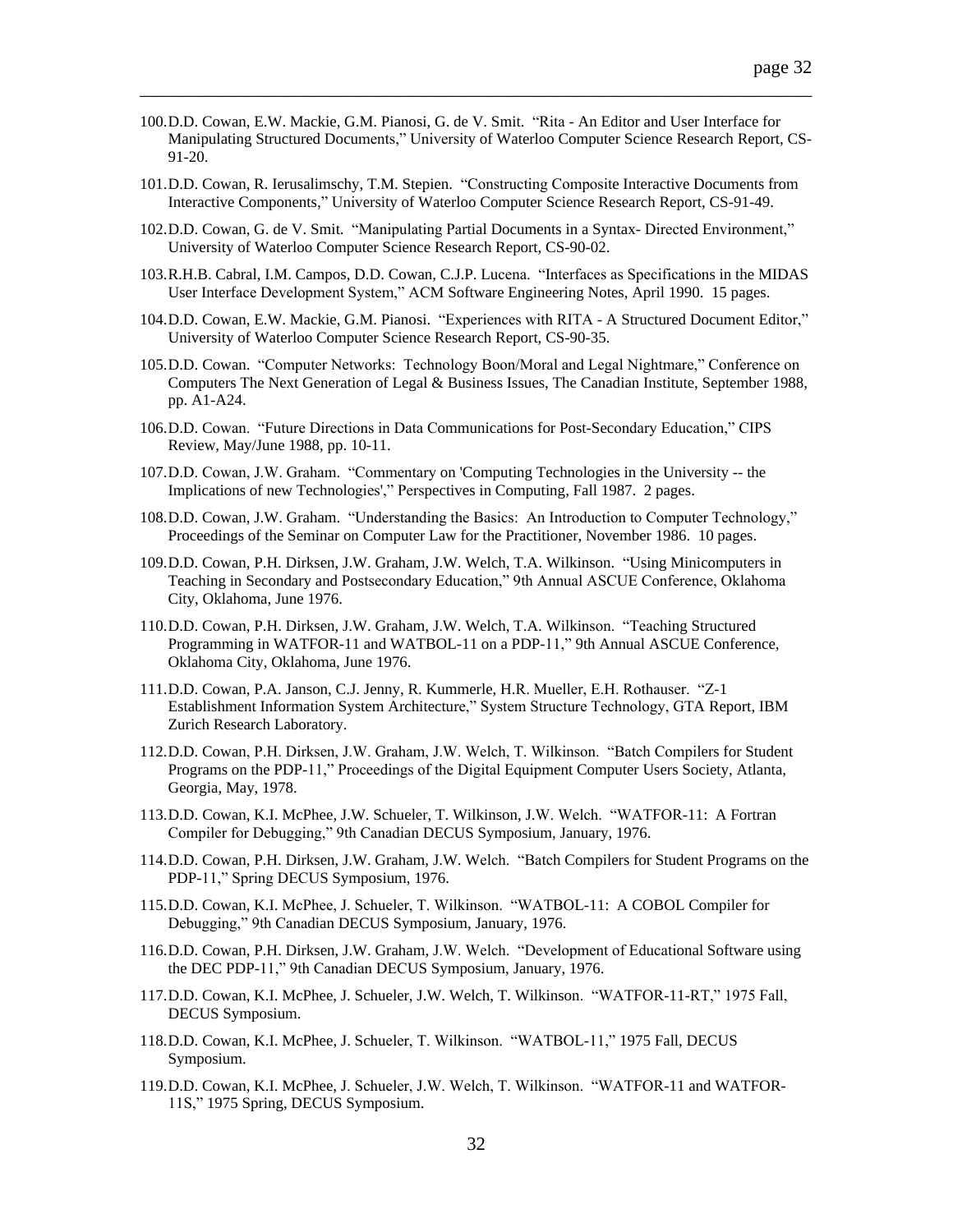120.D.D. Cowan, J. Schueler, J.W. Welch, T. Wilkinson. "WATFOR-11," The 8th Canadian DECUS Symposium.

\_\_\_\_\_\_\_\_\_\_\_\_\_\_\_\_\_\_\_\_\_\_\_\_\_\_\_\_\_\_\_\_\_\_\_\_\_\_\_\_\_\_\_\_\_\_\_\_\_\_\_\_\_\_\_\_\_\_\_\_\_\_\_\_\_\_\_\_\_\_\_\_

- 121.D.D. Cowan, J.W. Welch. "Debugging the WATFOR-11 Compiler," The 8th Canadian DECUS Symposium, January, 1975.
- 122.D.D. Cowan. "Views on the IIASA Programme in Computer Communications and a Review of Some Canadian Projects," Proceedings of the IIASA Conference on Computer Communications, November, 1974.
- 123.D.D. Cowan, L.O. James, R.G. Stanton. "Some Results on Tree Numbers," Proceedings of the Second Louisiana Conference on Combinatorics, Graph Theory and Computing, Baton Rouge, March 8-11, 1971, pp. 317-330.
- 124.D.D. Cowan, P.C. Brillinger. "A Complete Package for Introducing Computer Science," at ACM SIGCSE Technical Symposium on Academic Education in Computer Science, November, 1970, pp. 118-126.
- 125.D.D. Cowan, R.B. Roden. "A Large-Scale Programme in Computer Science," ACM SIGCSE Bulletin, November, 1970, pp. 18-23.
- 126.D.D. Cowan, R.B. Roden. "Undergraduate Computer Science at the University of Waterloo-Curriculum, Systems Support and costs," at Session 70 of Canadian Information Processing Society Conference in Vancouver, British Columbia, June, 1970.
- 127.D.D. Cowan, R.G. Stanton, R. Tilley. "The Cell Growth Problem for Filaments," Proceedings of the Louisiana Conference on Combinatorics, Graph Theory and Computing, March, 1970, pp. 310-339.
- 128.D.D. Cowan, L.O. James, R.G. Stanton. "A Problem in Coding Theory," Proceedings of the Louisiana Conference on Combinatorics, Graph Theory and Computing, March, 1970, pp. 167-179.
- 129.D.D. Cowan, L.O. James, R.G. Stanton. "Some Results on Path Numbers," Proceedings of the Louisiana Conference on Combinatorics, Graph Theory and Computing, March, 1970, pp. 112-135.
- 130.D.D. Cowan. "Commercial Information Retrieval Systems," Computer and Program Organization Fundamentals, University of Michigan, Engineering Summer Conference, June, 1967.
- 131.D.D. Cowan. "Sorting and Sort/Merge Systems," Computer and Program Organization Fundamentals, University of Michigan, Engineering Summer Conference, June, 1967.
- 132.G. Berman, D.D. Cowan. "Sequential Optimization Methods for Determining the Zeros of Polynomials," presented at the Fifth National Conference of the Computer Society of Canada, May, 1966, pp. 360-366.
- 133.D.D. Cowan. "The Numerical Solution of Unilateral Equations," Ph.D. Thesis, University of Waterloo, 1965.
- 134.D.D. Cowan, V.K. Handa. "The Fulkerson Algorithm for Optimal Cost Curves," presented at the 1620 User's Group Meeting, Montreal, April, 1963.

#### **INVENTION DISCLOSURES**

1. D.D. Cowan, P.A. Janson, C.J. Jenny, E.H. Rothauser, A Multiprocessor Station Controller, IBM Invention Disclosure SZ8-78-0027.

#### **BOOKS [\(17](#page-33-0) Total)**

- 1. Alencar, P.S.C., Cowan, D.D Editors., Handbook of Research on Mobile Software Engineering: Design, Implementation and Emergent Applications (2 volumes), IGI Global, 2012.
- 2. D.D. Cowan, T. Wilkinson. "WATCOM Student Workbench WATFILE/Plus Tutorial," WATCOM Publications, 1988.
- 3. F.D. Boswell, D.D. Cowan, T.R. Grove. "WATCOM Pascal Users' Guide for the IBM Personal Computer with Waterloo microNet," WATCOM Publications, 1983.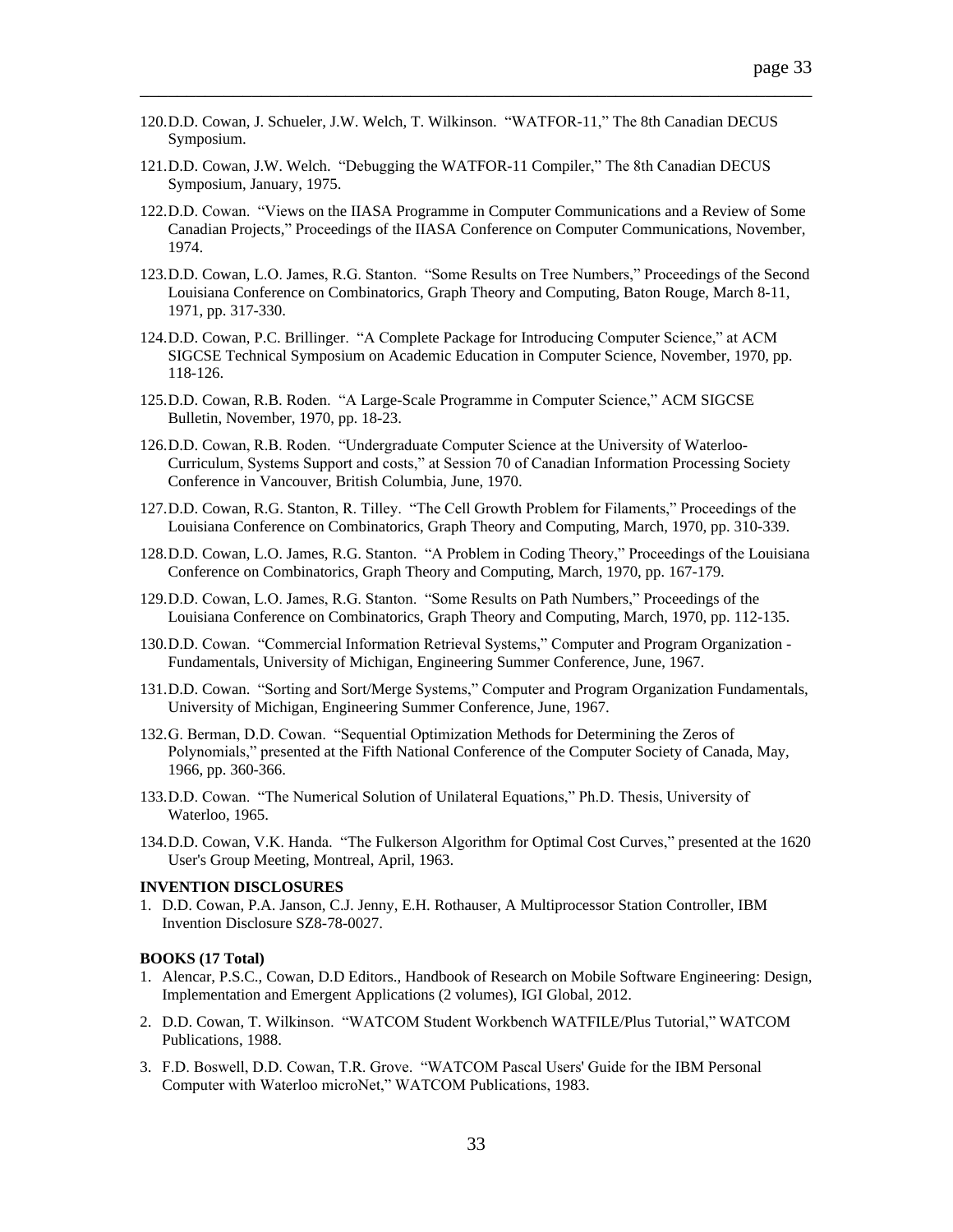4. D.D. Cowan, P.H. Dirksen, J.W. Welch. "WATCOM FORTRAN Users' Guide for the IBM Personal Computer with Waterloo microNet," WATCOM Publications, 1983.

\_\_\_\_\_\_\_\_\_\_\_\_\_\_\_\_\_\_\_\_\_\_\_\_\_\_\_\_\_\_\_\_\_\_\_\_\_\_\_\_\_\_\_\_\_\_\_\_\_\_\_\_\_\_\_\_\_\_\_\_\_\_\_\_\_\_\_\_\_\_\_\_

- 5. D.D. Cowan, P.H. Dirksen, J.W. Welch. "WATCOM COBOL Users' Guide for the IBM Personal Computer with Waterloo microNet," WATCOM Publications, 1983.
- 6. F.D. Boswell, D.D. Cowan, T.R. Grove. "WATCOM Pascal Users' Guide IBM PC with DOS," WATCOM Publications, 1983.
- 7. D.D. Cowan, P.H. Dirksen, J.W. Welch. "WATCOM FORTRAN Users' Guide IBM PC with DOS," WATCOM Publications, 1983.
- 8. D.D. Cowan, P.H. Dirksen, J.W. Welch. "WATCOM COBOL Users' Guide IBM PC with DOS," WATCOM Publications, 1983.
- 9. D.D. Cowan. "Waterloo microNET Demonstration Manual," WATCOM Publications, 1983.
- 10. F.D. Boswell, D.D. Cowan, E.W. Mackie. "Lecture Notes on Software Portability," WATCOM Publications, 1983.
- 11. D.D. Cowan, M.J. Shaw. "Waterloo 6809 Assembler, Tutorial and Reference Manual," WATFAC 1982.
- 12. D.D. Cowan. "The Commodore SuperPET Computer, Machine and Assembly Language for the Motorola 6809," WATFAC 1981.
- 13. D.D. Cowan, J.W. Graham, T.A. Wilkinson. "Waterloo Basic for the Commodore PET: A Structured Programming Approach," WATFAC 1980.
- 14. D.D. Cowan, P.H. Dirksen, J.W. Graham. "An Introduction to COBOL and WATBOL: A Structured Programming Approach," WATFAC 1976.
- 15. R.H. Cooper, D.D. Cowan, P.H. Dirksen, J.W. Graham, R. Penton, S. Treadwell. "An Introduction to WATIAC and WATMAP," WATFAC 1974.
- 16. R.H. Cooper, D.D. Cowan, P.H. Dirksen, J.W. Graham. "File Processing with COBOL/WATBOL," WATFAC 1974.
- <span id="page-33-0"></span>17. D.D. Cowan. "Algorithms," in Contemporary Mathematics 4, Holt, Rinehart and Winston, Canada, 1967, pp. 430-460.

#### **INDUSTRIAL REPORTS**

- 1. D.D. Cowan, D.W. Mulholland, M.D. Cowan, M.J.W. Doran "The Southern Ontario Water Consortium IT Platform" (2012) 53 pages.
- 2. P.J. Bumbulis, D.D. Cowan, C.M. Durance, T.M. Stepien. "The X.500 Architecture An Introduction," Bell Canada, (1989). 49 pages.
- 3. P.J. Bumbulis, D.D. Cowan, C.M. Durance, T.M. Stepien. "Application Processes in the OSI Model," Bell Canada, (1989). 32 pages.
- 4. P.J. Bumbulis, D.D. Cowan, C.M. Durance, T.M. Stepien. "Abstract Syntax Notation 1 (ASN.1)," Bell Canada, (1989). 25 pages.
- 5. P.J. Bumbulis, D.D. Cowan, C.M. Durance, T.M. Stepien. "The ISO Development Environment (ISODE) - An Introduction," Bell Canada, (1989). 49 pages.
- 6. P.J. Bumbulis, D.D. Cowan, C.M. Durance, T.M. Stepien. "The X.500 Directory Service Implementation Issues," Bell Canada, (1989). 22 pages.
- 7. P.J. Bumbulis, D.D. Cowan, C.M. Durance, T.M. Stepien. "The X.500 Architecture A Glossary," Bell Canada, (1989). 13 pages.

#### **GOVERNMENT REPORTS**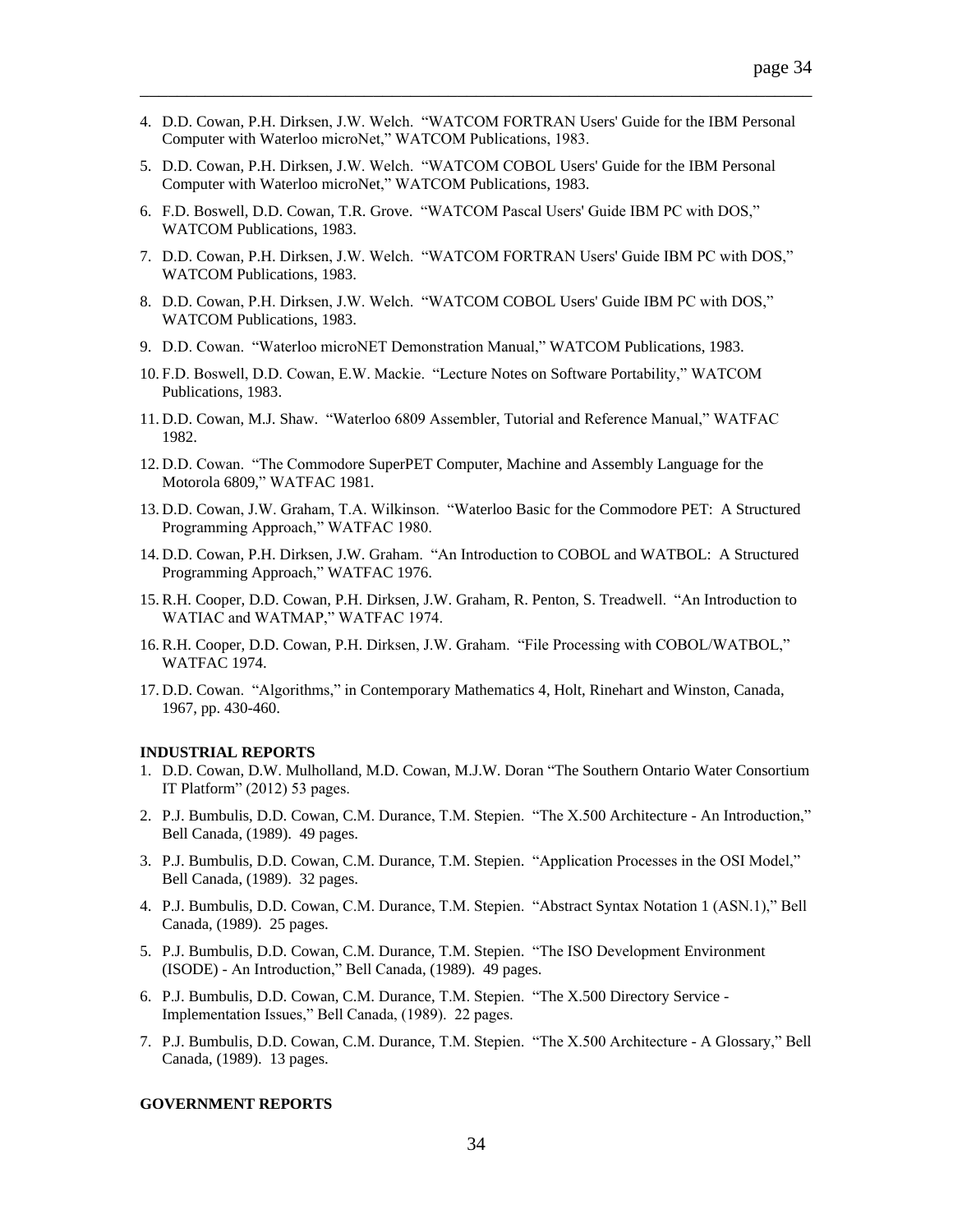1. Fred McGarry, Tom Brenner, Donald D. Cowan, Brian Harvey, Dan D. P. McCarthy, Stephen D. Murphy. "Collaborative Geomatics for Participatory Democracy and Sustainable Development: Opportunities, Issues and Design Implications." TOWARD A BROADBAND RESEARCH AGENDA FOR ONTARIO - A Working Paper for the Ministry of Government Services.

\_\_\_\_\_\_\_\_\_\_\_\_\_\_\_\_\_\_\_\_\_\_\_\_\_\_\_\_\_\_\_\_\_\_\_\_\_\_\_\_\_\_\_\_\_\_\_\_\_\_\_\_\_\_\_\_\_\_\_\_\_\_\_\_\_\_\_\_\_\_\_\_

- 2. Young G., D.D. Cowan et al. "Water for People Water for Life The United Nations World Water Development Report," Berghan Books, July 2003. 500 pages
- 3. D.D. Cowan, J.W. Graham. "A Study of the Package Software Industry in Canada," a Report Submitted to the Department of Industry, Trade and Commerce August 1983. 68 pages.
- 4. N.D. Brewer, D.D. Cowan, C.C. Gotlieb, L.F. MacRae. "Utilization of Computer Networks A Preliminary Study of the Methods of Using Computer Networks and of Applications which might be Available over a Computer Network," a report prepared by the CANUNET Advisory Committee, March, 1972. 66 pages.
- 5. D.D. Cowan, L. Waverman. "The Good Corporate Citizen in the Computer Industry Policies to Maximize Canadian Welfare," Study for the Science Council of Canada, July 1971. 30 pages.
- 6. D.D. Cowan, L. Waverman. "Economics of Integration in Communications and Data Processing" in "Policy Considerations with Respect to Computer Utilities," Tele Commission Study, Department of Communications, Government of Canada, April, 1971. 20 pages.

## **PROFESSIONAL MEMBERSHIPS**

- Association of Professional Engineers of the Province of Ontario
- Association for Computing Machinery
- Institute of Electrical and Electronic Engineers
- Canadian Information Processing Society
- Founding Fellow of the Institute of Combinatorics and its Applications

# **CURRENT GRADUATE STUDENTS**

### **PhD**

- 1. Barrenechea E.
- 2. Ivens Portugal
- 3. Glaucia Melo dos Santos
- 4. Cristina Tavares

# **MMath**

#### **POSTDOCTORAL FELLOWS SUPERVISED**

- 1. Nathalis Nascimento 2021 -
- 2. Ulisses Telemaco 2019 -
- 3. Serge Savigny 2017 2018
- 4. Karimi Vahid 2012 2015
- 5. Mendonca M. 2009
- 6. Oliveira T. 2008-2010
- 7. Gimenes I. 2005
- 8. Nelson, M.A.V. 2003
- 9. Nelson, T.P. 2003
- 10. Oliveira T. 2002/03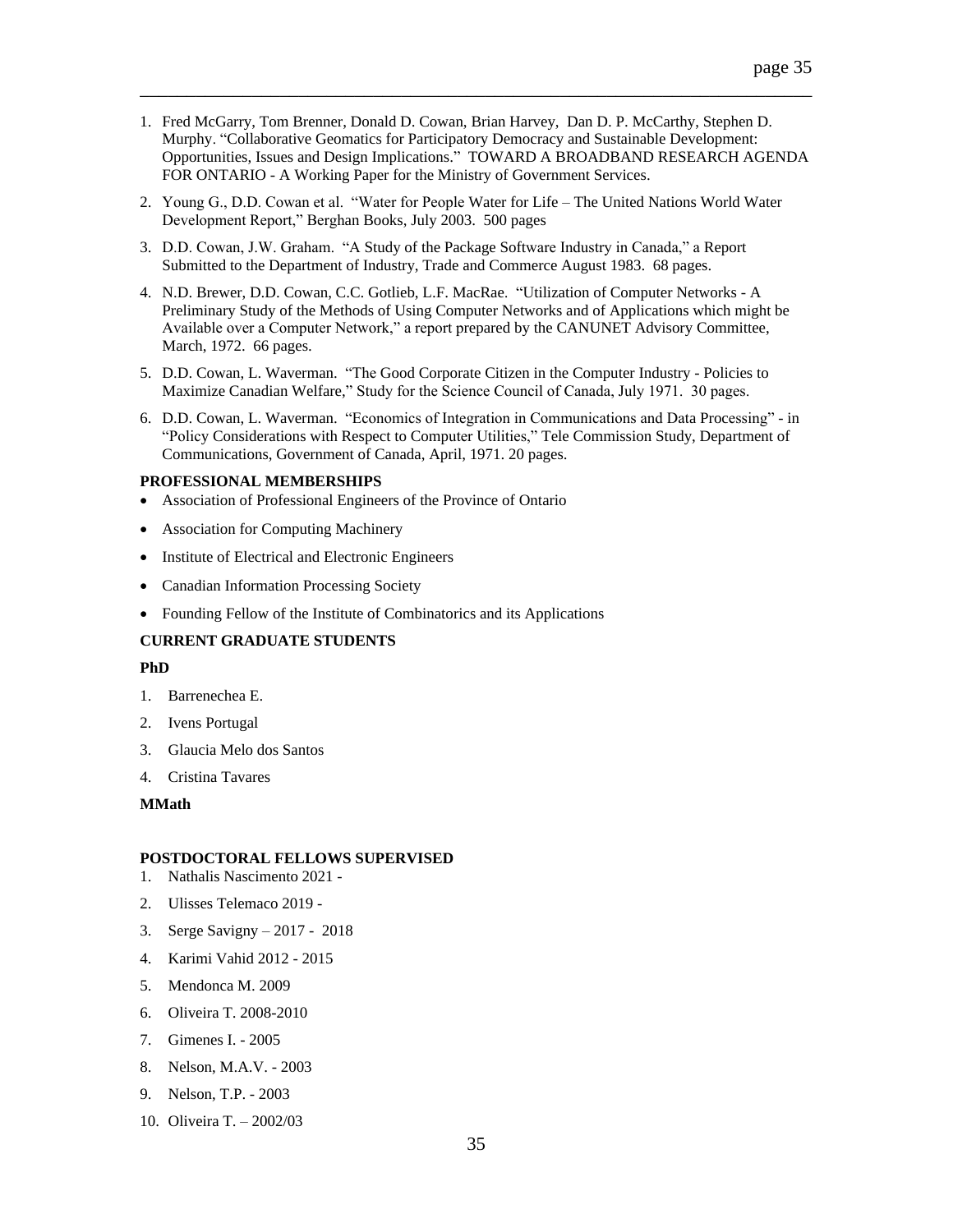- 11. Nova, L.C.M. 2000
- 12. Yanmin S. 2000
- 13. Figueiredo L.H.F. 1994/95
- 14. Ierusalimchy R. 1992/93

# **THESES SUPERVISED**

#### **Ph.D**

1. Sergey Savinov "A Dynamic Risk-Based Access Control Approach: Model and Implementation"- 2016

\_\_\_\_\_\_\_\_\_\_\_\_\_\_\_\_\_\_\_\_\_\_\_\_\_\_\_\_\_\_\_\_\_\_\_\_\_\_\_\_\_\_\_\_\_\_\_\_\_\_\_\_\_\_\_\_\_\_\_\_\_\_\_\_\_\_\_\_\_\_\_\_

- 2. Karimi Vahid. "A Uniform Formal Approach to Business and Access Control Models, Policies and their Combinations" 2012
- 3. Mendonca Marcilio. "Efficient Compilation Techniques for Large Scale Feature Models 2009
- 4. M.A. V. Nelson. "A Problem-oriented approach to Description and Analysis of Geographic Requirements," 2003.
- 5. T.P. Nelson. "Formal verification of Projection-based Software Systems," 2003.
- 6. J. Dong. "Design Component Contracts: Modeling and Analysis of Pattern-based Composition" 2002
- 7. L.C.M. Nova. "A Formalization of an Extended Object Model Using Views," 2000.
- 8. K. Lichtner. "A Framework for Machine-Assisted Software Architecture Validation," 2000.
- 9. D.M. German. "Hadez, A Framework for the Specification and Verification of Hypermedia Applications," 2000.
- 10. P.J. Bumbulis. "Combining Formal Techniques and Prototyping in User Interface Construction and Verification," 1996.
- 11. L.M.F. Carneiro-Coffin, "Jasminum: Joining ADVs and State Machines in a Notation for User Interface Modelling," PhD thesis, 1994.
- 12. R.G. deV Smit. "A Formatter-Independent Structured Document Preparation System," 1987.
- 13. S.T. Vuong. "Formal Techniques for Protocol Specification and Validation Toward an Integrated System," 1983.
- 14. A. von Staa. "Data Transmission and Modularity Aspects of Programming Languages." 1975. (with W.M. Gentleman)
- 15. H.J. Boom. "Optimization Analysis for Programming Languages that have Pointer Variables," 1974.
- 16. R.J. Collens. "A Computer System for Balanced Incomplete Block Designs," 1973.
- 17. T.C. Wilson. "A Graph-Theoretic Approach to Some Problems in Compiler Code Optimization," 1972.
- 18. R.B. Maguire. "Methods for Producing Visual Displays of Linear Graphs," 1973
- 19. C.R. Zarnke. "A Software Development Language," 1971.
- 20. H.C. Williams. "A Generalization of the Lucas Functions," 1969 (with R.C. Mullin).

#### **MPhil Thesis**

1. A.M. Grenzebach. "Data Management - Techniques and Considerations," 1972.

### **MMath Theses**

- 1. Tavares Cristina
- 2. Kumar Akshat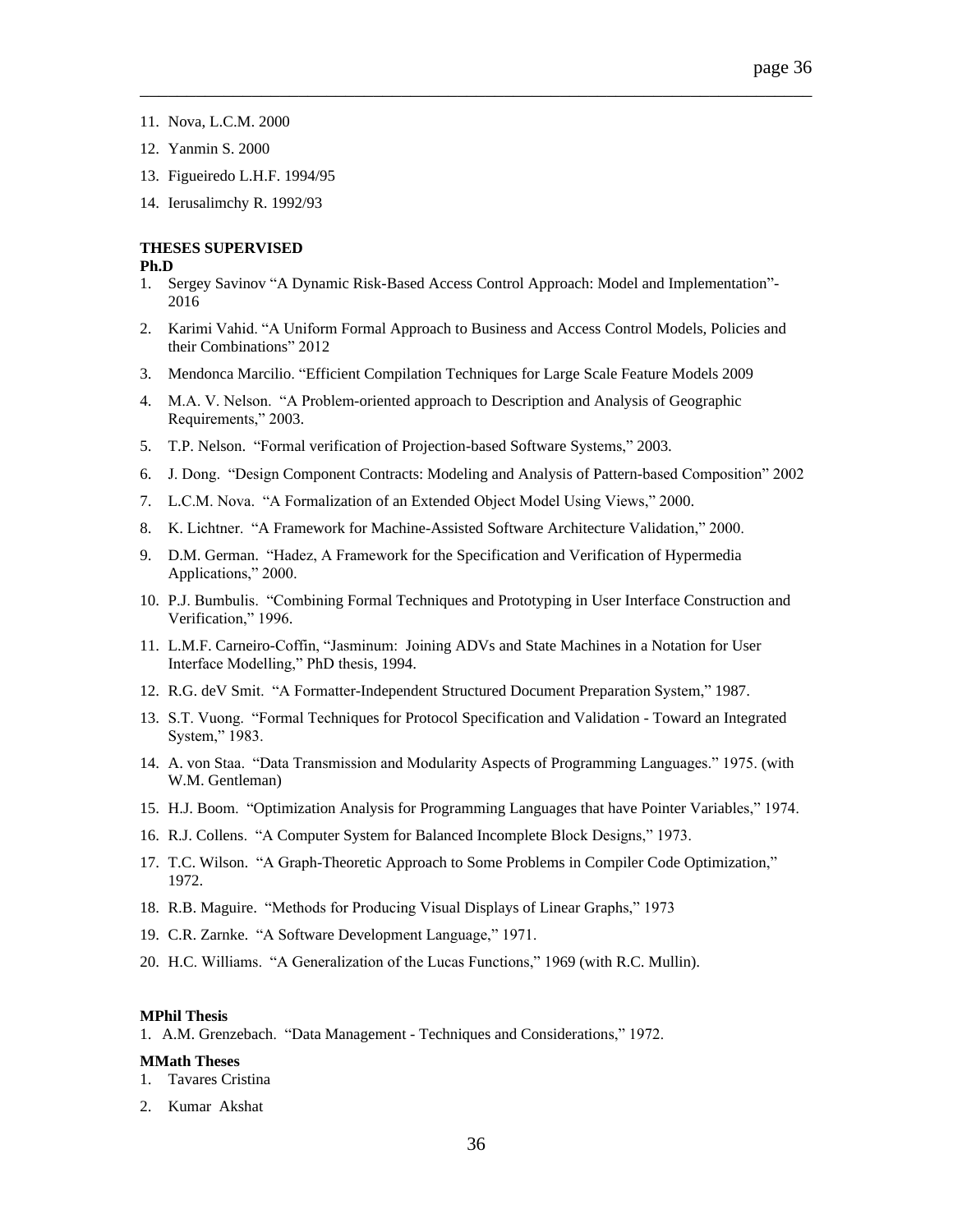- 3. Srivastava Vishnu.
- 4. Kumar Vijay.
- 5. Peng Peng
- 6. Cristina Tavares
- 7. Kuen F. 2010
- 8. Wang Yi 2010
- 9. Chodos D. 2007
- 10. Malyk W. 2006
- 11. Kalili B. 2003
- 12. Lu Morgan 2005
- 13. Zhang P. 2004
- 14. D.B. Brown. "A Views-Based Design Framework for Web Applications," 2002.
- 15. M.F. Luo. "An Object-oriented Framework for Community Information Systems," 2001
- 16. C.J. Pal. "A Probabilistic Approach to Image Feature Extraction, Segmentation and Interpretation," 2000

- 17. T. Su. "A Distributed Data Consistency Framework for Internet-Based Applications," 1998
- 18. J. Dong. "A Transformational Process-based Approach to Object-oriented Design," 1997.
- 19. Y. Xu. "ADVs as Domain Transformers in the Design of an E-mail System," 1997.
- 20. J.Q. Huang. "A Tool to Assist in the Application of Design Patterns," 1997.
- 21. S.B. Wachsberg. "Efficient Information Access for Wireless Computers," 1996 (with J.W. Wong)
- 22. J.Y.E. Giguere. "A Model for Database Support in Rapid Application Development Environments," 1996.
- 23. R.W. Horman. "Towards a General Theoretical Foundation of Software Architecture," 1995.
- 24. K. Lichtner. "An Information Filtering Facility for Usenet News," 1995.
- 25. C.M. Durance. "An Approach to Application Software Portability Across User Interface Toolkits," 1990.
- 26. T.M. Stepien. "A Communication System for Local Area Networks," 1988.
- 27. P.J. Bumbulis. "A Practical Non-Correcting Syntax Error Recovery Algorithm," 1987.
- 28. M. Murphy. "Specification, Verification and Semi-Automatic Implementation of Protocols Using Petri Nets," 1984.
- 29. P.A. Lim. "Structured Programming in Financial Accounting Systems," 1981.
- 30. Wm. R. White. "A Study of Some Aspects of Computer-Communication Protocols," 1976.
- 31. R. Tilley. "Algorithms for the Growth of Filaments," 1969.
- 32. L.O. James. "Error-Correcting Codes," 1969.
- 33. C.J.P. Lucena. "A Study on Numerical Methods for Interpolation and Function Approximation," 1969.
- 34. G.M. Calnek. "A Testing and Grading System for Student Software Programs, 1970
- 35. R.S.K. Shirley. "A System for Teaching Machine and Assembly Language Programming Using a Graphic Display," 1967.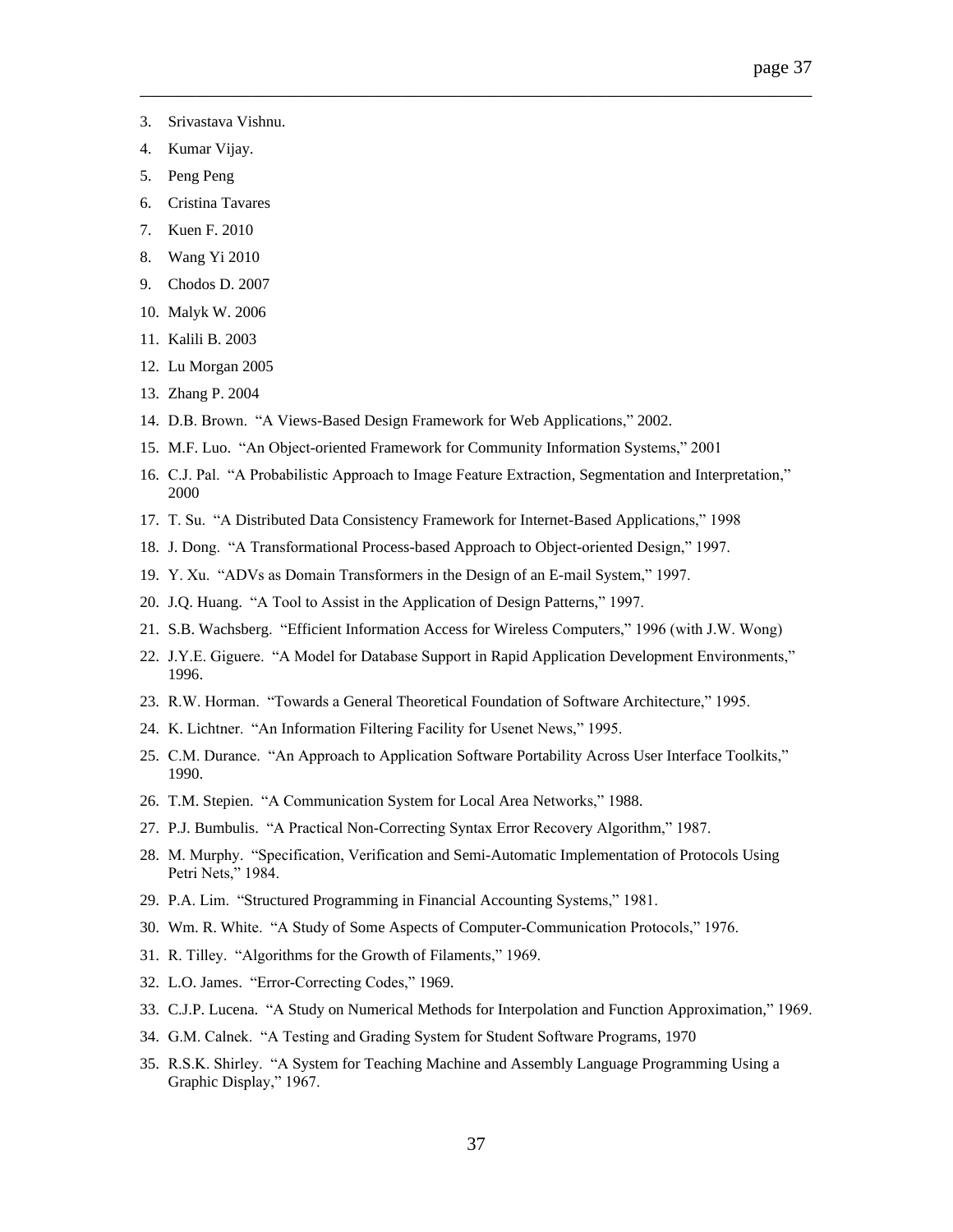#### **M.Math ESSAYS SUPERVISED**

- 1. Kaastra M. 2003
- 2. Wang Y. 2003
- 3. C. H. Tsou 2001
- 4. W. Li 1999
- 5. T.M. Francis 1997 "A Viewpoint on Legacy Systems"
- 6. D. Smith 1994
- 7. L. Rao 1993
- 8. D.G.K. Fairman 1993
- 9. D.P. Mulders 1989 "Network Security: A Review of Measures and Mechanisms"
- 10. S.R. Taulbee 1989 "Computer Contagions and their Impact on the Business Environment"

- 11. J. Alvarez 1985 "Style and Portability in COBOL 8x"
- 12. Y.S. Leo 1984 "Portability Issues Associated with Fortran Programming"
- 13. P. Gallop 1984 "The Invariant Technique for the Verification of Petri Net Specifications"
- 14. Yang Hong-zhi 1982 (with K.O. Geddes)
- 15. F. Newbery 1980 "The Computer Criminal and How to Avoid Him"
- 16. P.M. Rattee 1979 (with K.D. Fryer)
- 17. M.M.N. Nicholas 1979 (with K.D. Fryer)
- 18. D.M. Deschambault 1979 "Calculators for a Small Planet" (with K.D. Fryer)
- 19. F. C-K Li 1977 "Problem Set for Educational Database System"
- 20. L.E. Snikkar 1977 (with K.D. Fryer and P.J. Ponzo)
- 21. S. Singh 1977 (with K.D. Fryer)
- 22. A.M. Moore 1977
- 23. J.H. Lau 1977
- 24. A. Gall 1977
- 25. G.W. Crandlemire 1976
- 26. D.J. Laurenson 1976
- 27. K.A. Kamel 1976
- 28. N.D. Diamond 1976
- 29. E.A. Diamond 1976
- 30. M.W. Davidson 1976 (with K.D. Fryer)
- 31. K-L P. Chan 1976
- 32. J.K. Peacock 1975
- 33. N.J. Viire 1975
- 34. A.S. Swanston 1975 (with K.D. Fryer)
- 35. C. Raheb 1975 (with P.J. Ponzo)
- 36. L.C. Musselman 1975 (with K.D. Fryer)
- 37. E.F. Lyons 1975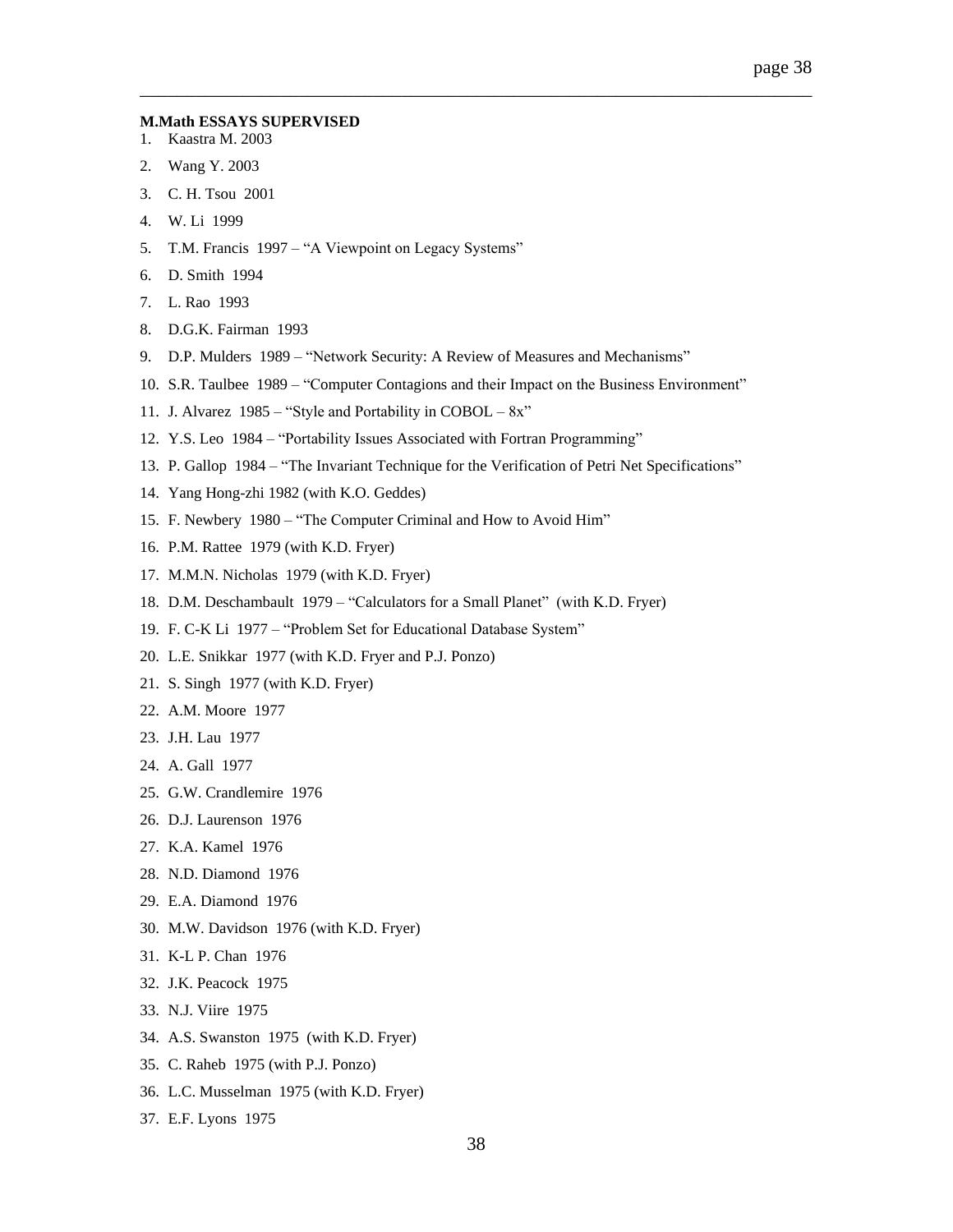- 38. R.W. Link 1975
- 39. B. Lapcevic 1975 (with K.D. Fryer)
- 40. T.J. Griffiths 1975 (with K.D. Fryer)
- 41. I. Mijares 1974 (with R.W.Peebles)
- 42. J. Budz 1974
- 43. G. Bouwers 1974
- 44. A.C. Zoltan de Torres 1972
- 45. T.T. Luu 1972
- 46. J.C. Gordon 1972
- 47. X.N. Dam 1972 (with D.E. Morgan)
- 48. J.J. Bedford 1972
- 49. E.W.A.B. Witkowski, "The Verification and Synthesis of Protocols," 1971.

\_\_\_\_\_\_\_\_\_\_\_\_\_\_\_\_\_\_\_\_\_\_\_\_\_\_\_\_\_\_\_\_\_\_\_\_\_\_\_\_\_\_\_\_\_\_\_\_\_\_\_\_\_\_\_\_\_\_\_\_\_\_\_\_\_\_\_\_\_\_\_\_

- 50. J. Tom 1971
- 51. K.R. Price 1971
- 52. C.L. Lucchesi 1971
- 53. D.P. Jones 1971
- 54. M.S.S. Elwakkad 1971
- 55. R.S.C. Braga 1971 (with M.A. Malcolm)
- 56. D.D. Lane 1970
- 57. B.J. Murphy 1969
- 58. R.B. Maguire 1969
- 59. P.A. Didur 1969
- 60. C.R. Zarnke 1967
- 61. A.M. Grenzebach 1967

# **CURRENT GRANTS & GRANTS HELD**

2020 - iEnvironment: Advanced Data and Application Reuse and Adaptation through a Software Platform for Integrated Environmental Monitoring and Modeling of Surface Water CANARIE \$249,158

2018 - Toward a clinic-in-a-box: an inexpensive integrated toolkit for assessing balance, mobility and cognition in the frail and elderly Spark grant from Centre for Aging and Brain Health Innovation \$50,000.

2018 - iEnvironment++: Extending a Software Platform for Integrated Environmental Monitoring and Modelling of Surface Water CANARIE \$224,931.

2018 – Linking stream network process models to robust data management systems for the purpose of land-use decision support Global Water Futures \$260,000

2017 - Toolkit for Assessing Human Balance and Mobility Canadian, Spark grant from Centre for Aging & Brain Health Innovation \$50,000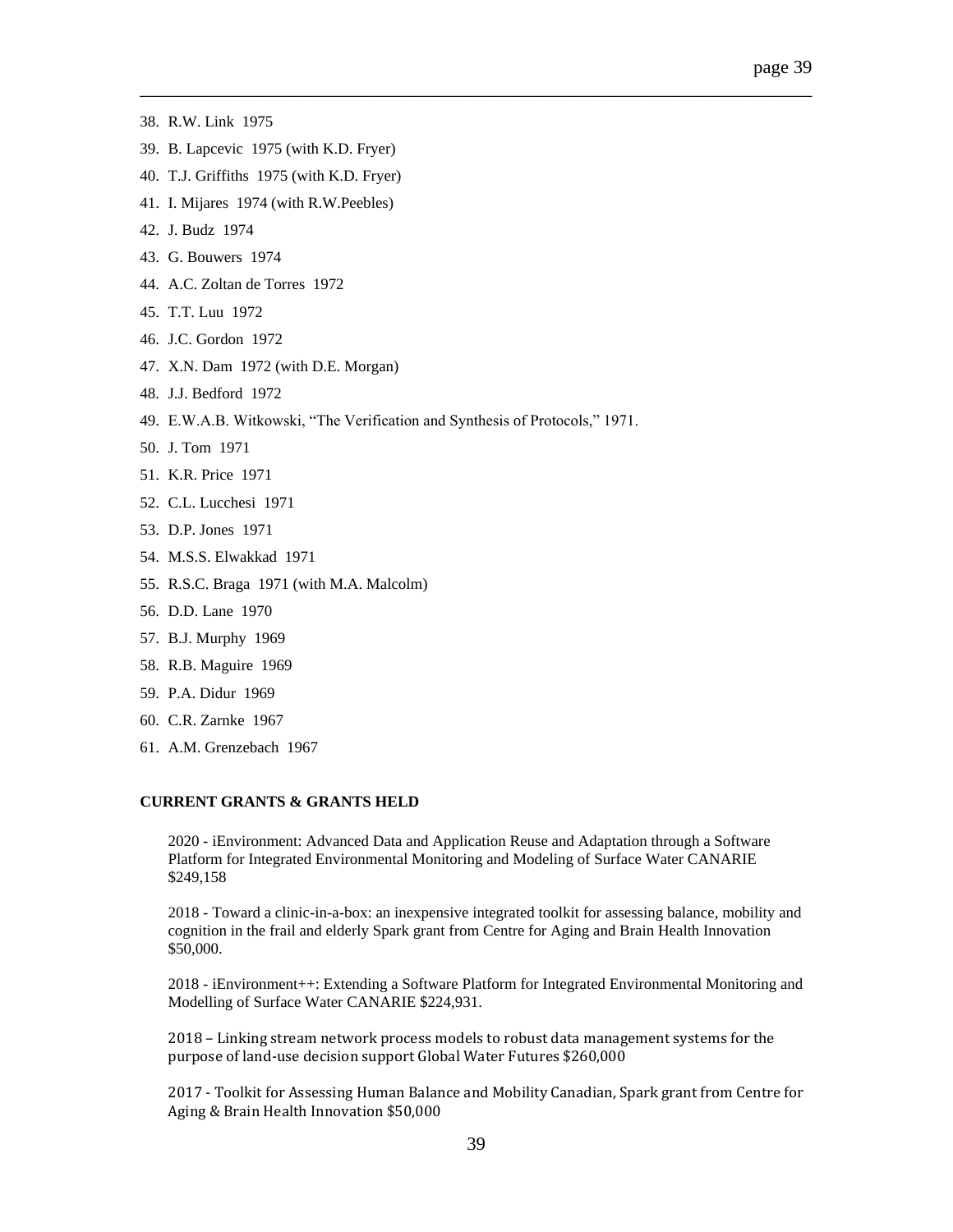2017 - iEnvironment: A Software Platform for Integrated Environmental Monitoring and Modelling of Surface Water – CANARIE \$439,723

\_\_\_\_\_\_\_\_\_\_\_\_\_\_\_\_\_\_\_\_\_\_\_\_\_\_\_\_\_\_\_\_\_\_\_\_\_\_\_\_\_\_\_\_\_\_\_\_\_\_\_\_\_\_\_\_\_\_\_\_\_\_\_\_\_\_\_\_\_\_\_\_

2015 - Community Trends Platform –Ontario Local Poverty Reduction Fund \$299,976

2015 - Building a Web-based Information Platform for Dynamic Online Quality of Life Indicators United Way Perth Huron \$21,000

New technologies to optimize assessment of mobility, activity and health in the frail elderly TVN (\$60,000) (2016)

An Open-Data Cloud Platform for Watershed Modeling and Decision Support Adding Value to Watershed Data from Storage through Analysis to Visualization – Communitech (FedDEv) \$109,500 (2014)

An Open-Data Cloud Platform for Watershed Modeling and Decision Support Adding Value to Watershed Data from Storage through Analysis to Visualization – Greenland Internationals Consulting \$20,000. (2014)

Dreamcatcher: A Web-based/Mobile Information System for Aboriginal Land Management,,Consultation, and Preservation of History, Culture and Traditional Ecological Knowledge, SSHRC Partnership Development Grant \$198,822 with D. McCarthy University of Waterloo. 2013 -2016.

Next Generation Web Approaches and Tools, Ontario Research Fund Research Excellence Program - \$2,096,538 with Paulo Alencar University of Waterloo, Carlos Lucena, Pontifical Catholic University of Rio de Janeiro, 2010-2014.

Next Generation Web Approaches and Tools, - \$300,000, JOMICA Investments with Paulo Alencar University of Waterloo, Carlos Lucena, Pontifical Catholic University of Rio de Janeiro, 2010-2014.

Next Generation Web Approaches and Tools, - \$2,687,000, Centre for Community Mapping with Paulo Alencar University of Waterloo, Carlos Lucena, Pontifical Catholic University of Rio de Janeiro, 2010-2014.

Next Generation Web Approaches and Tools, - \$225,000, iAnywhere with Paulo Alencar University of Waterloo, Carlos Lucena, Pontifical Catholic University of Rio de Janeiro, 2010-2014.

2013-2014. SSHRC (\$42,330) Resource Development in the Kamilaroi Region of New South Wales, Australia: The Potential Use of the Collaborative Geomatics Informatics Tool (Principal Investigator [PI]: L.J.S. Tsuji)

2011-2014. SSHRC (\$258,620) Land Use Planning and Resource Development at the Community Level in the Mushkegowuk Territory: the Use of Traditional Environmental Knowledge (TEK) and Western Science as Complementary Forms of Knowledge. (PI: L.J.S. Tsuji)

2009-2013. SSHRC (\$242,435) Traditional Environmental Knowledge (TEK) and Western Science as Complementary Forms of Knowledge: Explaining and Predicting Sea-Level Change due to Glacial Isostatic Adjustment (GIA) and Global Warming in the Hudson Bay Region, Canada, and the Use of Collaborative Geomatics to Monitor Sea-Level Change in the Western James Bay Region, Canada (PI: L.J.S. Tsuji)

2011 – 2012 Health Canada (\$300,552) Crush the Crave (P.I. B. Baskerville)

2011 -2012 Ontario Ministry of Tourism (\$48,125) Built Heritage Mobile Application Project (P.I. Robert Shipley)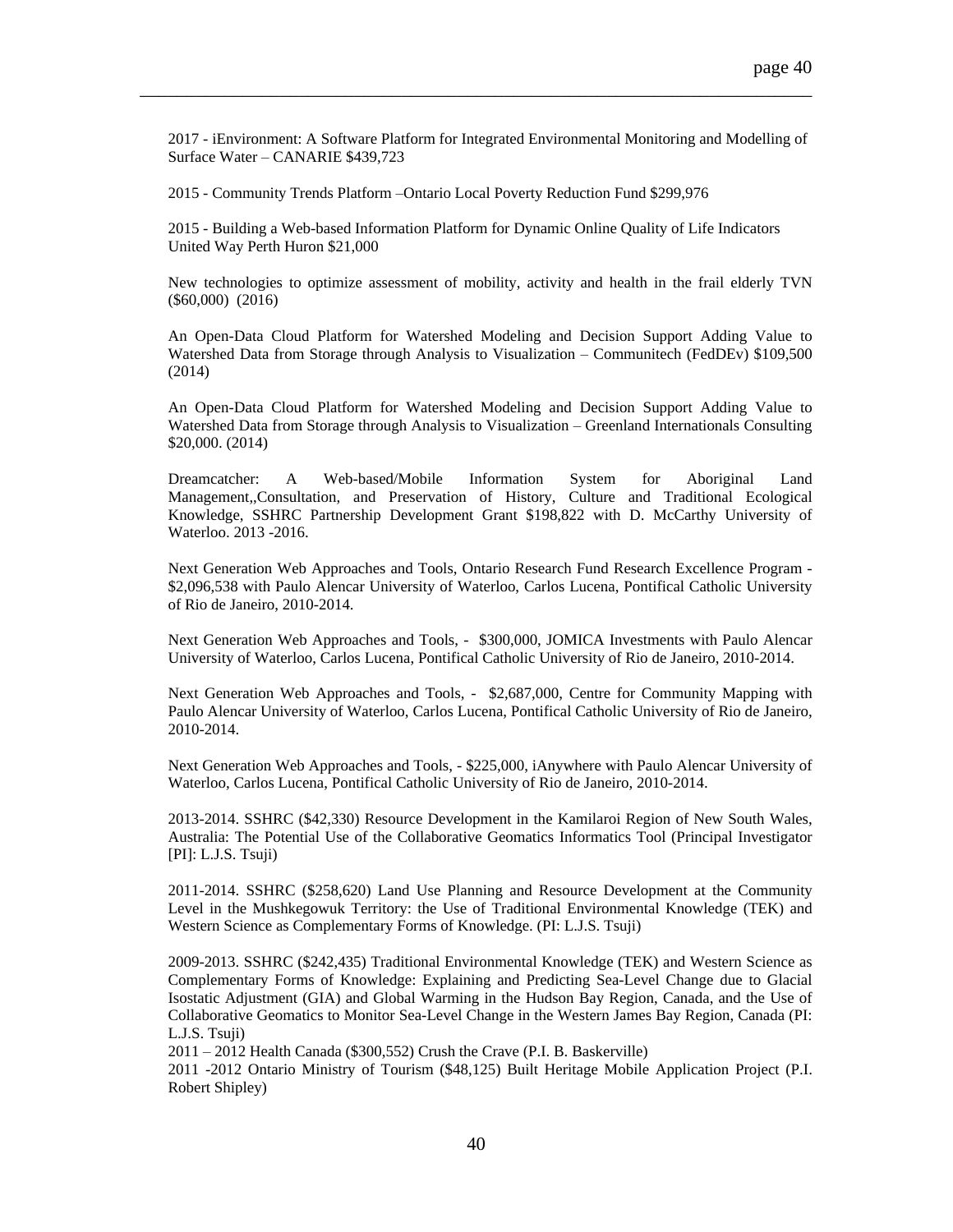2011-2012 Ontario Ministry of Tourism (\$50,000) Built Heritage Mobile Application Project (P.I. Robert Shipley)

\_\_\_\_\_\_\_\_\_\_\_\_\_\_\_\_\_\_\_\_\_\_\_\_\_\_\_\_\_\_\_\_\_\_\_\_\_\_\_\_\_\_\_\_\_\_\_\_\_\_\_\_\_\_\_\_\_\_\_\_\_\_\_\_\_\_\_\_\_\_\_\_

2011-2012 Heritage Canada (\$200,000) Built Heritage Mobile Application Project (P.I. Robert Shipley)

2011-2012. SSHRC (\$77,009) Youth outreach in the Mushkegowuk Territory of sub-arctic Ontario, Canada: Collaborative geomatics. (PI: L.J.S. Tsuji)

2010-2011. SSHRC (\$87,000) Collaborative geomatics in remote First Nations communities: tracking environmental change and fostering continuous learning in the Mushkegowuk Territory (PI: Daniel McCarthy; Co-Investigator [CI]: L.J.S. Tsuji)

2010-2011. Ontario Ministry of Culture (\$50,000) Dreamcatcher informatics/Mushkegowuk cultural map service. (PI: Daniel McCarthy; CI: L.J.S. Tsuji)

2009-2010. SHRC (\$87,475) World biosphere regions and collaborative geomatics: networking tools for fostering sustainability, local economic development and continuous learning in the Mushkegowuk Territory (PI: Daniel McCarthy; CI: L.J.S. Tsuji)

An Architecture, Meta-Model and Easy-to-use Toolkit for the Creation of Web-based Geomatics Information - \$448,500, NSERC CRD with Dan Berry, Paulo Alencar, Dominic Covvey, Steve Murphy Dan McCarthy, all of the University of Waterloo, and Carlos Lucena, Pontifical Catholic University of Rio de Janeiro 2010-2012

I Teach Heart – Heart and Stoke Foundation, \$50,000, with Femida Gwadry-Sridhar, Lawson Health Sciences Centre, 2008-2010.

World biosphere regions and collaborative geomatics: networking tools for fostering sustainability, local economic development and continuous learning in the Mushkegowuk Territory – SSHRC, \$87,075, 2009 with Daniel McCarthy (PI).

TEK and Western Science as Complementary Forms of Knowledge: Explaining and Predicting Sea-Level Change due to Glacial Isostatic Adjustment (GIA) and Global Warming in the Hudson Bay Region, Canada and the Use of Collaborative Geomatics – SSHRC, \$242,000, 2009 with L.S. Tsuji (PI)

Caledon Community Map - Caledon Countryside Alliance, \$13,000, June/October 2009

Mennonite Heritage Project - Canadian Heritage, Canadian Culture Online Initiative, \$332,783, June 2008 – September 2009

Monitoring the Moraine - Citizen's Environment Watch, \$20,000.00, October 2008 - September 2009

News Atlas - Family Service Toronto, \$15,000.00, September 2009 – September 2011

STS SLA - Federation of Ontario Cottagers Associations, \$14,286, September 2008 - August 2009

Mennonite Heritage Project - Kitchener-Waterloo Community Foundation, \$10,000.00, July 2007- June 2008

Ontario Stream Information Systems - Lake Simcoe Watershed, \$15,000.00, April 2009 – March 2009

Mapping and Planning System (MAPS) - Mississaugas of the New Credit First Nation, \$40,000, April –July 2009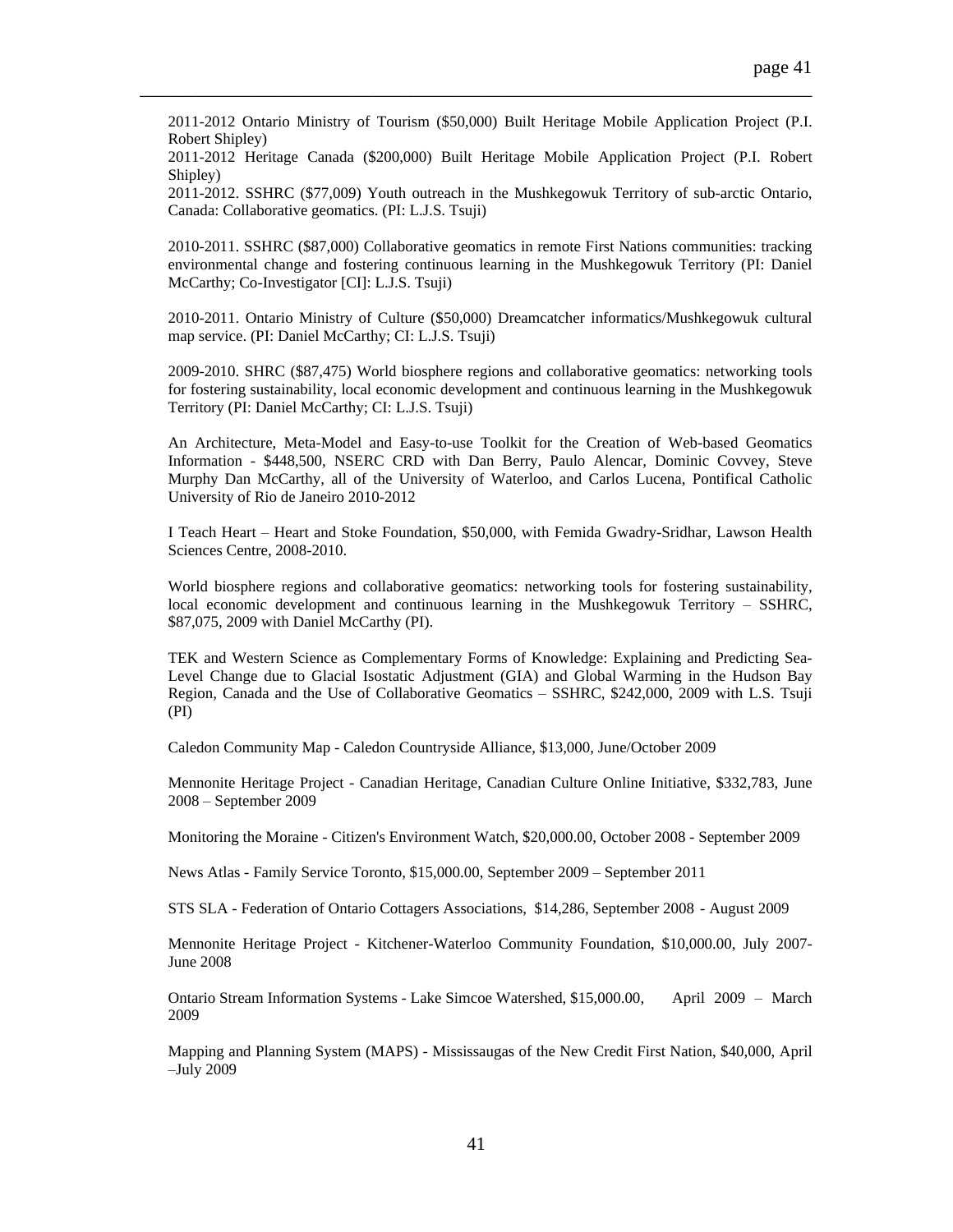Ontario Drinking Water Stewardship Tracking System- Ontario Ministry of the Environment, \$92,500, January – August 2009

\_\_\_\_\_\_\_\_\_\_\_\_\_\_\_\_\_\_\_\_\_\_\_\_\_\_\_\_\_\_\_\_\_\_\_\_\_\_\_\_\_\_\_\_\_\_\_\_\_\_\_\_\_\_\_\_\_\_\_\_\_\_\_\_\_\_\_\_\_\_\_\_

Invasives Tracking System - Ontario Federation of Anglers & Hunters, \$120,000, April 2009- February 2010

Playscape - Opportunities Waterloo Region, \$7,175.00, July - August 2009.

Helper Project - Ray of Hope, \$5,160.00 July – December 2009

IW:Science & KM:Land Project - United Nations University, \$100,000.00 September 2009 – November 2010

Extension to the VAC System - Volunteer Action Centre K-W (VAC), \$16,240.00, April 2009 – October 2010

Waterloo Region Arts Portal - Region of Waterloo, \$10,290.00, March – June 2009

Phase IV – Performance Indicators Monitoring System (PIMS) Ontario Tobacco Research Unit \$100,000 2007

Phase III- Budget Support for Performance Indicators Monitoring System (PIMS) Ontario Tobacco Research Unit \$75,000 2007

Phase II- Performance Indicators Monitoring System (PIMS) Ontario Tobacco Research Unit \$90,850 2007

Infrastructure Support Trillium Foundation 2006 \$96,000

Monitoring the Moraine – Citizens Environment Watch 2006 \$40,000

Moraine Restoration and Stewardship System project Ontario Ministry of Natural Resources 2006 – 2007 \$163,220

Performance Indicators Monitoring System (PIMS) Ontario Tobacco Research Unit \$46,254 2006

Improving a Diabetes Management Program by Integrating Technology Health Technology Exchange \$119,000 2006-2007

Improving a Diabetes Management Program by Integrating Technology Micohealth \$11,500 2006- 2007

Natural Language Generation Tools and Methodologies for Personalized Telehealth Systems NSERC CRD \$40,000 2006 – PI Chrysanne DiMarco, co-PIs Bray, Covvey, Cowan, DiCiccio, Hovy, Lipa

Natural Language Generation Tools and Methodologies for Personalized Telehealth Systems Bell University Labs \$40,000 2006 – PI Chrysanne DiMarco, co-PIs Bray, Covvey, Cowan, DiCiccio, Hovy, Lipa

Natural Language Generation Tools and Methodologies for Tailored Documents NSERC CRD \$100,000 2006 – with Chrysanne Dimarco (PI)

Natural Language Generation Systems for Creation of Tailored Patient Bell University Labs \$100,000 2005 – with Chrysanne Dimarco (PI)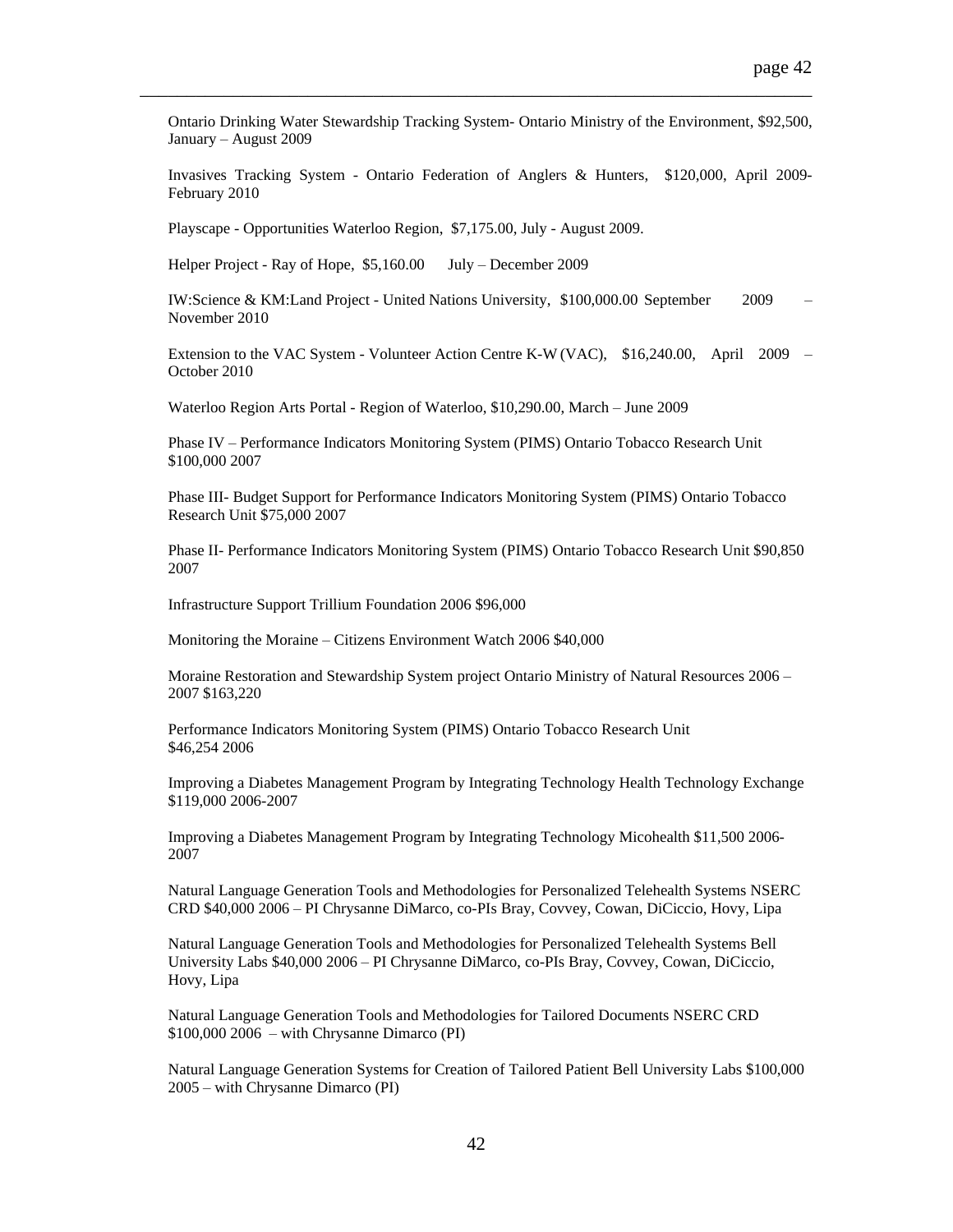NSERC/Strategic – "Evolutionary Concern-Based Extensions: A Flexible and Modular Approach for the Design, Composition and Customization of High-Integrity Component-Oriented Web Application Families" \$476,007 2005-2008 – with Paulo Alencar (PI)

\_\_\_\_\_\_\_\_\_\_\_\_\_\_\_\_\_\_\_\_\_\_\_\_\_\_\_\_\_\_\_\_\_\_\_\_\_\_\_\_\_\_\_\_\_\_\_\_\_\_\_\_\_\_\_\_\_\_\_\_\_\_\_\_\_\_\_\_\_\_\_\_

Volunteer Action Centre - Volunteer Action Centre Project \$22,050 2005

Victorian Order of Nurses - CareNet: Caregiver Resource Network \$25,000 2005-2006 with Covvey (PI)

HRSDC – Serving New Immigrants Using a Next Generation Community Learning Network Project NOW (Newcomers Online Waterloo) - \$399,987 2005 – 2008 with C.Matyas (WPL)

MOHLTC - Rapid Visualization Environment (RaVE) for Health Data "\$25,000 2005

HKPR Regional Hospital Group A Web-Based Tool for Defining Bandwidth Requirements of PACS Networks \$25,000 2005

NSERC/CRD – "Next-Generation Declarative Enterprise Frameworks based on Advanced Separation of Concerns" \$362,324 2004-2006

CITO/Precarn – "Point of View Intelligent Middleware," \$150,000, 2004.

Rogers Cable Inc – "An Easy-to-use Web-based Multimedia Platform Incorporating State-of-the-Art Multimedia Data Compression" \$250,000 2003-2005

IBM Eclipse Innovation Grant – "Development and Dissemination of a Design Methodology for Eclipse Plug-ins" \$24,841 2003

IBM – "Hypermedia Content Management," \$98,000 2003-2005

Bell University Labs – "Dynamic Self Organizing Process-based Enterprise Identity Management: Architecture and Frameworks," \$333,200 2003-2005

CITO – "Advanced Models and Implementations for Active Approaches to Hypermedia Documentation Use and Maintenance," \$216,000 2003-2004

NSERC Strategic Grant – "Prophylactic Program Design: An Approach to Next Generation Legacy Web-based Software Applications," \$474,000 2001-2004

Strategic Skills Initiative, MEOI, Province of Ontario – "EP3 The Education Program for Photonics Professionals," \$317,660 2002-2004

HRDC – "WINning Community Learning Spaces," \$299,963 2001 – 2004

HRDC – "Employment Support Network," \$125,210, 2001

IBM Canada – "Issues and Models in Documentation," \$150,000, 1998-2001

CSER Grant – "Issues and Models in Documentation," \$294,000, 1999- 2002

NSERC Strategic Grant – "Component-based Software Systems - A Development Approach Using Viewpoints," \$445,000, 1998- 2001.

CITO "Systems from Off-the-shelf Software Components – Issues in Design, Implementation and Standardization," \$53,000 1999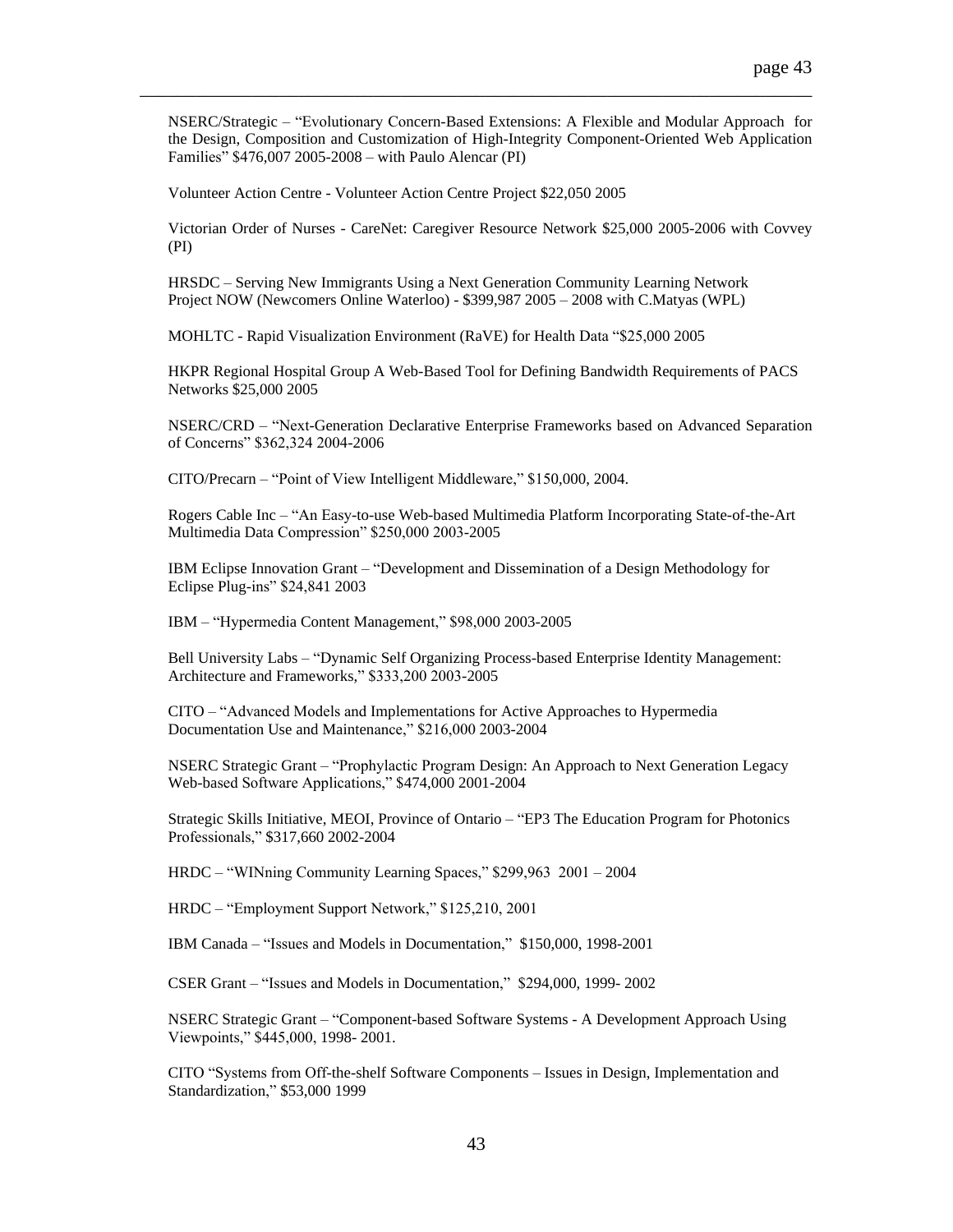Telecommunications Access Partnership Grant – "Waterloo Information Network," \$50,000 1998

\_\_\_\_\_\_\_\_\_\_\_\_\_\_\_\_\_\_\_\_\_\_\_\_\_\_\_\_\_\_\_\_\_\_\_\_\_\_\_\_\_\_\_\_\_\_\_\_\_\_\_\_\_\_\_\_\_\_\_\_\_\_\_\_\_\_\_\_\_\_\_\_

Map Connections – "Waterloo Community Network," \$10,000 1998

Bell Emergis – "Waterloo Community Network," \$50,000, 1998

IBM Canada – "Investigation of Computer Interface Builders," \$25,000, 1997.

ITRC Grant for "Pattern Languages," \$150,000, 1996-97.

IBM Canada – "Investigate design patterns," \$25,000, 1996.

Creation of Software Engineering Laboratory \$76,119, 1995-96.

NSERC IOR Grant "Methods and Tools to Support the Design of Highly Interactive Software Systems" \$315,000, 1995-97.

Investigator in Environment Canada Grant for Environmental Information Systems \$250,000, 1994.

SHRC Grant for Retraining of Software Professionals \$660,000, 1994-98.

ITRC Grant for Script Languages, User Interfaces and Reusability \$154,000, 1994-95.

Investigator in ITRC Grant for Flexible Text Support in A Software Development Workbench \$370,000, 1993-94.

Investigator in Tri-Council Research Grant on Environmental Issues \$2,100,000, 1993-95.

WATCOM International - Script languages and databases \$100,000, 1993-95.

IBM Canada - Investigate tagged documents for software engineering \$25,000, 1993-95.

NSERC - Infrastructure Support for the Institute for Computer Research \$1,408,000, 1992-95.

NSERC - Infrastructure Support for the Institute for Computer Research \$1,600,000, 1989-92.

Bell Canada - Investigate implementation of X.500 prototypes Research Grant \$112,000, 1988.

NEC Canada - Investigate file servers in LANs for portable computers Equipment \$100,000, 1988-89.

WATCOM Group - Investigate use of Educational Software in distance education Software \$50,000, 1987-89.

Toshiba Canada - Investigate portable computers and networks in distance education Equipment \$252,500, Research grant \$60,000, 1987-89.

WATCOM Group - Investigate use of Educational Software in portable computing environment Software \$125,000, 1985-88.

IBM Canada - Investigate LANs for portable computers Equipment \$150,000, 1986-88.

Hewlett Packard Canada - Investigate LANs for portable computers Equipment \$2,100,000, 1985-88.

Bell Canada - Investigate connection of LANs to public data network Equipment \$120,000 and Research Grant \$50,000, 1986.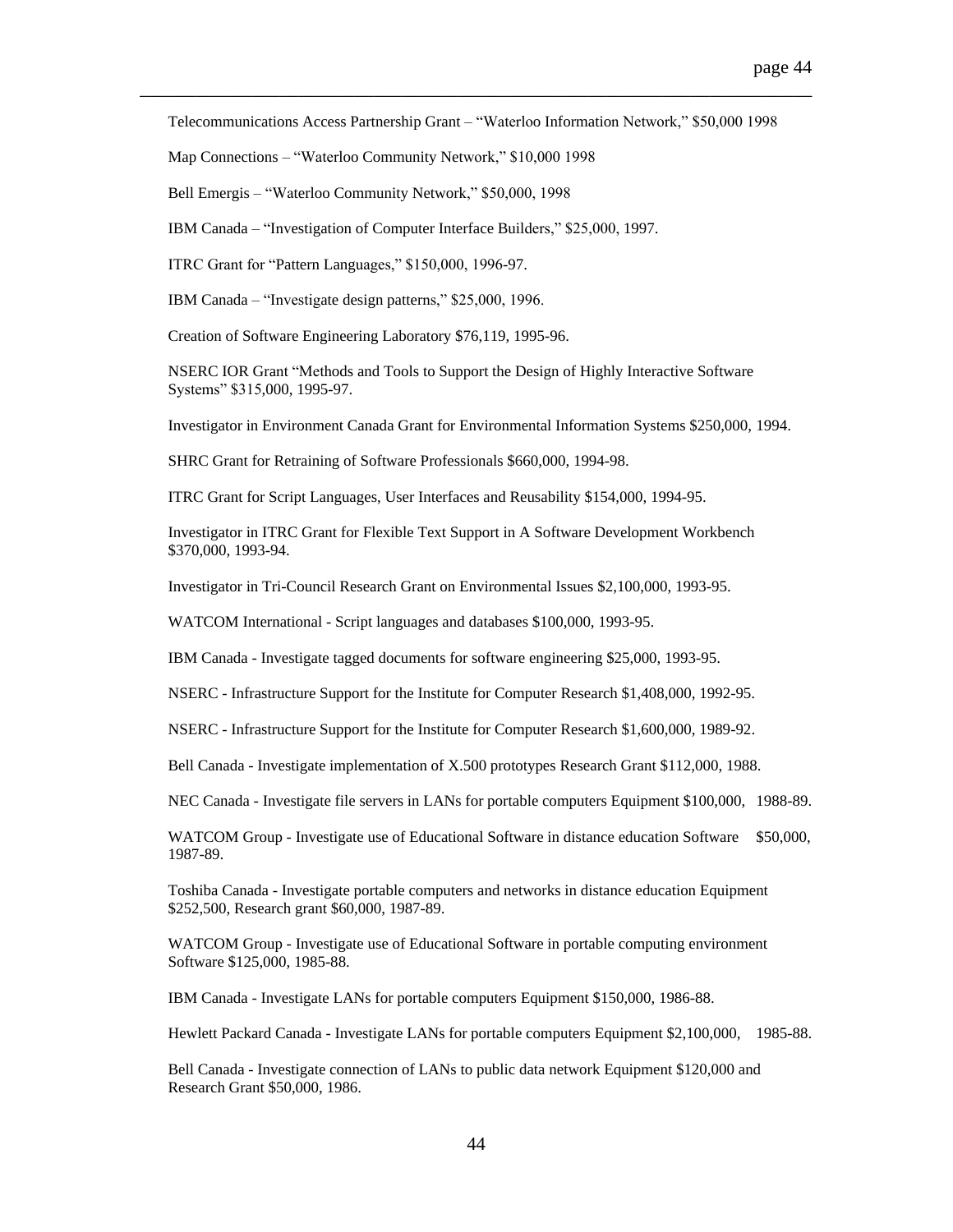Grant for Project Aries - The University of Waterloo Portable Computing Project - Phase II, URIF Grant Ministry of Colleges and Universities (Ontario) (\$254,667-1987/88).

\_\_\_\_\_\_\_\_\_\_\_\_\_\_\_\_\_\_\_\_\_\_\_\_\_\_\_\_\_\_\_\_\_\_\_\_\_\_\_\_\_\_\_\_\_\_\_\_\_\_\_\_\_\_\_\_\_\_\_\_\_\_\_\_\_\_\_\_\_\_\_\_

Grant for Project Aries - The University of Waterloo Portable Computing Project - Phase I, URIF Grant Ministry of Colleges and Universities (Ontario) (\$1,160,000-1986/87).

Grant for Software Studies with J.W. Graham Dept of Industry, Trade and Commerce (\$27,500 - 1982).

CIDA Contract for CIDA/COMBRA II Project (\$325,600 - September 1974 to August 1981).

Principal Investigator on Traffic Studies for CANUNET - Department of Communications (\$20,000.00).

Department of Communications: "Simulation Study of Uses of Computer Networks," with W.M.Gentleman 1971-72 \$34,000.00 1972-73 \$38,000.

| <b>IBM Fellowship Grant</b>                    | \$15,000.00<br>1971-72 |  |  |
|------------------------------------------------|------------------------|--|--|
| IBM Fellowship Grant                           | \$15,000.00<br>1970-71 |  |  |
| <b>IBM Fellowship Grant</b>                    | \$15,000.00<br>1969-70 |  |  |
| IBM Fellowship Grant                           | \$13,000.00<br>1968-69 |  |  |
| <b>DRB</b> Grant<br>1973-74                    | \$3,500.00             |  |  |
| <b>DRB</b> Grant<br>1972-73                    | \$4,000.00             |  |  |
| 1971-72<br><b>DRB</b> Grant                    | \$6,000.00             |  |  |
| 1970-71<br><b>DRB</b> Grant                    | \$8,000.00             |  |  |
| DRB Grant<br>1969-70                           | \$8,500.00             |  |  |
| <b>DRB</b> Grant<br>1968-69                    | \$7,600.00             |  |  |
| NRC Participant in CNPq-Brazil Exchange - 1970 |                        |  |  |
| NRC Participant in CNPq-Brazil Exchange - 1969 |                        |  |  |
| <b>NSERC Grant</b><br>1988-90                  | \$12,000.00/year       |  |  |
| <b>NSERC Grant</b><br>1987                     | \$12,000.00/year       |  |  |
| <b>NSERC Grant</b><br>1986                     | \$11,579.00/year       |  |  |
| <b>NSERC Grant</b><br>1985                     | \$20,677.00/year       |  |  |
| <b>NSERC Grant</b><br>1982-84                  | \$24,770.00/year       |  |  |
| <b>NRC</b> Grant<br>1979-82                    | \$18,000.00/year       |  |  |
| <b>NRC</b> Grant<br>1976-79                    | \$20,000.00            |  |  |
| NRC Grant<br>1973-76                           | \$24,000.00/year       |  |  |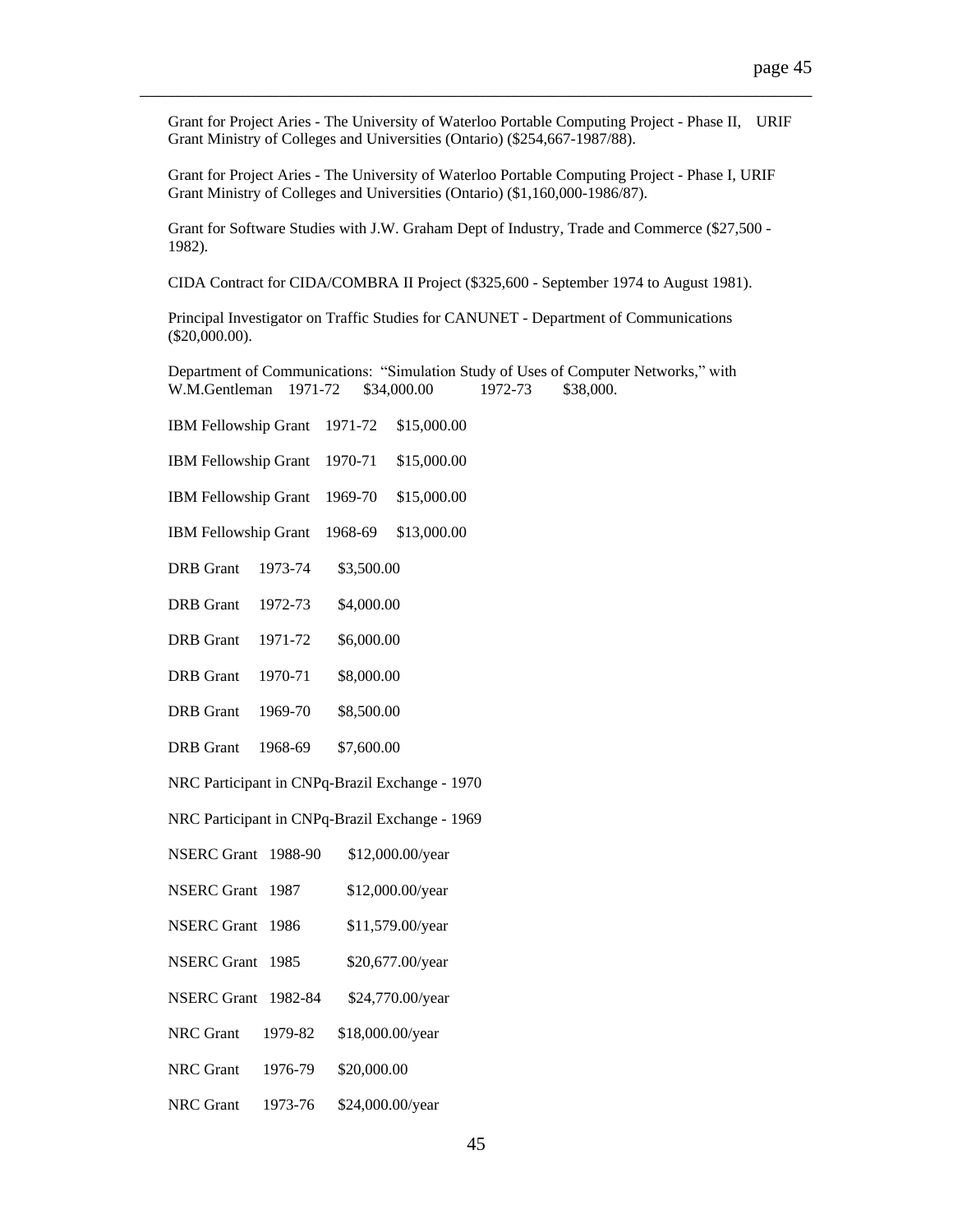| NRC Grant        | 1972-73 | \$17,000.00 |
|------------------|---------|-------------|
| NRC Grant        | 1971-72 | \$15,400.00 |
| <b>NRC</b> Grant | 1970-71 | \$10,000.00 |
| NRC Grant        | 1969-70 | \$9,000.00  |
| <b>NRC</b> Grant | 1968-69 | \$10,780.00 |
| NRC Grant        | 1967-68 | \$4,500.00  |
| NRC Grant        | 1966-67 | \$2,500.00  |
| NRC Grant        | 1965-66 | \$3,000.00  |
|                  |         |             |

# **GRANT APPLICATIONS**

### **BOARD MEMBERSHIPS**

2nd Vice-President, Canadian Information Processing Society.

Member, Board of Directors Educational Computing Organization of Ontario (ECOO) 1983 to 1985

\_\_\_\_\_\_\_\_\_\_\_\_\_\_\_\_\_\_\_\_\_\_\_\_\_\_\_\_\_\_\_\_\_\_\_\_\_\_\_\_\_\_\_\_\_\_\_\_\_\_\_\_\_\_\_\_\_\_\_\_\_\_\_\_\_\_\_\_\_\_\_\_

Manager, Brazil-CIDA Agreement (1974-81)

Chairman, Subcommittee on Utilization of Computer Networks, CANUNET Advisory Committee

National Director, Canadian Information Processing Society

Secretary, Canadian Information Processing Society

Vice-President, Grand Valley Chapter, Canadian Information Processing Society President, Grand Valley Chapter, Canadian Information Processing Society

# **EDITORIAL BOARD MEMBERSHIPS**

Utilitas Mathematicae

Aequationes Mathematicae

Caribbean Journal of Mathematics

South African Computer Journal

Scientia Journal

#### **CONSULTING ACTIVITIES**

Consultant to Science Council of Canada on Computing & Economics

Consultant for CABLEDATA; an ARPA Contractor

Consultant for Organization of American States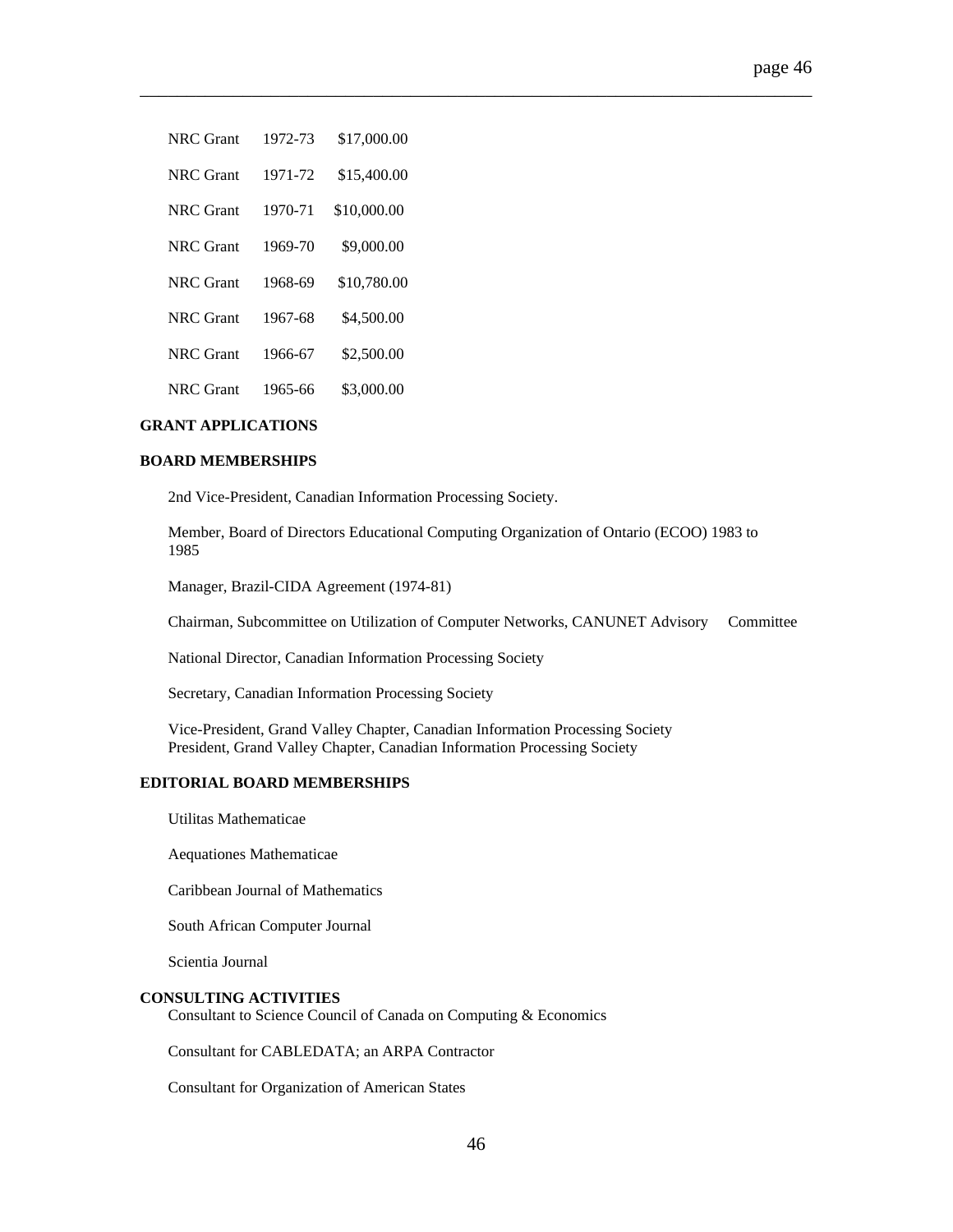Consultant, Department of Communications, Government of Canada

\_\_\_\_\_\_\_\_\_\_\_\_\_\_\_\_\_\_\_\_\_\_\_\_\_\_\_\_\_\_\_\_\_\_\_\_\_\_\_\_\_\_\_\_\_\_\_\_\_\_\_\_\_\_\_\_\_\_\_\_\_\_\_\_\_\_\_\_\_\_\_\_

Consultant, IBM Corporation

Consultant to CIDA on Brazil-Canada Agreement

Consultant, IBM (Venezuela)

Consultant, University of Calabria, Cosenza Italy

Consultant, IBM (Brazil)

Consultant, Government of Canada National Revenue

Consultant, Gulf Oil (Canada)

Consultant, Saskatchewan Telecommunications

Consultant, Public Service Commission Government of Canada

Consultant, Department of Supply and Services Government of Canada

Consultant, IBM (General Systems Division)

Consultant on Computer Networks - Grand Valley State College (1984)

Consultant on Computer Selection - Hamilton Board of Education (1984)

Consultant to Apple Canada as expert witness in the Apple Trial (1986)

Consultant to the Kuwait Foundation for the Advancement of Science, Member of the Selection Panel for the Kuwait Prize in Basic Science (Computer Science) (1986).

Consultant to Fasken and Calvin on various aspects of litigation in the area of computer technology (1987).

Consultant to Apple Canada as expert witness in the Apple Trial (1986)

IBM Consulting Scholar (1988 – 1996)

Consultant to Fasken and Calvin on various aspects of litigation in the area of computer technology (1987).

Advisor to the Victorian Order of Nurses (VON) on information and communications technology planning (2005 - )

Consultant to the Ontario Medical Association on various aspects of the OntarioMD portal strategy (2005).

Consultant to the Smart Systems for Health Agency on various aspects of integration of the OntarioMD portal and portal team into SSHA. (2006)

### **COMMITTEE MEMBERSHIPS**

ACM Curriculum Committee on Computer Science